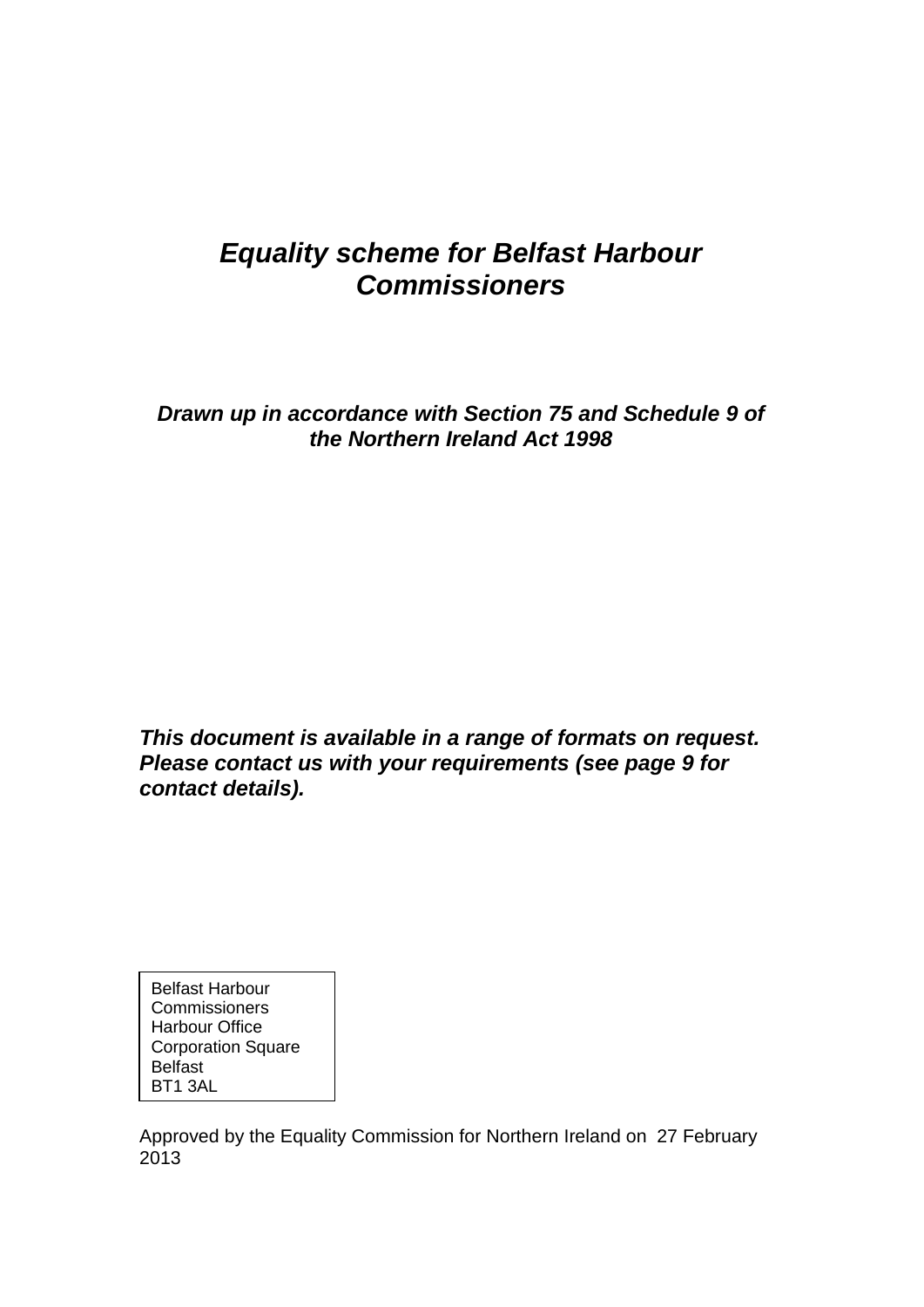# **Foreword**

We are pleased to present the new Equality Scheme for Belfast Harbour Commissioners (BHC). The Equality Scheme sets out how BHC propose to fulfil the Section 75 statutory duties.

Section 75 of the Northern Ireland Act 1998 (the Act) requires public authorities, in carrying out their functions relating to Northern Ireland, to have due regard to the need to promote equality of opportunity and regard to the desirability of promoting good relations across a range of categories outlined in the Act<sup>[1](#page-0-0)</sup>.

We will commit the necessary resources in terms of people, time and money to make sure that the Section 75 statutory duties are complied with and that the equality scheme is implemented effectively, and on time.

We commit to having effective internal arrangements in place for ensuring our effective compliance with the Section 75 statutory duties and for monitoring and reviewing our progress.

We will develop and deliver a programme of communication and training with the aim of ensuring that all our staff and board members are made fully aware of our equality scheme and understand the commitments and obligations within it. We will develop a programme of awareness raising for our consultees on the Section 75 statutory duties and our commitments in our equality scheme.

The Chairman and Chief Executive of Belfast Harbour Commissioners, are fully committed to effectively fulfilling our Section 75 statutory duties across all our functions (including service provision, employment and procurement) through the effective implementation of our equality scheme.

We realise the important role that the community and voluntary sector and the general public have to play to ensure the Section 75 statutory duties are effectively implemented. Our equality scheme demonstrates how determined we are to ensure there are opportunities, for people affected by our work, to positively influence how we carry out our functions in line with our Section 75

<span id="page-1-0"></span> $\overline{\phantom{a}}$  $1$  See section 1.1 of our Equality Scheme.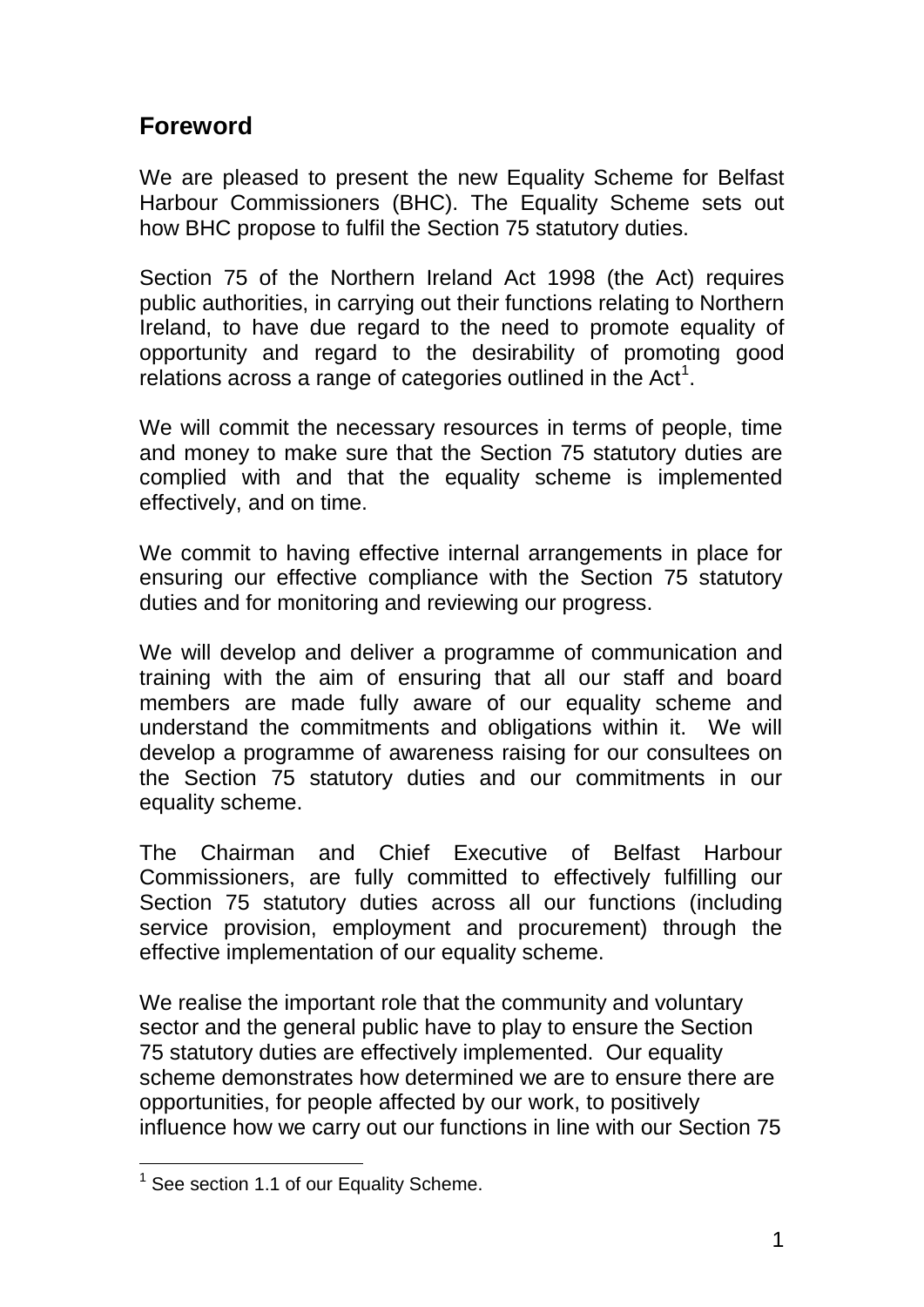statutory duties. It also offers the means whereby persons directly affected by what they consider to be a failure, on our part, to comply with our equality scheme, can make complaints.

On behalf of Belfast Harbour Commissioners and our staff we are pleased to support and endorse this equality scheme which has been drawn up in accordance with Section 75 and Schedule 9 of the Northern Ireland Act 1998 and Equality Commission guidelines.

Dr. Leonard O'Hagan C.B.E.<br>Chairman **Chairman** Chairman Chairman Chairman Chairman Chairman Chief Executive<br>Belfast Harbour Chief Executive Commissioners Commissioners

Belfast Harbour

30 October 2012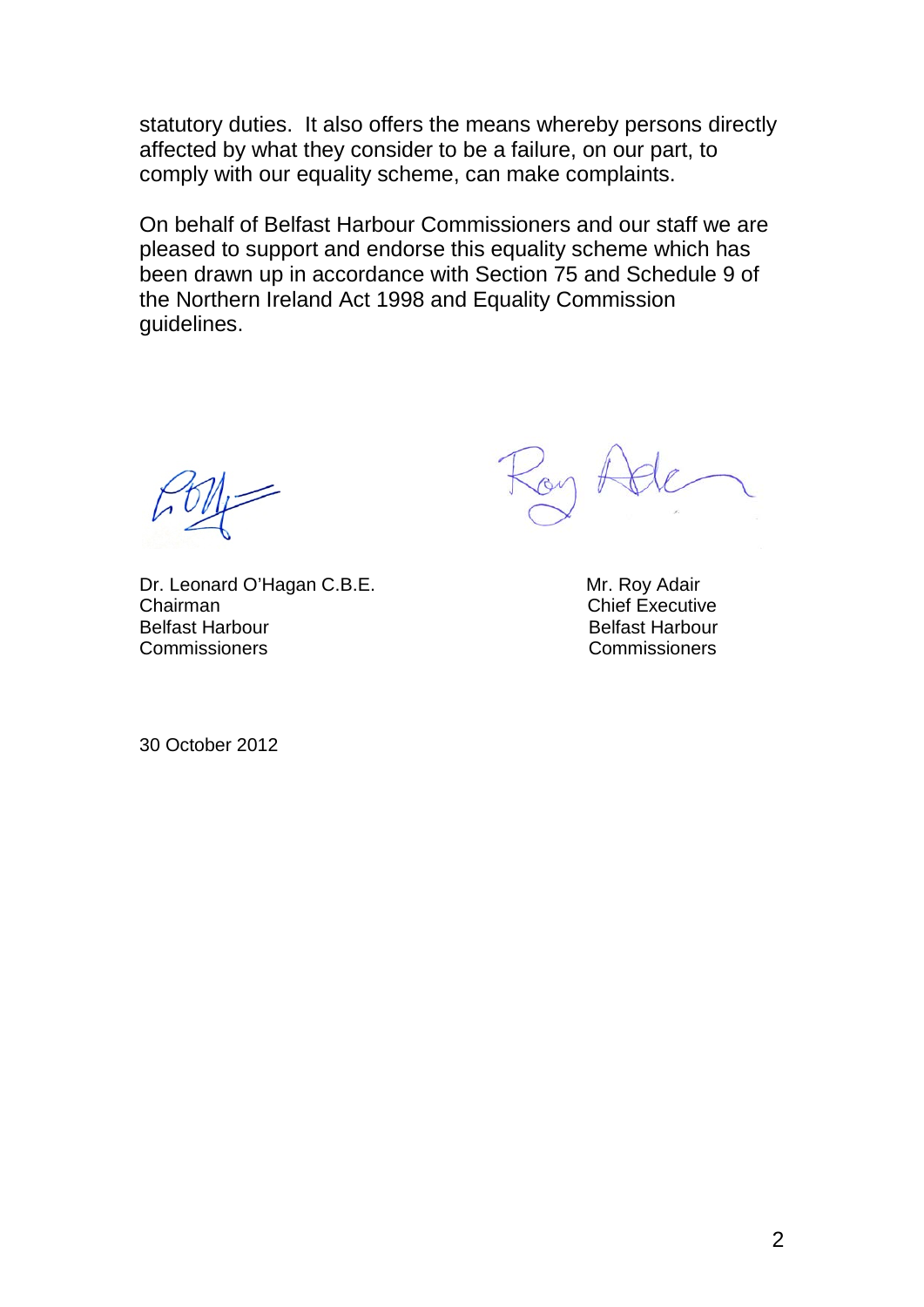# **Contents**

*Please note: Foreword and Appendices 3 and 4 form part of this equality scheme.*

|           |                                                                                                                                                                                                                                                                                                                                                                                                      | Page                |
|-----------|------------------------------------------------------------------------------------------------------------------------------------------------------------------------------------------------------------------------------------------------------------------------------------------------------------------------------------------------------------------------------------------------------|---------------------|
| Foreword  |                                                                                                                                                                                                                                                                                                                                                                                                      | 1                   |
| Chapter 1 | Introduction                                                                                                                                                                                                                                                                                                                                                                                         | 6                   |
|           | Section 75 of the Northern Ireland Act 1998<br>How we propose to fulfil the Section 75<br>duties in relation to the relevant functions of                                                                                                                                                                                                                                                            | 6                   |
|           | <b>Belfast Harbour Commissioners</b><br>Who we are and what we do                                                                                                                                                                                                                                                                                                                                    | 6<br>$\overline{7}$ |
| Chapter 2 | Our arrangements for assessing our compliance<br>with the Section 75 Duties                                                                                                                                                                                                                                                                                                                          | 9                   |
|           | Responsibilities and reporting<br>Action plan/action measures                                                                                                                                                                                                                                                                                                                                        | 9<br>11             |
| Chapter 3 | Our arrangements for consulting                                                                                                                                                                                                                                                                                                                                                                      | 13                  |
| Chapter 4 | Our arrangements for assessing, monitoring and<br>publishing the impact of policies                                                                                                                                                                                                                                                                                                                  | 18                  |
|           | Our arrangements for assessing the likely<br>impact adopted or proposed to be adopted<br>on the promotion of equality of opportunity of<br>policies<br>Screening<br><b>Equality impact assessment</b><br>Our arrangements for publishing the results<br>of the assessments of the likely impact of<br>policies we have adopted or propose to<br>adopt on the promotion of equality of<br>opportunity | 18<br>19<br>21      |
|           | What we publish                                                                                                                                                                                                                                                                                                                                                                                      | 22                  |
|           | How we publish the information                                                                                                                                                                                                                                                                                                                                                                       | 23                  |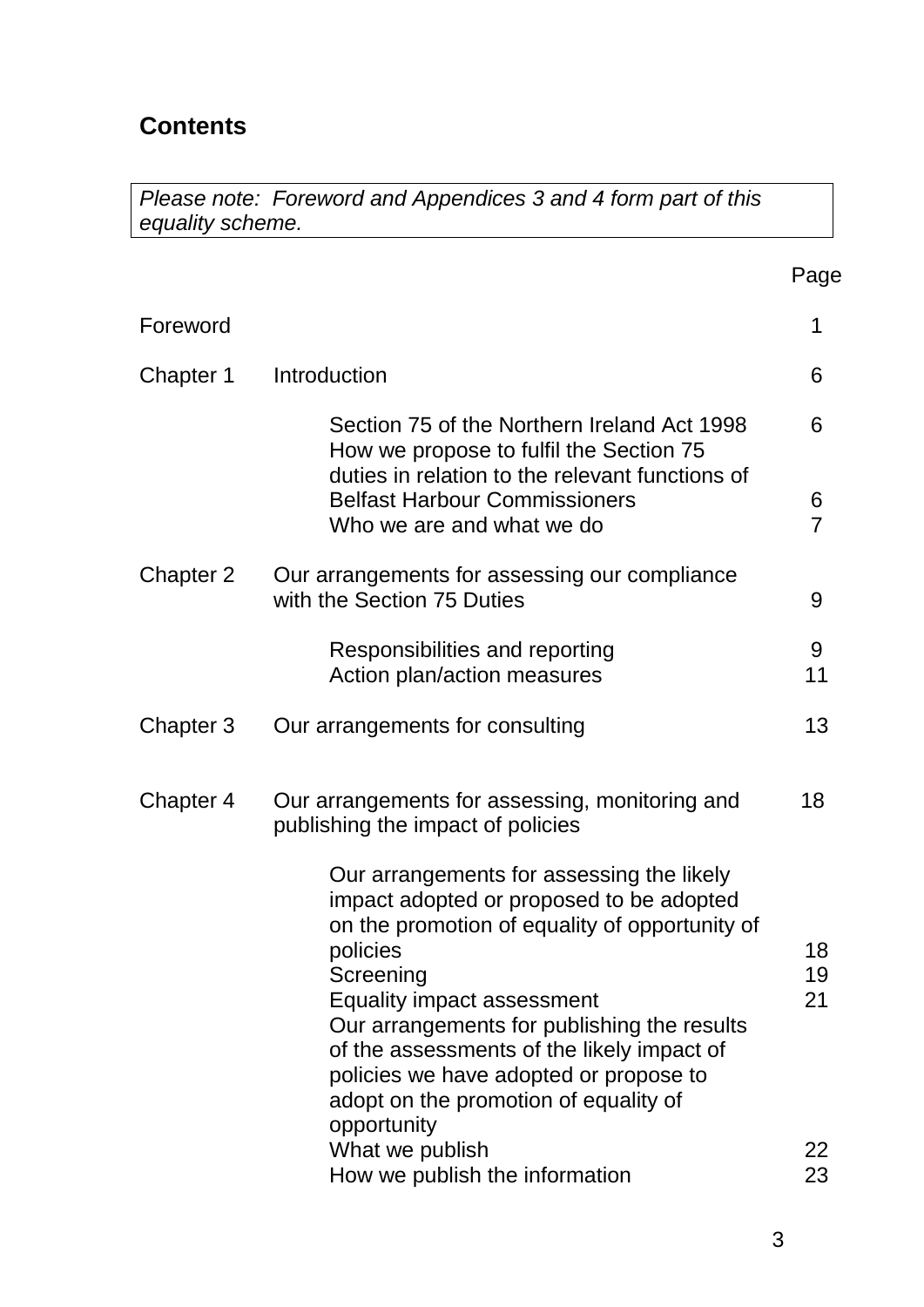|            | Where we publish the information<br>Our arrangements for monitoring any<br>adverse impact of policies we have adopted<br>on equality of opportunity<br>Our arrangements for publishing the results | 23<br>24 |
|------------|----------------------------------------------------------------------------------------------------------------------------------------------------------------------------------------------------|----------|
|            | of our monitoring                                                                                                                                                                                  | 25       |
| Chapter 5  | Staff training                                                                                                                                                                                     | 27       |
|            | Commitment to staff training<br><b>Training objectives</b><br>Awareness raising and training                                                                                                       | 27<br>27 |
|            | arrangements<br>Monitoring and evaluation                                                                                                                                                          | 28<br>29 |
| Chapter 6  | Our arrangements for ensuring and assessing<br>public access to information and services we<br>provide                                                                                             | 30       |
|            | Access to information<br>Access to services<br>Assessing public access to information and                                                                                                          | 30<br>31 |
|            | services                                                                                                                                                                                           | 31       |
| Chapter 7  | Timetable for measures we propose in this<br>equality scheme                                                                                                                                       | 32       |
| Chapter 8  | Our complaints procedure                                                                                                                                                                           | 33       |
| Chapter 9  | Publication of our equality scheme                                                                                                                                                                 | 35       |
| Chapter 10 | Review of our equality scheme                                                                                                                                                                      | 37       |
| Appendix 1 | Organisational chart                                                                                                                                                                               | 38       |
| Appendix 2 | Example groups relevant to the Section 75<br>categories for Northern Ireland purposes                                                                                                              | 39       |
| Appendix 3 | List of consultees                                                                                                                                                                                 | 40       |
| Appendix 4 | Timetable for measures proposed                                                                                                                                                                    | 42       |
| Appendix 5 | Glossary of terms                                                                                                                                                                                  | 44       |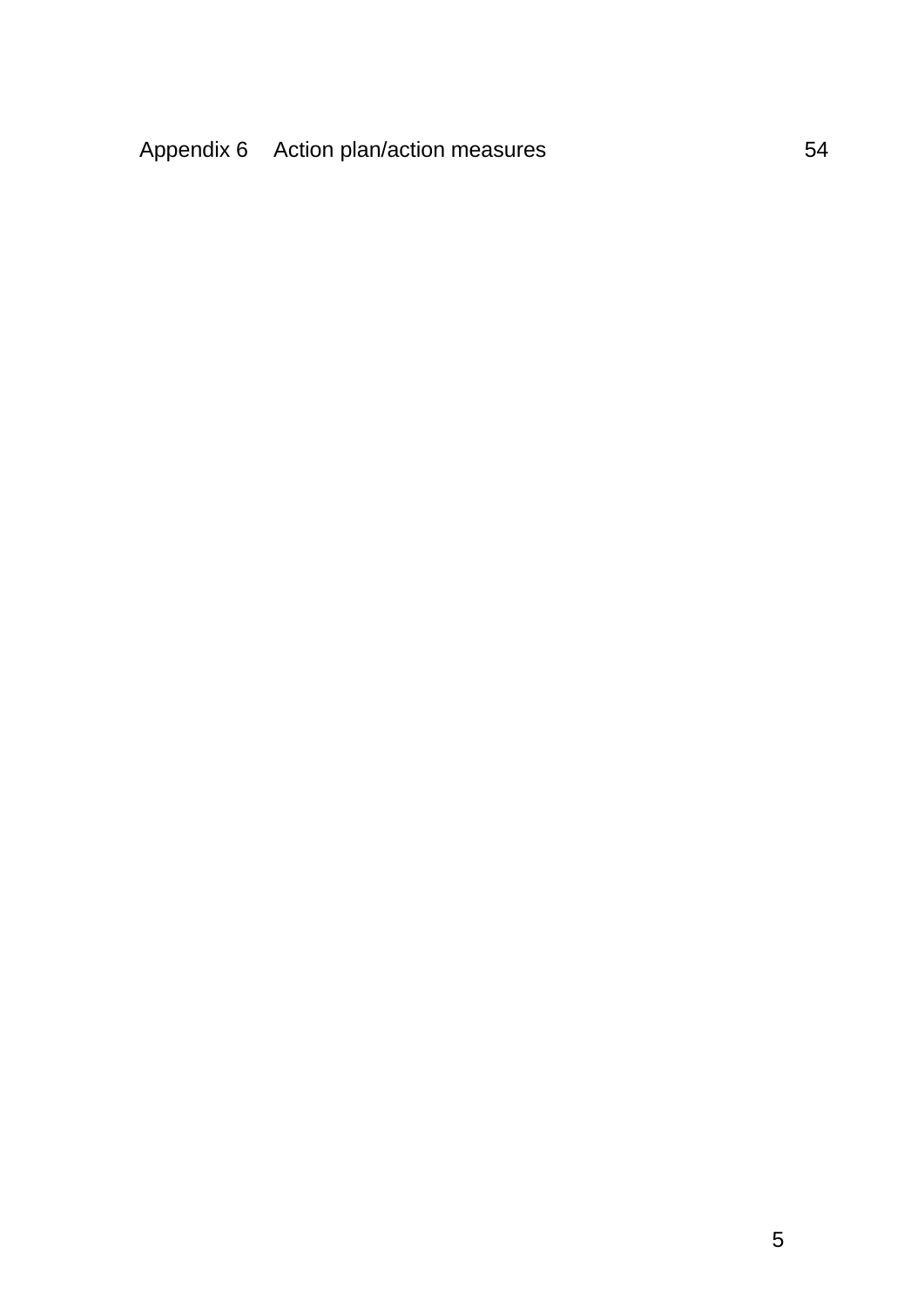# **Chapter 1 Introduction**

# **Section 75 of the Northern Ireland Act 1998**

1.1 Section 75 of the Northern Ireland Act 1998 (the Act) requires Belfast Harbour Commissioners to comply with two statutory duties:

#### Section 75 (1)

In carrying out our functions relating to Northern Ireland we are required to have due regard to the need to promote equality of opportunity between

- persons of different religious belief, political opinion, racial group, age, marital status or sexual orientation
- men and women generally
- persons with a disability and persons without
- persons with dependants and persons without.

#### Section 75 (2)

In addition, without prejudice to the obligations above, in carrying out our functions in relation to Northern Ireland we are required to have regard to the desirability of promoting good relations between persons of different religious belief, political opinion or racial group.

"Functions" include the "powers and duties" of a public authority<sup>[2](#page-1-0)</sup>. This includes our employment and procurement functions. Please see below under "Who we are and what we do" for a detailed explanation of our functions.

#### **How we propose to fulfil the Section 75 duties in relation to the relevant functions of Belfast Harbour Commissioners**.

1.2 Schedule 9 4. (1) of the Act requires Belfast Harbour Commissioners as a designated public authority to set out in an equality scheme how it proposes to fulfil the duties imposed by Section 75 in relation to its relevant functions. This equality scheme is intended to fulfil that statutory requirement. It is both a statement of our arrangements for fulfilling the Section 75 statutory duties and our plan for their implementation.

<span id="page-6-0"></span> $\overline{\phantom{a}}$  $2$  Section 98 (1) of the Northern Ireland Act 1998.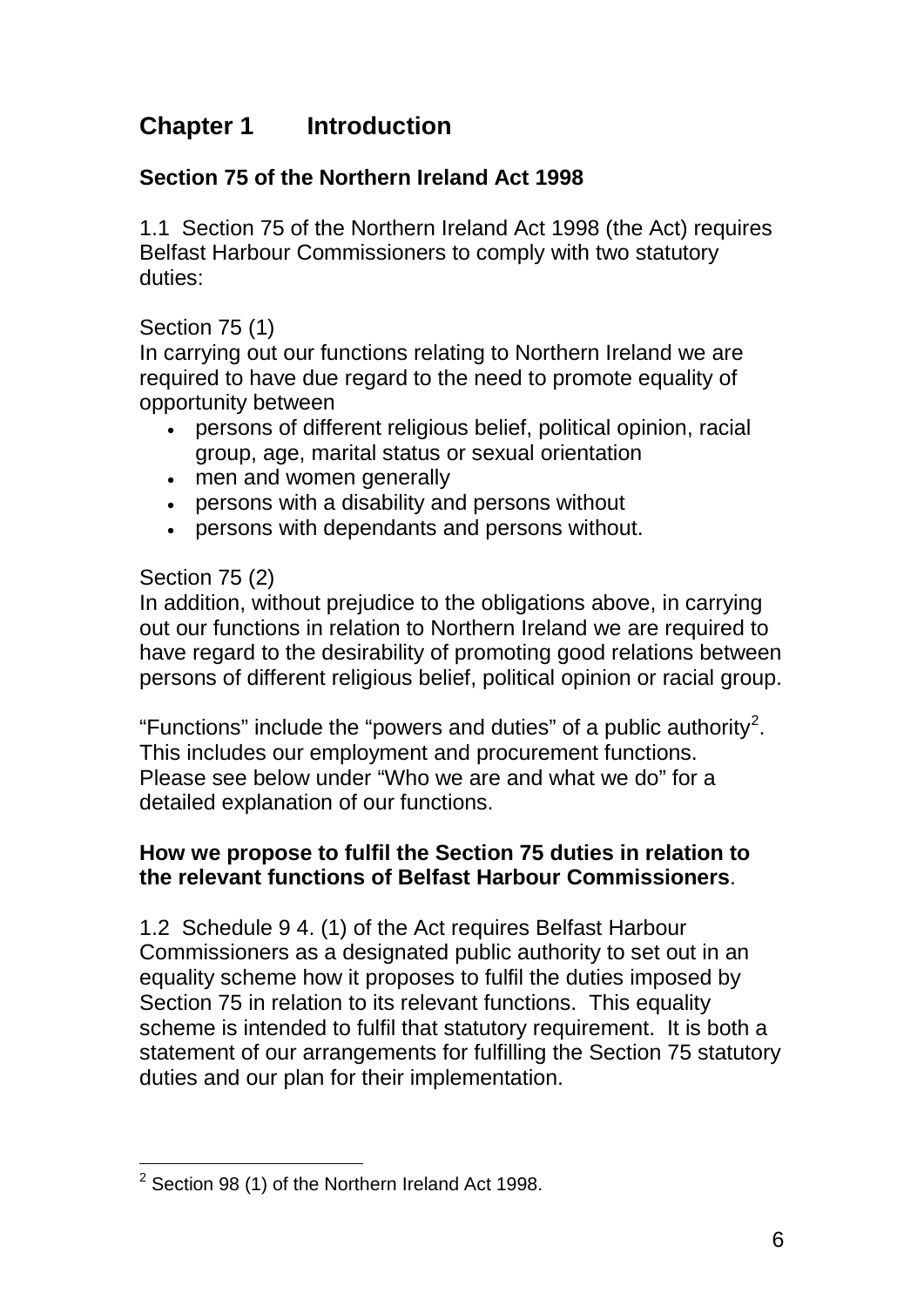1.3 Belfast Harbour Commissioners are committed to the discharge of our Section 75 obligations in all parts of our organisation and we will commit the necessary resources in terms of people, time and money to ensure that the Section 75 statutory duties are complied with and that our equality scheme can be implemented effectively.

#### **Who we are and what we do**

Belfast Harbour is a Trust Port; as such its operational remit is governed by Statue and operates on a commercial basis. BHC's purpose outlined in its corporate plan 2011-2013 [www.belfast](http://www.belfast-harbour.co.uk/)[harbour.co.uk](http://www.belfast-harbour.co.uk/) is to support and develop the regional economy by the operation of the Port, growth of Port capacity and development of the Harbour Estate.

Our Vision is to be a world class Port offering leading- edge marine and estate facilities, thereby enabling the economic development of Northern Ireland.

We recognise that the values held by the organisation guide the decision making process at all levels. The values stated below, therefore, are employed to validate behaviours and decisions throughout the business.

- Safety provide a safe environment for everyone using Belfast Harbour;
- Environmental Sustainability seek to reduce the impact we have on our natural environment;
- Service to Society make a difference to our local and regional communities;
- Integrity mean what we say and say what we mean;
- Respect/Equality treat everyone as a valued customer;
- Teamwork co-operate to achieve the best outcomes;
- People develop the business environment to make Belfast Harbour a rewarding place to work.

Our functions are as follows:

- Commercial
	- Business Development
	- Port Engineering
	- Warehousing & Port Land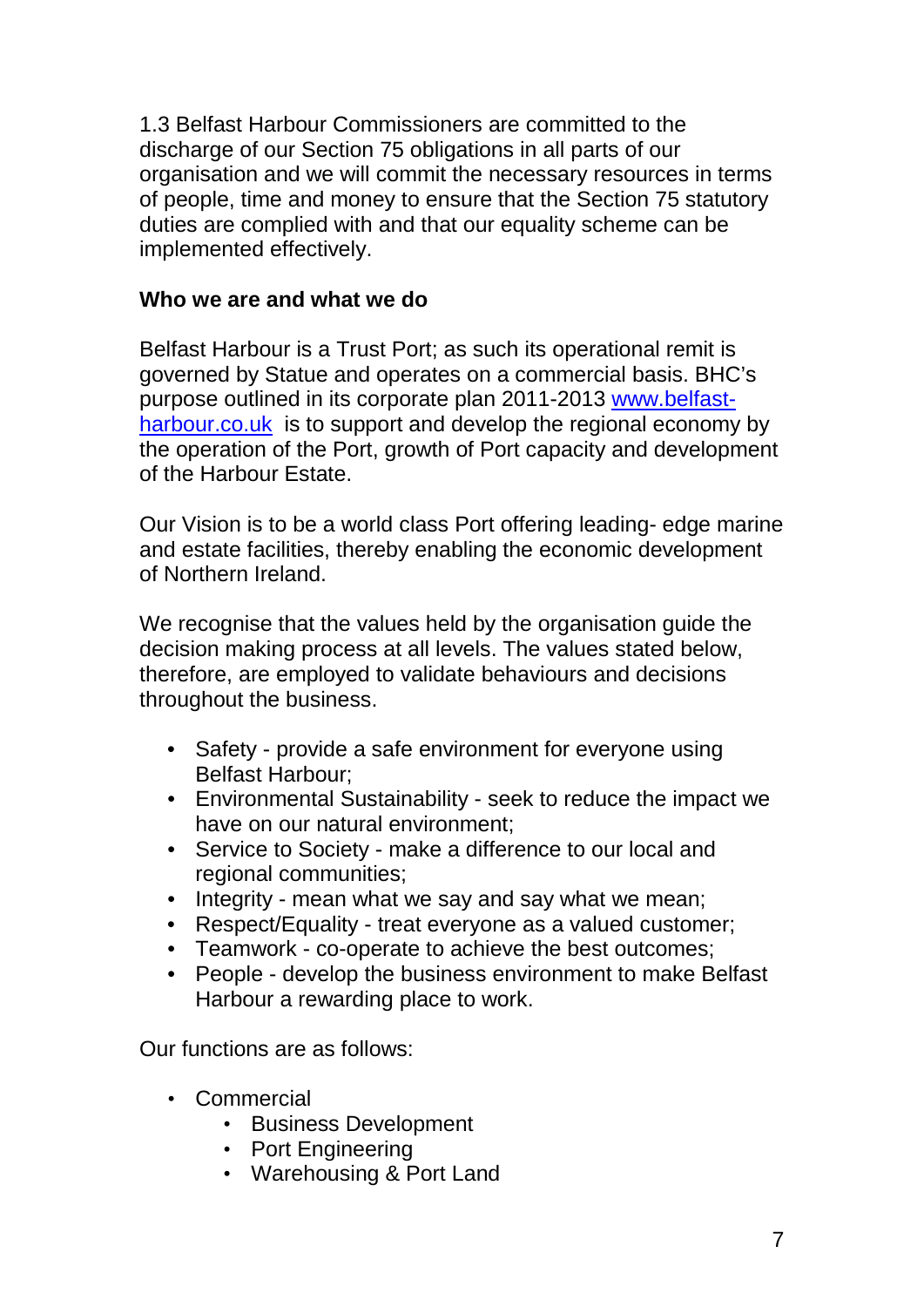- Property
	- Estate Tenants
	- Titanic Quarter
	- Urban Regeneration
- Marketing
- Operations
	- Harbour Master's Dept
	- Harbour Police
	- Support Services
	- Environmental Health & Safety
- Human Resources
- Finance
	- Financial Management
	- Corporate Services

#### **Procurement**

BHC has undertaken an EQIA of its procurement policy and carries out its procurement activities in accordance with the good practice in procurement recommended by the Equality Commission and the CPD.

### **Staff**

At 1 April 2012 BHC employed a total of 121. BHC is committed to discharging its equality obligations across all aspects of its employment functions.

An organisational chart is included in Appendix one.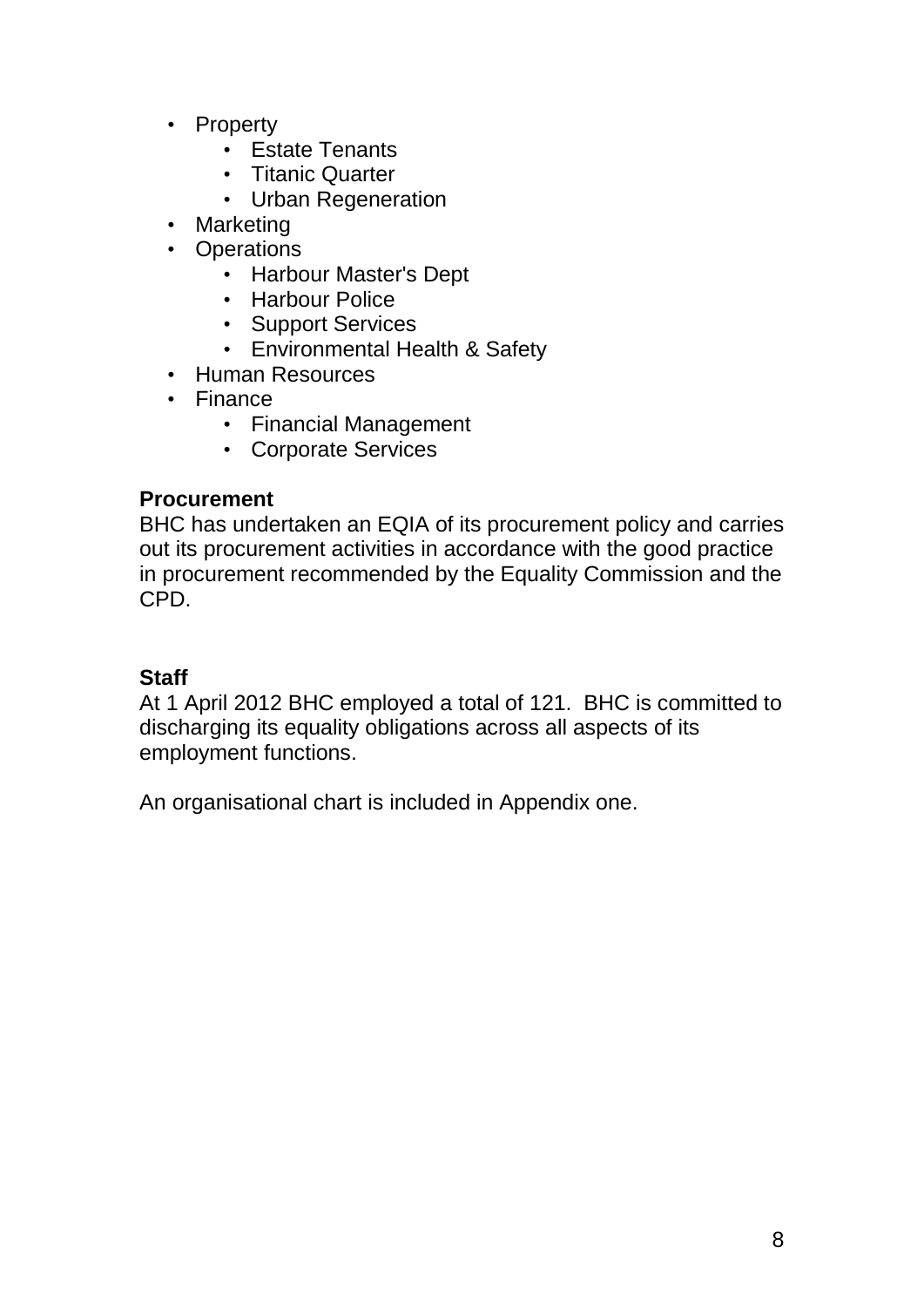# **Chapter 2 Our arrangements for assessing our compliance with the section 75 duties** (Schedule 9 4. (2) (a)

2.1 Some of our arrangements for assessing our compliance with the Section 75 statutory duties are outlined in other relevant parts of this equality scheme, for example, monitoring arrangements ( Chapter 4 page 18), assessment of impact of policies arrangements ( Chapter 4, page 21), consultation ( Chapter 3, page13), publication ( Chapther 9, page 32), complaints ( Chapter 8, page 31)etc.

In addition we have the following arrangements in place for assessing our compliance:

#### **Responsibilities and reporting**

2.2 We are committed to the fulfilment of our Section 75 obligations in all parts of our work.

2.3 Primary Responsibility for the effective implementation of our equality scheme lies at Board level with the Chief Executive. The Chief Executive is accountable to the Board for the development, implementation, maintenance and review of the equality scheme in accordance with Section 75 and Schedule 9 of the Northern Ireland Act 1998, including any good practice or guidance that has been or may be issued by the Equality Commission.

2.4 If you have any questions or comments regarding our equality scheme, please contact in the first instance Patricia Toolan at the address given below and we will respond to you as soon as possible:

Address: Harbour Office, Corporation Square, Belfast, BT1 3AL Email address: [equalityofficer@belfast-harbour.co.uk](mailto:equalityofficer@belfast-harbour.co.uk) Telephone Number: 02890 554422 Textphone Number: 02890 322013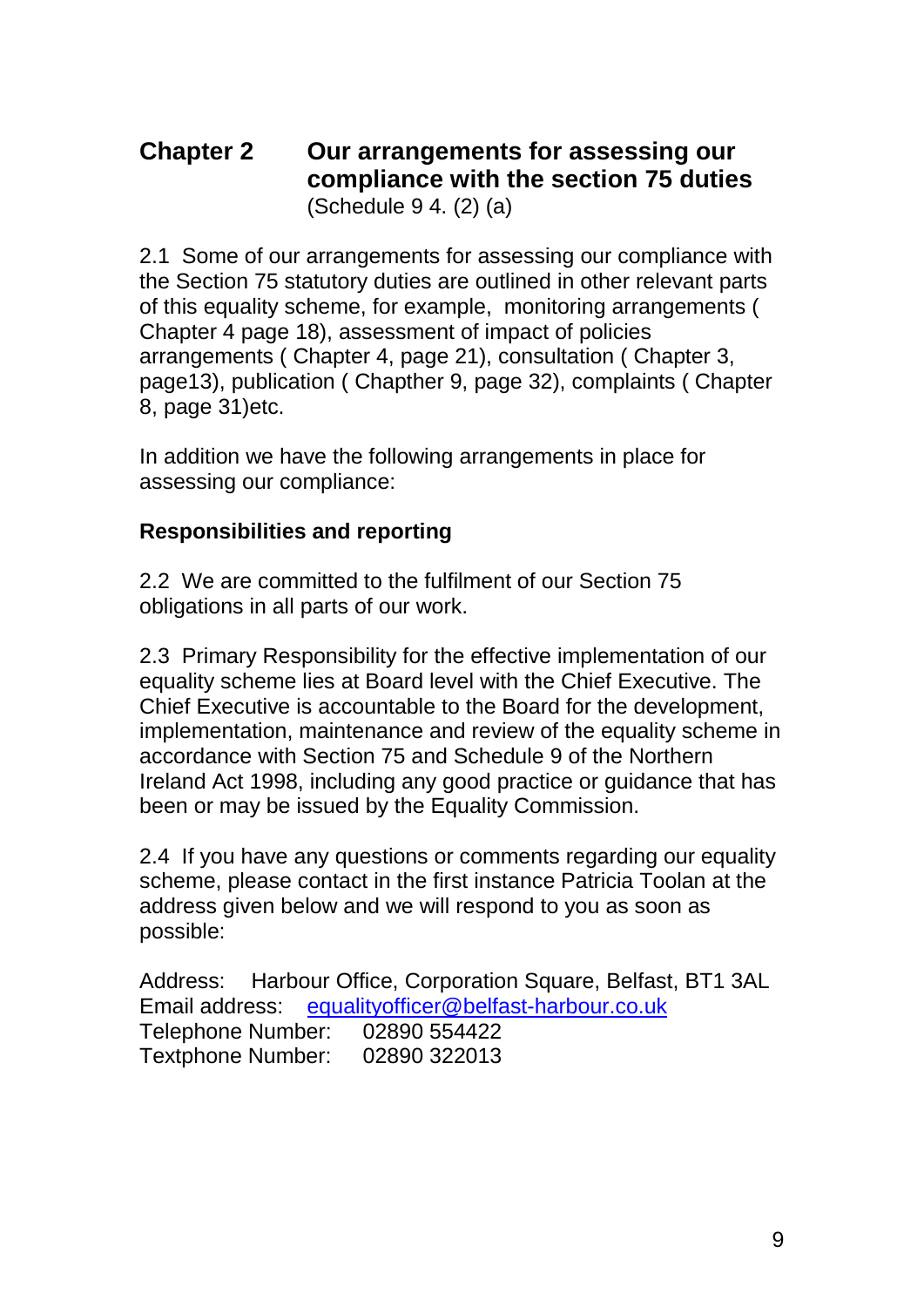2.5 Objectives and targets relating to the statutory duties will be integrated into our strategic and operational business plans<sup>[3](#page-6-0)</sup>.

2.6 Employees' job descriptions and performance plans reflect their contributions to the discharge of the Section 75 statutory duties and implementation of the equality scheme, where relevant. The personal performance plans are subject to appraisal in the annual performance review.

2.7 BHC prepares an annual report on the progress we have made on implementing the arrangements set out in this equality scheme to discharge our Section 75 statutory duties (read our Annual Equality Progress Reports).

BHC's Section 75 Annual Progress Report will be sent to the Equality Commission by 31 August each year and will follow any guidance on annual reporting issued by the Equality Commission.

Progress on the delivery of Section 75 statutory duties will also be included in our (organisational) annual report.

2.8 The latest Section 75 annual progress report is available on our website see link below or by contacting us.

[https://www.belfast-harbour.co.uk/equality](https://www.belfast-harbour.co.uk/about-us/careers)

Telephone Number: 02890 554422 Textphone Number: 02890 322013 Email address: equalityofficer@belfast-harbour.co.uk

2.9 BHC liaises closely with the Equality Commission to ensure that progress on the implementation of our equality scheme is maintained.

2.10 Due to the nature of BHC's business model there are limitations in terms of how the organisation can enhance the promotion of equality and good relations. However, notwithstanding the nature of the functions undertaken by BHC, equality and good relations obligations are mainstreamed across the organisation through the implementation of the corporate

<span id="page-10-0"></span> $\overline{a}$  $3$  See Appendix 4 'Timetable for measures proposed' and section 2.11 of this equality scheme.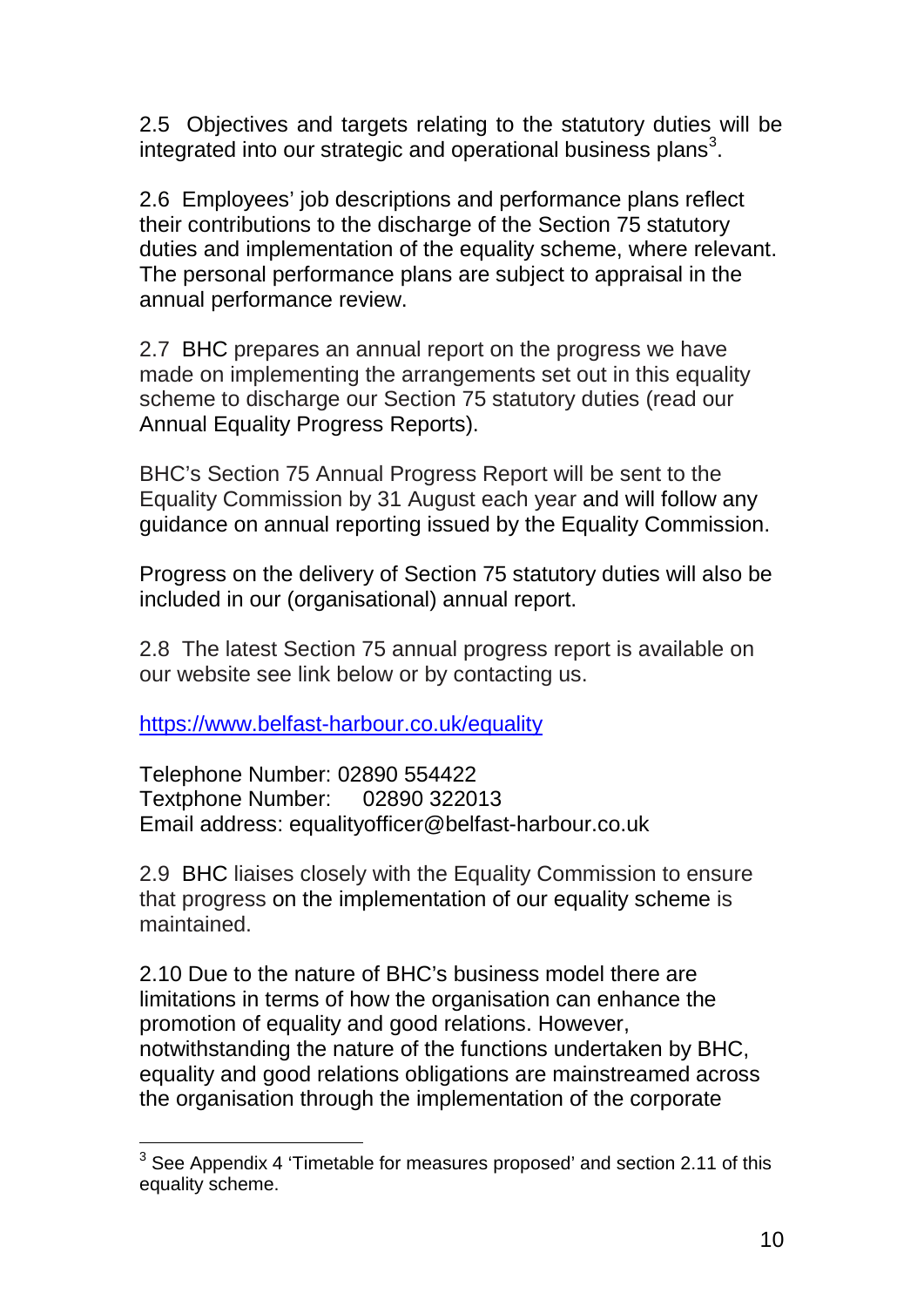values and objectives. Through the development and implementation of the Corporate Social Responsibility Strategy BHC has taken a proactive and innovative approach to promoting equality and good relations in their internal and external functions. BHC has integrated the promotion of Statutory Duties into their arrangements for Governance and the Commissioners have a strategic role in monitoring the performance of the organisation in this regard.

All Directors and senior managers have been trained in Section 75 and are responsible for ensuring that the Section 75 statutory duties are taken fully into account in developing, reviewing and implementing policy decisions across their business remit.

Day-to-day responsibility for overseeing the Equality Agenda and monitoring compliance across BHC lies with the Human Resources Section which reports directly to the Chief Executive. The Human Resources Manager is a member of the Senior Management Team and forms part of the weekly senior management team agenda.

#### **Action plan/action measures**

2.11 BHC has developed an action plan to promote equality of opportunity and good relations. This action plan is set out in Appendix 6 to this equality scheme.

2.12 The action measures that will make up our action plan are relevant to our functions. They have been developed and prioritised on the basis of the audit of inequalities. The audit of inequalities collates and analyses information across the Section 75 categories<sup>[4](#page-10-0)</sup> to identify the inequalities that exist for our service users and those affected by our policies<sup>[5](#page-11-0)</sup>.

2.13 Action measures will be specific, measurable, linked to achievable outcomes, realistic and time bound. Action measures will include performance indicators and timescales for their achievement.

 $\overline{\phantom{a}}$  $^4$  See section 1.1 of this equality scheme for a list of these categories.<br><sup>5</sup> See section 4.1 of this equality scheme for a definition of policies.

<span id="page-11-1"></span><span id="page-11-0"></span>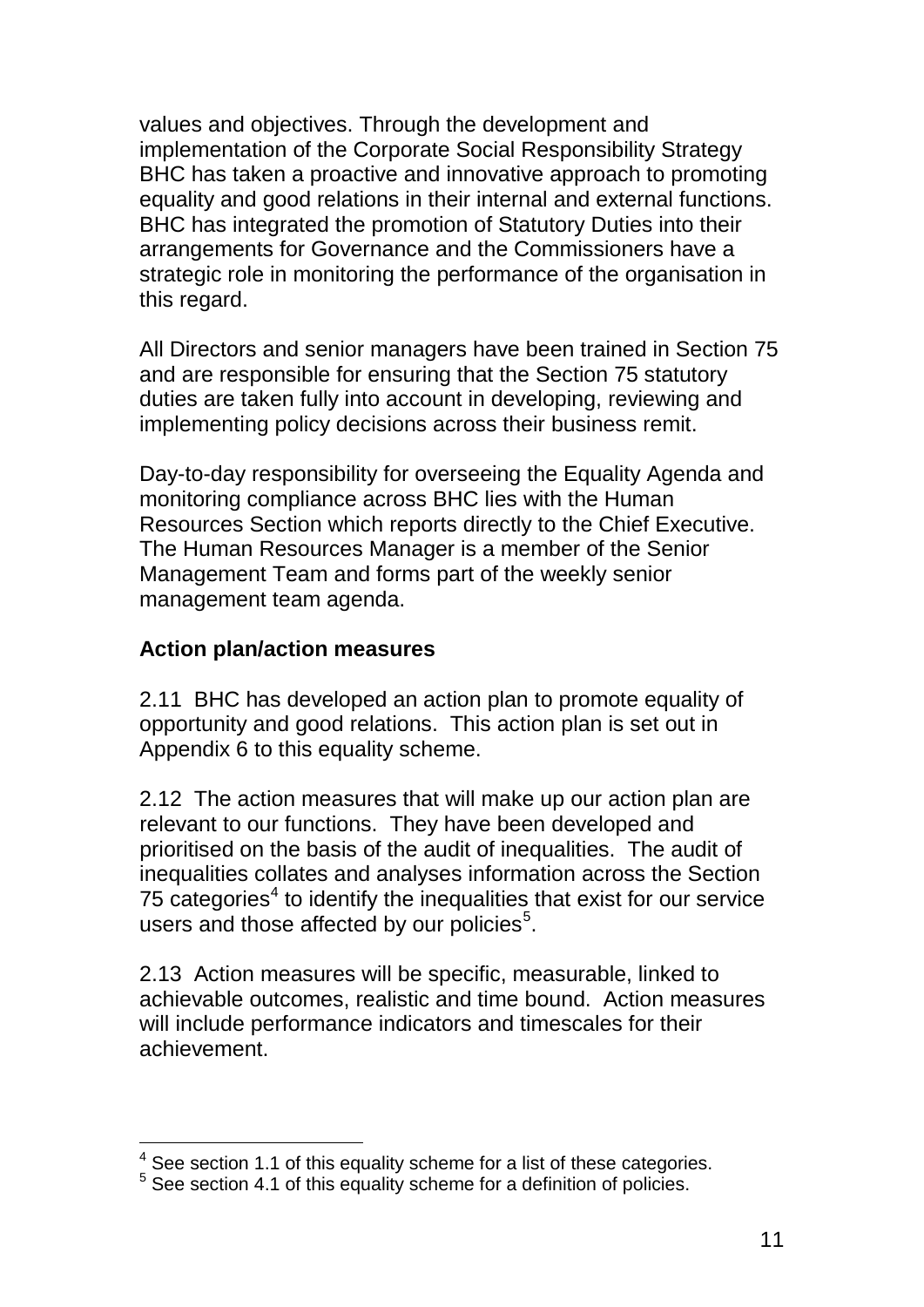2.14 We will develop any action plans for a period of between one and five years in order to align them with our corporate and business planning cycles. Implementation of the action measures will be incorporated into our business planning process.

2.15 We will seek input from our stakeholders and consult on our action plan before we send it to the Equality Commission and thereafter when reviewing the plan as per 2.16 below.

2.16 We will monitor our progress on the delivery of our action measures annually and update the action plan as necessary to ensure that it remains effective and relevant to our functions and work.

2.17 BHC will inform the Commission of any changes or amendments to our action plan and will also include this information in our Section 75 annual progress report to the Commission.

2.18 Once finalised, our action plan will be available:

On the BHC website, [https://www.belfast-harbour.co.uk/equality](https://www.belfast-harbour.co.uk/about-us/careers) or by contacting us:

Telephone Number: 02890 554422 Textphone Number: 02890 322013 Email address: equalityofficer@belfast-harbour.co.uk

We will also bring it to the attention of all our consultees.

Our progress on our Audit of Inequalities Action Plan targets will be reported in our Section 75 Annual Progress Report to the Equality Commission.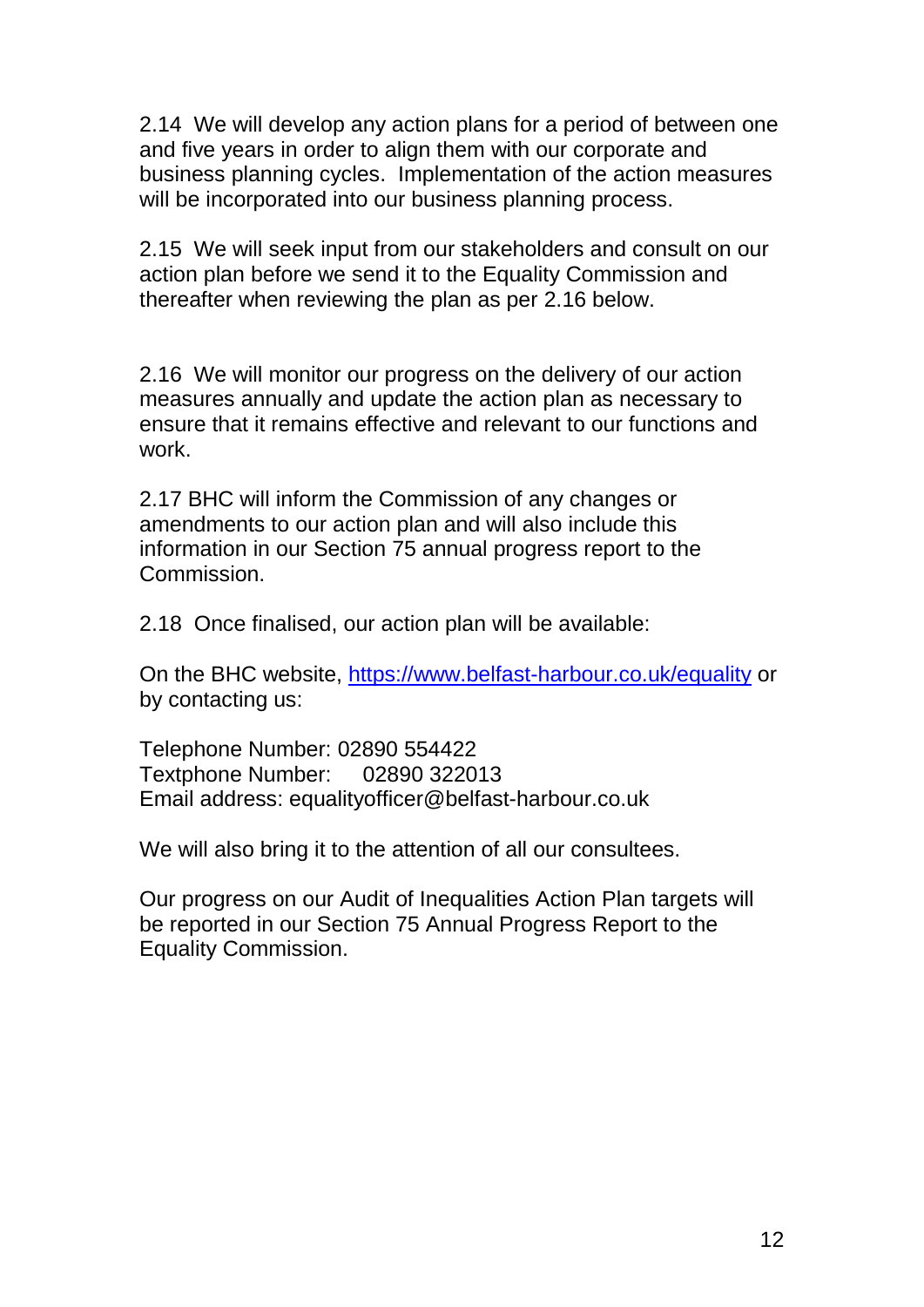#### **Chapter 3 Our arrangements for consulting**  (Schedule  $9$  4. (2) (a)) - on matters to which a

duty (S75 (1) or (2)) is likely to be relevant (including details of the persons to be consulted).

(Schedule 9 4. (2) (b)) on the likely impact of policies adopted or proposed to be adopted by us on the promotion of equality of opportunity).

3.1 We recognise the importance of consultation in all aspects of the implementation of our statutory equality duties. We will consult on our equality scheme, action measures, equality impact assessments and other matters relevant to the Section 75 statutory duties. We will also consult on our Audit of Inequalities and its accompanying Action Plan.

3.2 We are committed to carrying out consultation in accordance with the following principles (as contained in the Equality Commission's guidance *'Section 75 of the Northern Ireland Act 1998 – A Guide for Public Authorities (April 2010)'*):

3.2.1 Consultations will seek the views of those directly affected by the matter/policy, the Equality Commission, representative groups of Section 75 categories, other public authorities, voluntary and community groups, our staff and their trades unions and such other groups who have a legitimate interest in the matter, whether or not they have a direct economic or personal interest.

BHC will monitor its approach to consultation, to ensure that it is open and encourages participation; and that it continues to reach out to representative groups and to those individuals directly affected by the matter / policy.

Initially consultees (see Appendix 3), will as a matter of course be notified (by email or post) of the matter/policy being consulted upon to ensure they are aware of up and coming consultations.

However, we realise that many of our consultees may / may not wish to be contacted about all of BHC's up-coming consultation exercises. Thereafter, to ensure the most effective use of our and our consultees' resources, we will take a targeted approach to consultation for those consultees that may have a particular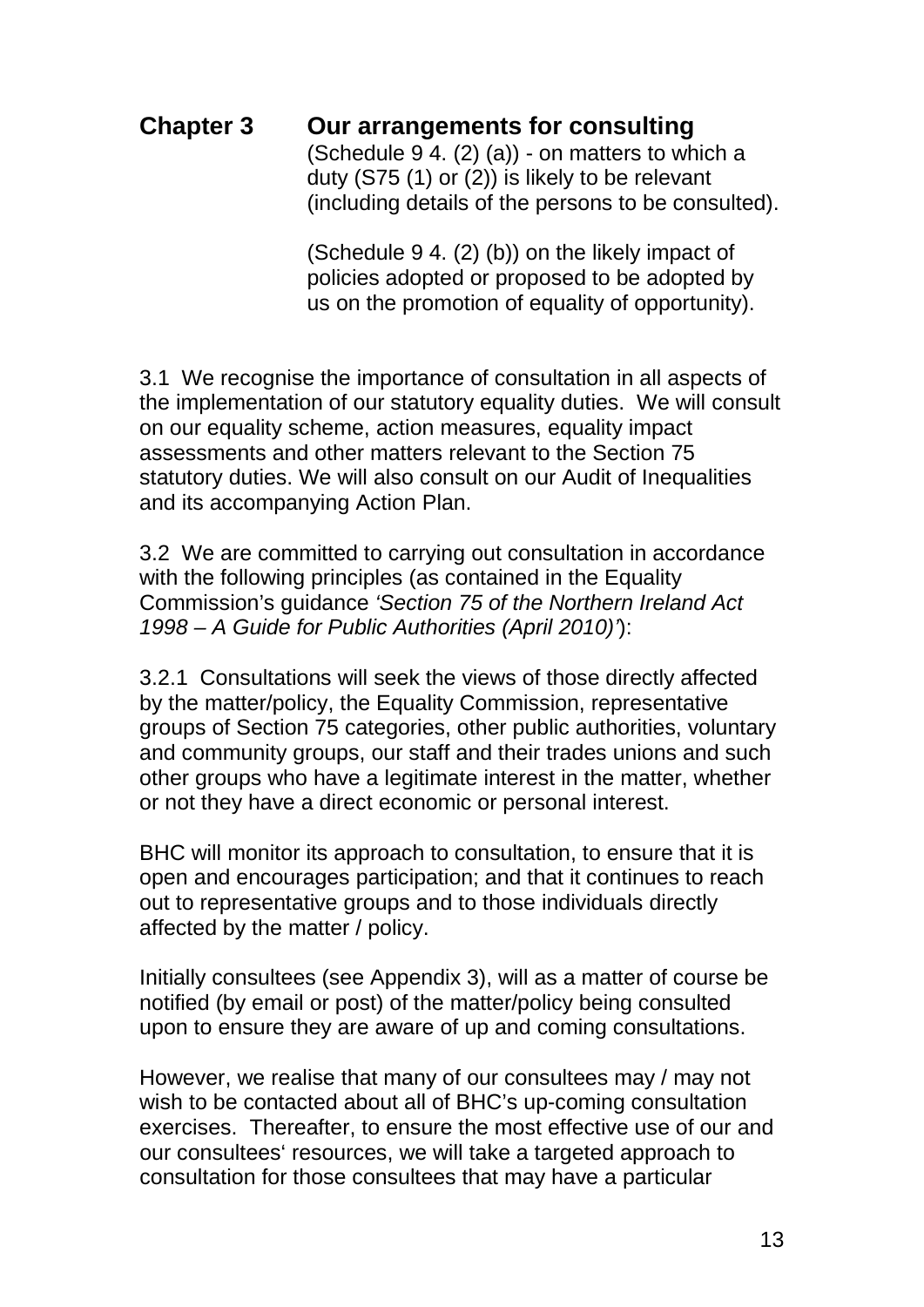interest in the matter/policy being consulted upon and to whom the matter/policy is of particular relevance. This may include for example regional or local consultations, sectoral or thematic consultation etc.

3.2.2 Consultation with all stakeholders will begin as early as possible. We will engage with affected individuals and representative groups to identify how best to consult or engage with them. We will ask our consultees what their preferred consultation methods are and will give consideration to these. Methods of consultation could include:

- Face-to-face meetings
- Focus groups
- Written documents with the opportunity to comment in writing
- Questionnaires
- Information/notification by email with an opportunity to opt in/opt out of the consultation
- Internet discussions or
- Telephone consultations.

This list is not exhaustive and we may develop other additional methods of consultation more appropriate to key stakeholders and the matter being consulted upon.

3.2.3 We will consider the accessibility and format of every method of consultation we use in order to remove barriers to the consultation process. Specific consideration will be given as to how best to communicate with children and young people, people with disabilities (in particular people with learning disabilities) and minority ethnic communities. We take account of existing and developing good practice, including the Equality Commission's guidance *Let's Talk Let's Listen – Guidance for public authorities on consulting and involving children and young people (2008)*.

BHC is committed to achieving effective communication with its customers and with the public. We will ensure that we provide a wide range of accessible communication channels to suit the needs of our customers, and we will also take action to promote the availability of our accessible services too. Where it is requested we will make our information services accessible through a range of different formats where it is required, and will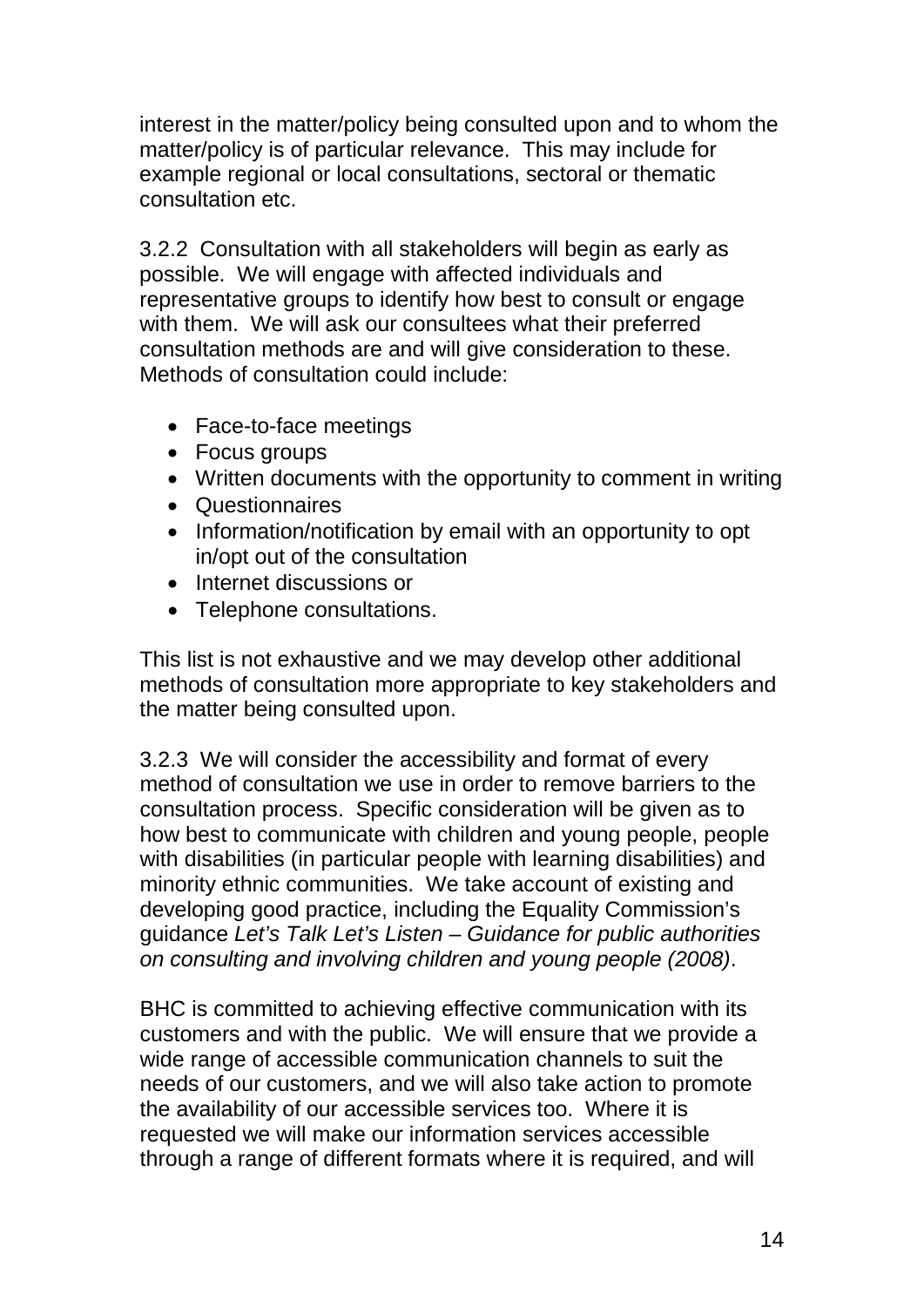seek feedback from our customers and as appropriate, review and enhance our service provision. Particular care will be taken to ensure that we take account of the specific communication needs of people with disabilities, older people and children and young people.

BHC has a developed a user friendly website for childrenwebstersays.com –which promotes the activities of the Harbour in schools across Northern Ireland.

Information will be made available, in a timely fashion, ( normally within 28 days) and in accessible formats in consultation with the affected groups.

3.2.4 Training will be given to staff engaged in consultation exercises to ensure they have the necessary skills to communicate effectively with those being consulted.

3.2.5 To ensure effective consultation with consultees $6$  on Section 75 matters, we will develop a programme of awareness raising on the Section 75 statutory duties and the commitments in our equality scheme by undertaking the following:

- Meeting on a face to face or telephone basis with consultees
- Attending events organised by consultees to respond on section 75 matters
- Facilitating any requests received for meetings

3.2.6 The consultation period lasts for a minimum of twelve weeks to allow adequate time for groups to consult amongst themselves as part of the process of forming a view. However, in exceptional circumstances when this timescale is not feasible (for example implementing EU Directives or UK wide legislation, meeting Health and Safety requirements, addressing urgent public health matters or complying with Court judgements), we may shorten timescales to eight weeks or less before the policy is implemented. We may continue consultation thereafter and will review the policy as part of our monitoring commitments<sup>[7](#page-15-0)</sup>.

<span id="page-15-1"></span> $\overline{a}$ <sup>6</sup> Please see Appendix 3 for a list of our consultees.

<span id="page-15-0"></span><sup>&</sup>lt;sup>7</sup> Please see below at 4.27 to 4.31 for details on monitoring.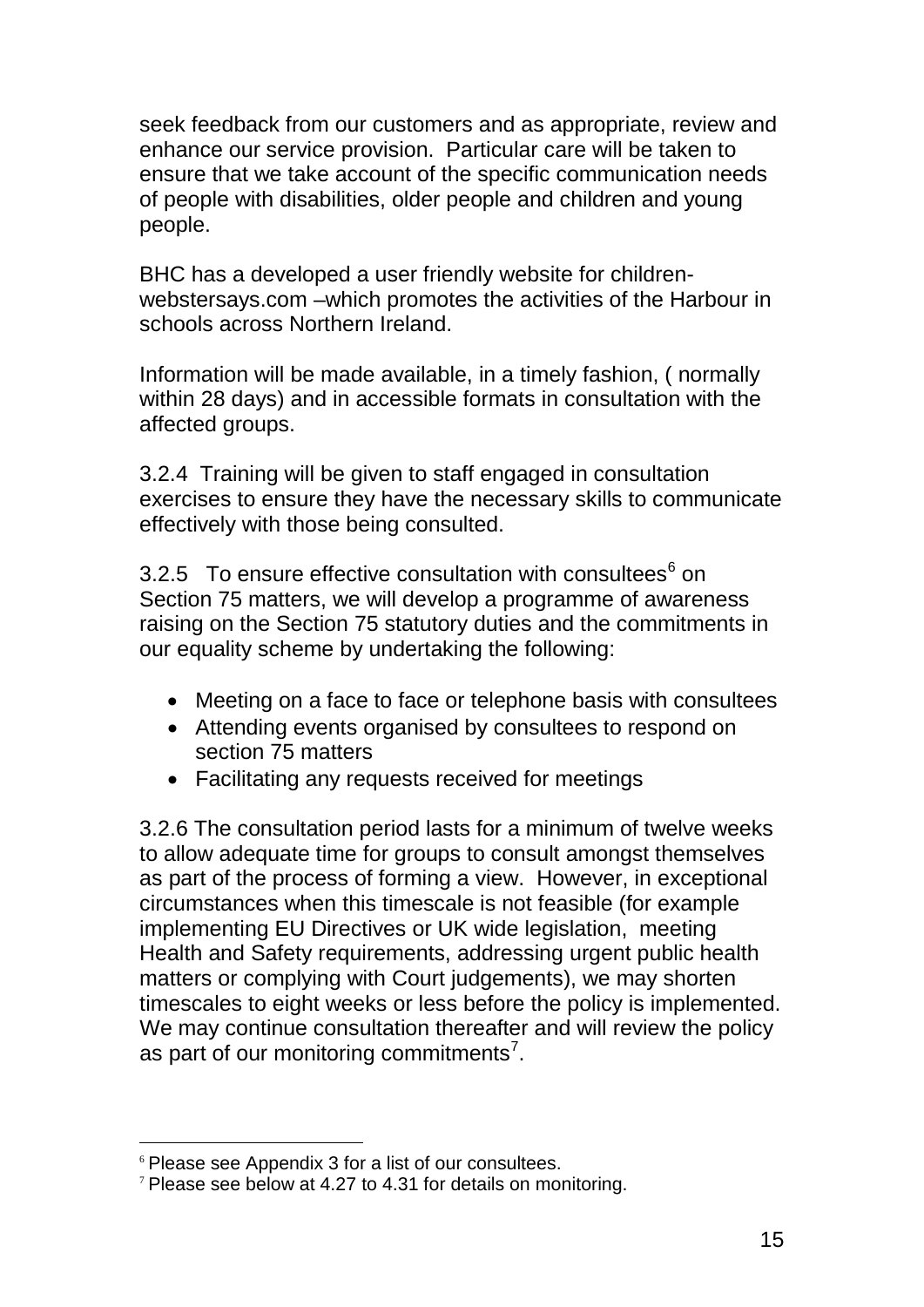Where, under these exceptional circumstances, we must implement a policy immediately, as it is beyond our authority's control, we may consult after implementation of the policy, in order to ensure that any impacts of the policy are considered.

3.2.7 If a consultation exercise is to take place over a period when consultees are less able to respond, for example, over the summer or Christmas break, or if the policy under consideration is particularly complex, we will give consideration to the feasibility of allowing a longer period for the consultation.

3.2.8 We are conscious of the fact that affected individuals and representative groups may have different needs. We will take appropriate measures to ensure full participation in any meetings that are held. We will consider for example the time of day, the appropriateness of the venue, in particular whether it can be accessed by those with disabilities, how the meeting is to be conducted, the use of appropriate language, whether a signer and/or interpreter is necessary, and whether the provision of childcare and support for other carers is required.

3.2.9 We make all relevant information available to consultees in appropriate formats to ensure meaningful consultation. This includes detailed information on the policy proposal being consulted upon and any relevant quantitative and qualitative data.

3.2.10 In making any decision with respect to a policy adopted or proposed to be adopted, we take into account any assessment and consultation carried out in relation to the policy.

3.2.11 We provide feedback to consultees in a timely manner. A feedback report is prepared which includes summary information on the policy consulted upon, a summary of consultees' comments and a summary of our consideration of and response to consultees' input. The feedback is provided in formats suitable to consultees. (Please see also 6.3)

3.3 A list of our consultees is included in this equality scheme at Appendix 3. It can also be obtained from our website at

[https://www.belfast-harbour.co.uk/equality](https://www.belfast-harbour.co.uk/about-us/careers)

or by contacting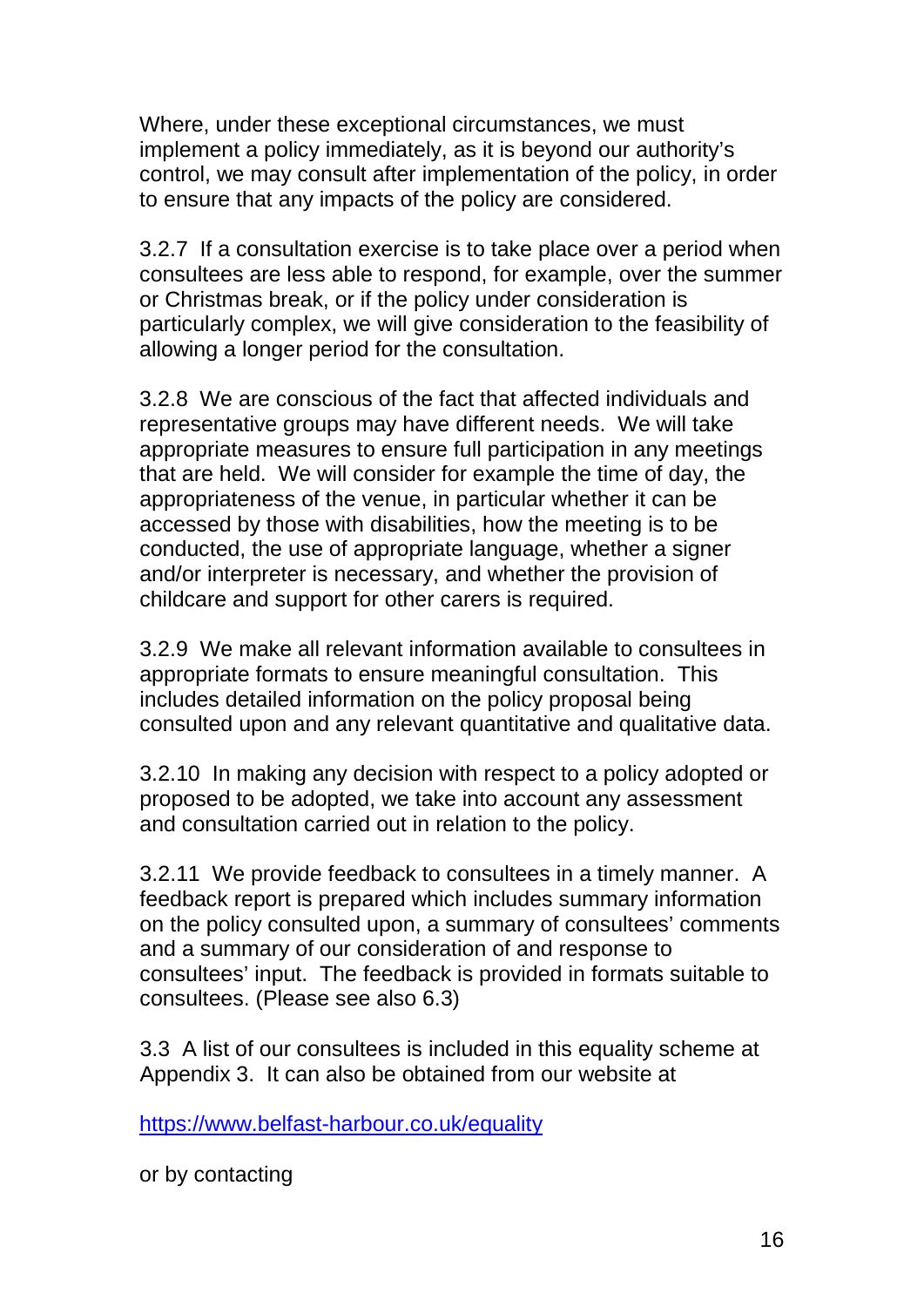Patricia Toolan Telephone Number: 02890 554422 Textphone Number: 02890 322013 Email address: equalityofficer@belfast-harbour.co.uk

3.4 Our consultation list is not exhaustive and is reviewed on an annual basis to ensure it remains relevant to our functions and policies.

We welcome enquiries from any person/s or organisations wishing to be added to the list of consultees. Please contact Patricia Toolan, [equalityofficer@belfast-harbour.co.uk,](mailto:equalityofficer@belfast-harbour.co.uk) to provide your contact details and have your areas of interest noted or have your name/details removed or amended. Please also inform us at this stage if you would like information sent to you in a particular format or language.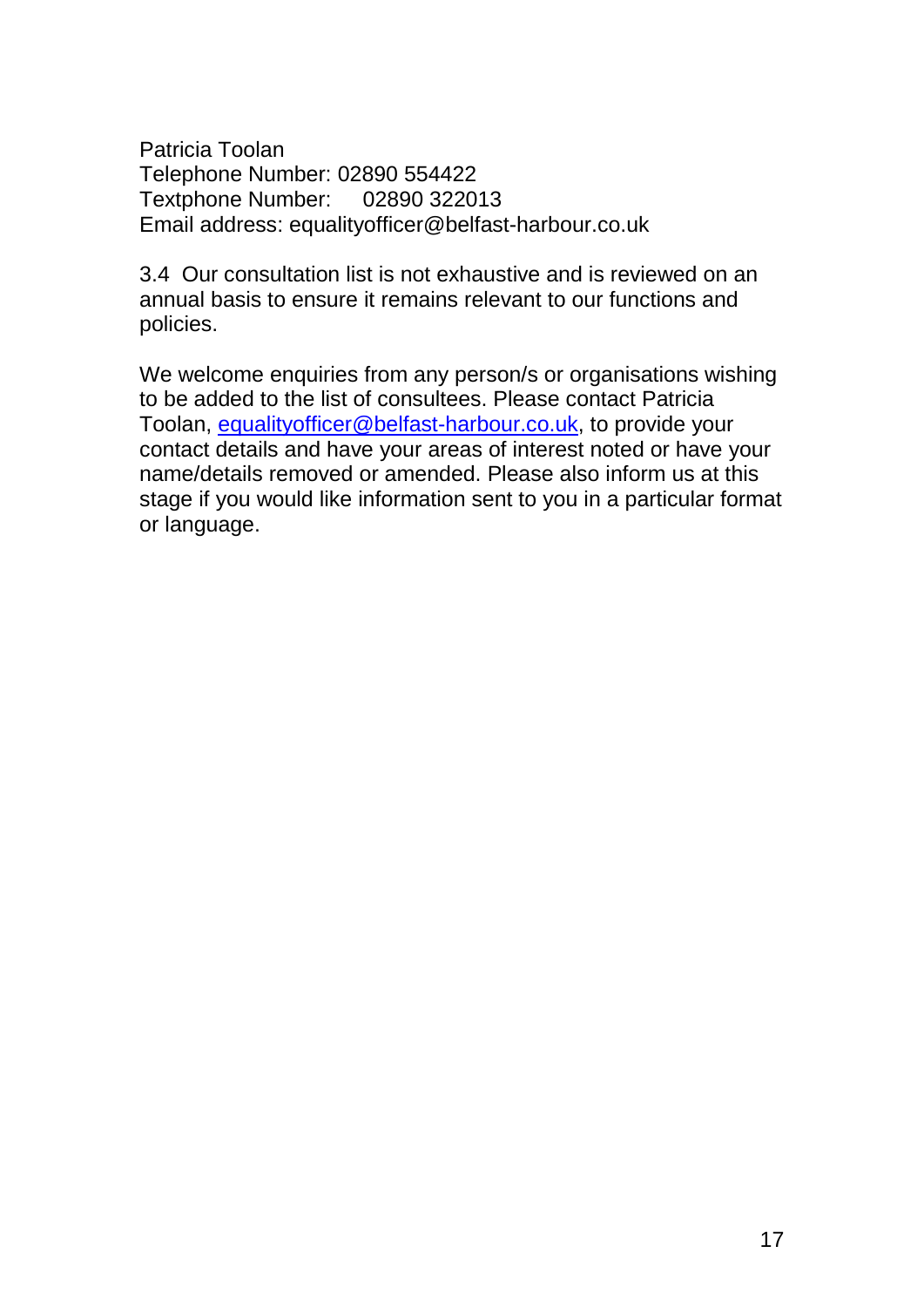# **Chapter 4 Our arrangements for assessing, monitoring and publishing the impact of policies** (Schedule 9 4. (2) (b); Schedule 9 4. (2) (c);

Schedule 9 4. (2) (d); Schedule 9 9. (1); Schedule 9 9.(2))

#### **Our arrangements for assessing the likely impact of policies adopted or proposed to be adopted on the promotion of equality of opportunity** (Schedule 9 4. (2) (b))

4.1 In the context of Section 75, 'policy' is very broadly defined and it covers all the ways in which we carry out or propose to carry out our functions in relation to Northern Ireland. In respect of this equality scheme, the term policy is used for any (proposed/amended/existing) strategy, policy initiative or practice and/or decision, whether written or unwritten and irrespective of the label given to it, eg, 'draft', 'pilot', 'high level' or 'sectoral'.

4.2 In making any decision with respect to a policy adopted or proposed to be adopted, we take into account any assessment and consultation carried out in relation to the policy, as required by Schedule 9 9. (2) of the Northern Ireland Act 1998.

4.3 BHC uses the tools of **screening** and **equality impact assessment** to assess the likely impact of a policy on the promotion of equality of opportunity and good relations. In carrying out these assessments we will relate them to the intended outcomes of the policy in question and will also follow Equality Commission guidance:

- the quidance on screening, including the screening template, as detailed in the Commission's guidance *'Section 75 of the Northern Ireland Act 1998 – A Guide for Public Authorities (April 2010)'* and
- on undertaking an equality impact assessment as detailed in the Commission's guidance *'Practical guidance on equality impact assessment (February 2005)'.*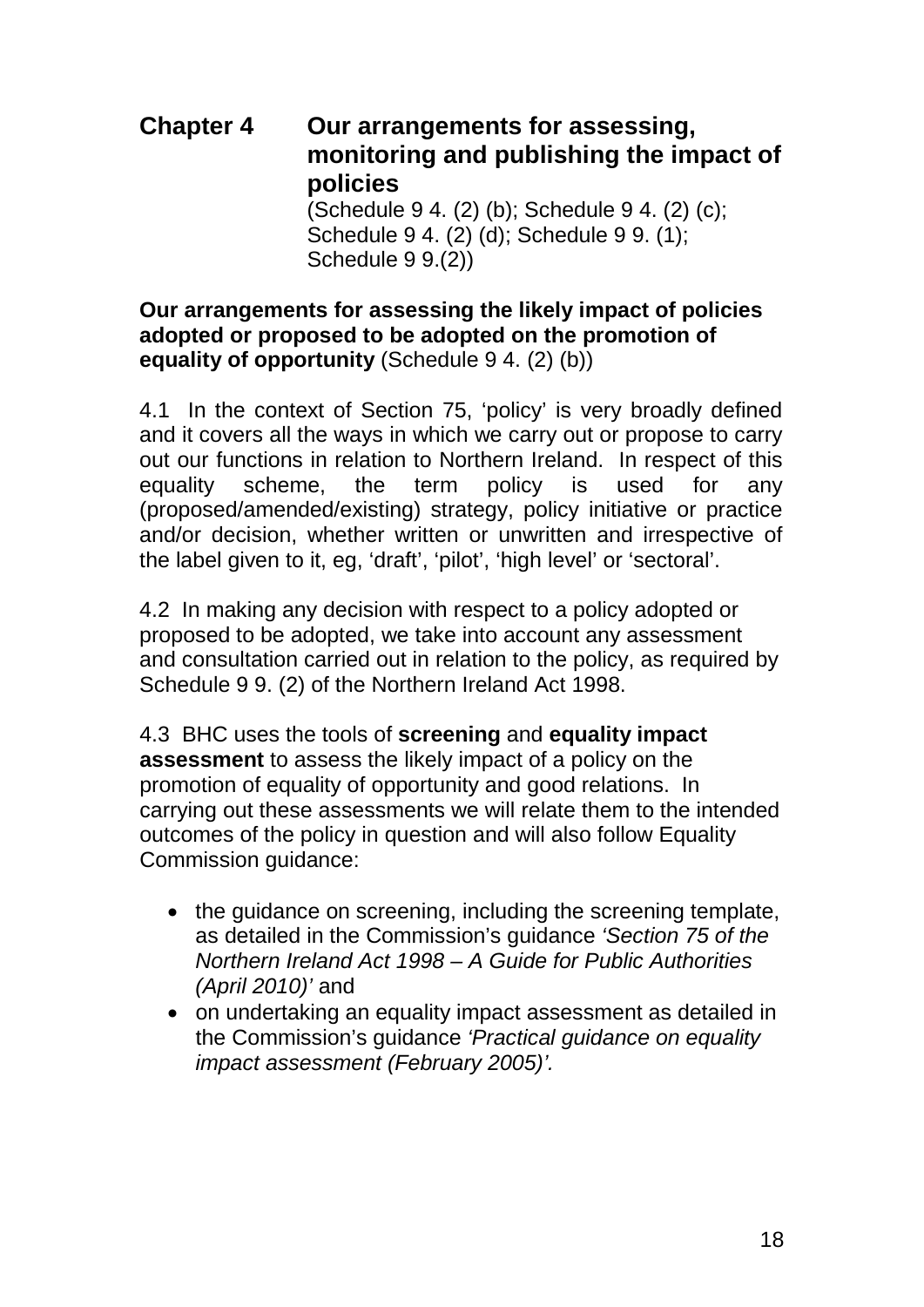# **Screening**

4.4 The purpose of screening is to identify those policies that are likely to have an impact on equality of opportunity and/or good relations.

4.5 Screening is completed at the earliest opportunity in the policy development/review process. Policies which we propose to adopt will be subject to screening prior to implementation. For more detailed strategies or policies that are to be put in place through a series of stages, we will screen at various stages during implementation.

4.6 The lead role in the screening of a policy is taken by the policy decision maker who has the authority to make changes to that policy. However, screening will also involve other relevant team members, for example, equality specialists, those who implement the policy and staff members from other relevant work areas. Where possible we will include key stakeholders in the screening process.

4.7 The following questions are applied to all our policies as part of the screening process:

- What is the likely impact on equality of opportunity for those affected by this policy, for each of the Section 75 equality categories? (minor/major/none)
- Are there opportunities to better promote equality of opportunity for people within the Section 75 equality categories?
- To what extent is the policy likely to impact on good relations between people of a different religious belief, political opinion or racial group? (minor/major/none)
- Are there opportunities to better promote good relations between people of a different religious belief, political opinion or racial group?

4.8 In order to answer the screening questions, we gather all relevant information and data, both qualitative and quantitative. In taking this evidence into account we consider the different needs,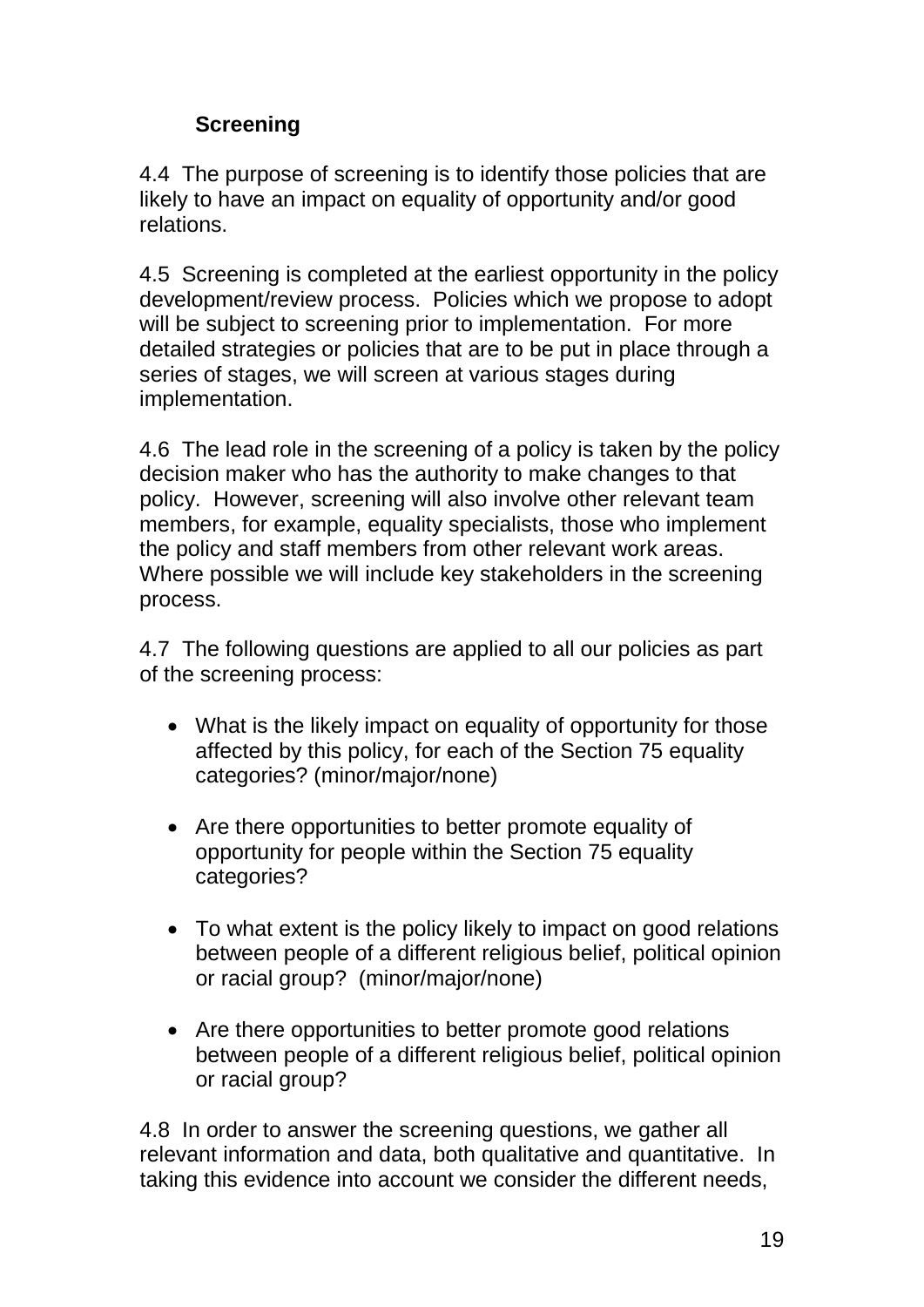experiences and priorities for each of the Section 75 equality categories. Any screening decision will be informed by this evidence.

4.9 Completion of screening, taking into account our consideration of the answers to all four screening questions set out in 4.7 above, will lead to one of the following three outcomes:

- 1. the policy has been 'screened in' for equality impact assessment
- 2. the policy has been 'screened out' with mitigation $<sup>8</sup>$  $<sup>8</sup>$  $<sup>8</sup>$  or an</sup> alternative policy proposed to be adopted
- 3. the policy has been 'screened out' without mitigation or an alternative policy proposed to be adopted.

4.10 If our screening concludes that the likely impact of a policy is 'minor' in respect of one, or more, of the equality of opportunity and/or good relations categories, we may on occasion decide to proceed with an equality impact assessment, depending on the policy. If an EQIA is not to be conducted we will nonetheless consider measures that might mitigate the policy impact as well as alternative policies that might better achieve the promotion of equality of opportunity and/or good relations.

Where we mitigate we will outline in our screening template the reasons to support this decision together with the proposed changes, amendments or alternative policy.

This screening decision will be 'signed off' by the appropriate policy lead within BHC.

4.11 If our screening concludes that the likely impact of a policy is 'major' in respect of one, or more, of the equality of opportunity and/or good relations categories, we will subject the policy to an equality impact assessment. This screening decision will be 'signed off' by the appropriate policy lead within BHC.

4.12 If our screening concludes that the likely impact of a policy is 'none', in respect of all of the equality of opportunity and/or good

 $\overline{a}$ <sup>8</sup> Mitigation – Where an assessment (screening in this case) reveals that a particular policy has an adverse impact on equality of opportunity and / or good relations, a public authority must consider ways of delivering the policy outcomes which have a less adverse effect on the relevant Section 75 categories.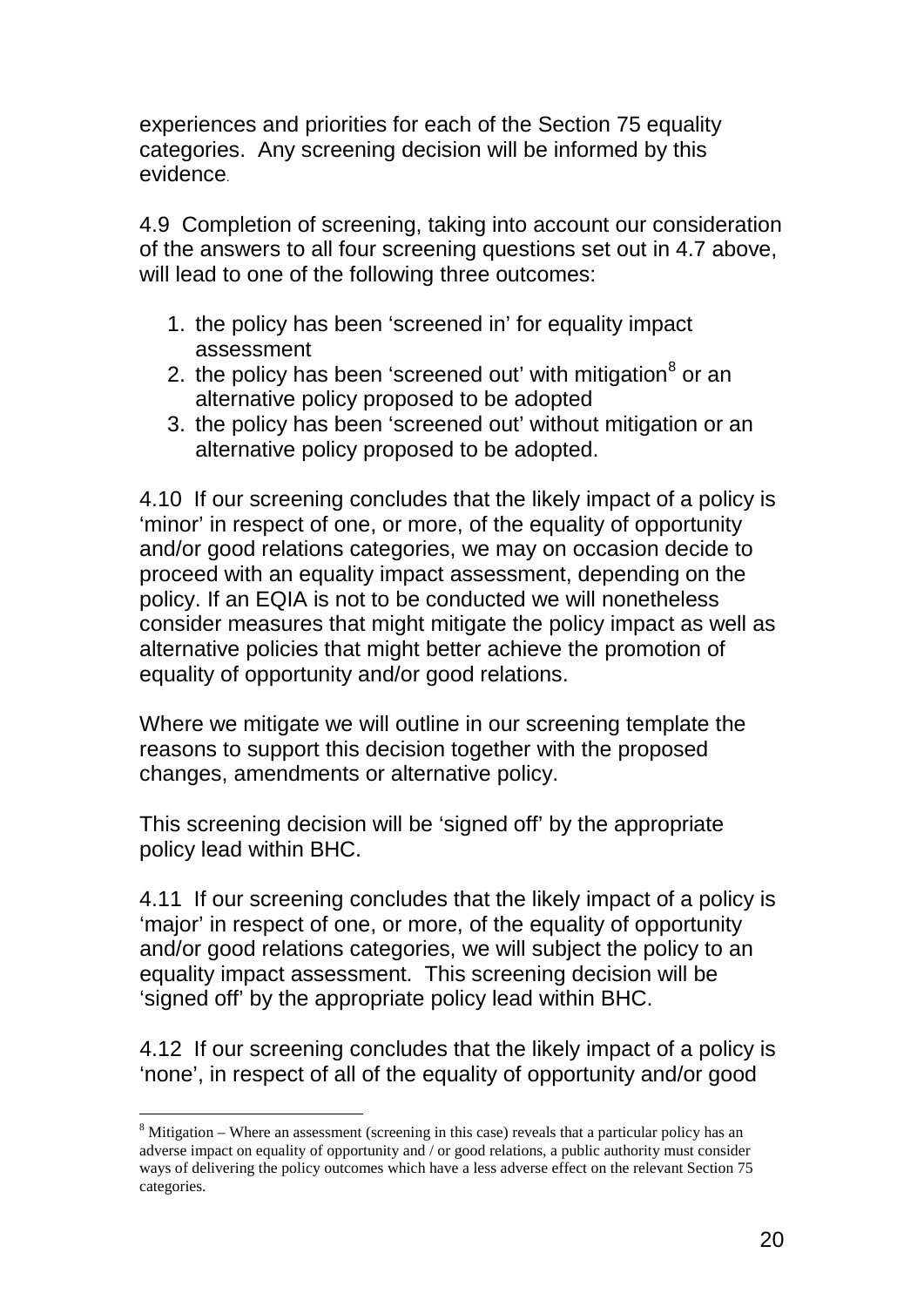relations categories, we may decide to screen the policy out. If a policy is 'screened out' as having no relevance to equality of opportunity or good relations, we will give details of the reasons for the decision taken. This screening decision will be 'signed off' by the appropriate policy lead within BHC.

4.13 As soon as possible following the completion of the screening process, the screening template, signed off and approved by the senior manager responsible for the policy, will be made available on request by contacting:

Patricia Toolan Telephone Number: 02890 554422 Textphone Number: 02890 322013 Email address: equalityofficer@belfast-harbour.co.uk

4.14 If a consultee, including the Equality Commission, raises a concern about a screening decision based on supporting evidence, we will review the screening decision.

4.15 Our screening reports are published quarterly [see below at 4.20 - 4.22 and 4.23 for details].

### **Equality impact assessment**

4.16 An equality impact assessment (EQIA) is a thorough and systematic analysis of a policy, whether that policy is formal or informal, and irrespective of the scope of that policy. The primary function of an EQIA is to determine the extent of any impact of a policy upon the Section 75 categories and to determine if the impact is an adverse one. It is also an opportunity to demonstrate the likely positive outcomes of a policy and to seek ways to more effectively promote equality of opportunity and good relations.

4.17 Once a policy is screened and screening has identified that an equality impact assessment is necessary, we will carry out the EQIA in accordance with Equality Commission guidance. The equality impact assessment will be carried out as part of the policy development process, before the policy is implemented.

4.18 Any equality impact assessment will be subject to consultation at the appropriate stage(s). (For details see above Chapter 3 "Our Arrangements for Consulting").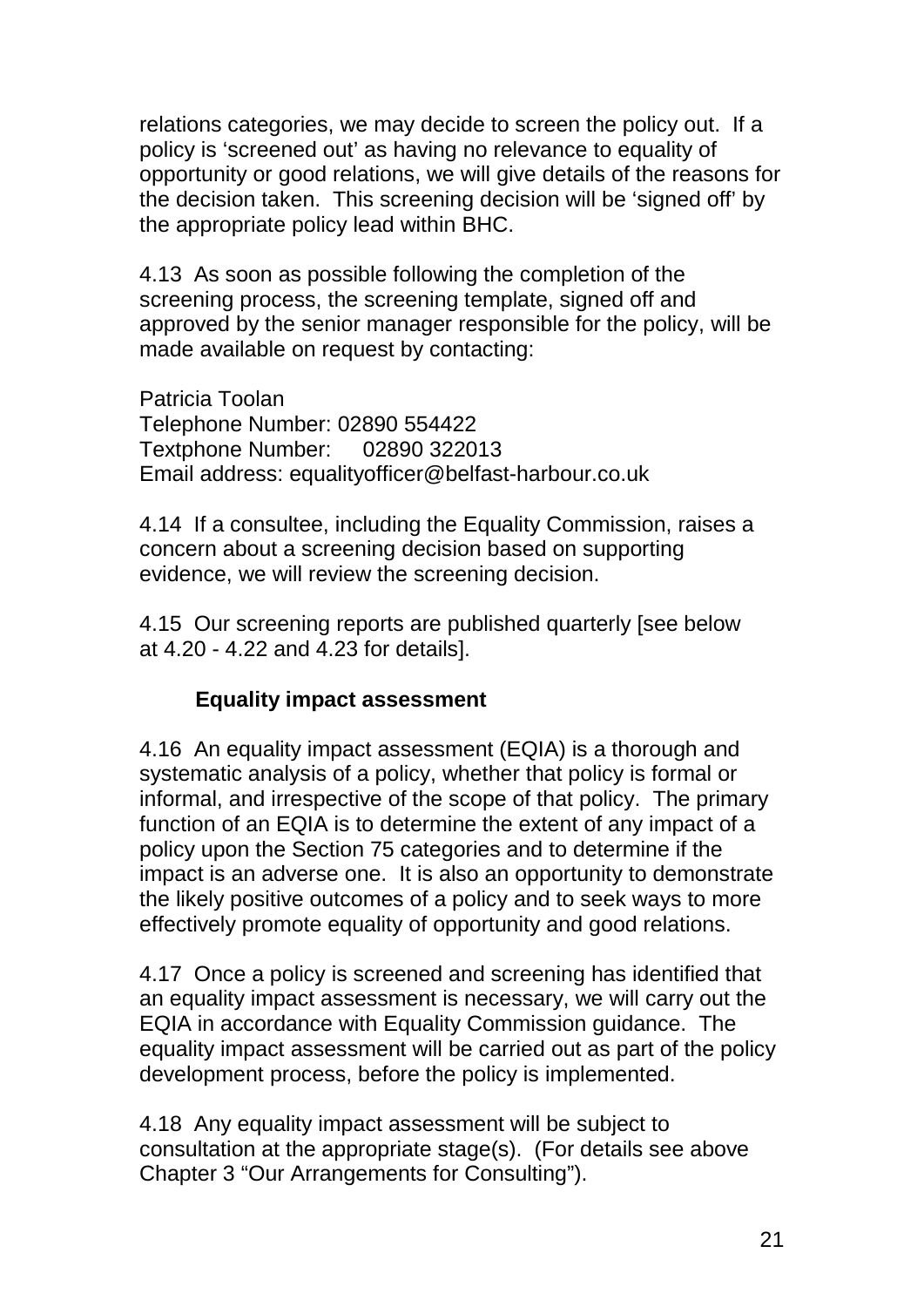#### **Our arrangements for publishing the results of the assessments of the likely impact of policies we have adopted or propose to adopt on the promotion of equality of opportunity**

(Schedule 9 4. (2) (d); Schedule 9 9. (1))

4.19 We make publicly available the results of our assessments (screening and EQIA) of the likely impact of our policies on the promotion of equality of opportunity and good relations.

#### **What we publish**

4.20 These are published quarterly on the BHC website. Our screening reports will include:

- Details of policies screened by BHC over the three month period
- A short statement about the aim(s) of each of the specific policy / policies which have been screened
- Details of the consideration given to measures which might mitigate any adverse impact
- Details of the consideration given to alternative policies which might better achieve the promotion of equality of opportunity;
- Details about each screening assessment made, i.e:
	- $\triangleright$  whether the policy has been 'screened in' for equality impact assessment
	- $\triangleright$  whether the policy has been 'screened out' with mitigation or an alternative policy proposed to be adopted
	- $\triangleright$  whether the policy has been 'screened out' without mitigation or an alternative policy proposed to be adopted.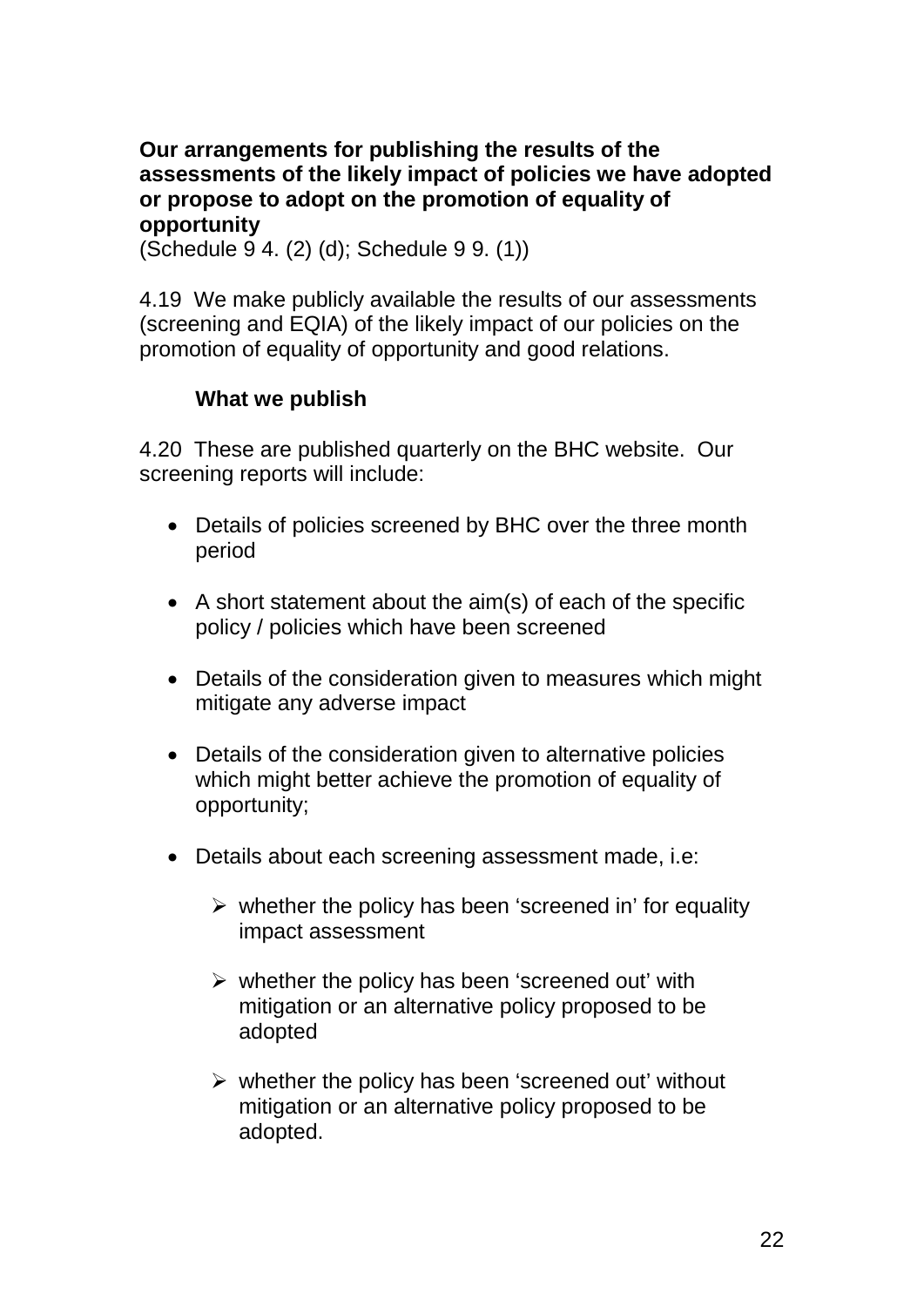- Where applicable, a timetable for conducting equality impact assessments
- A weblink to each of the completed screening form(s).

#### 4.21 Screening templates

For details on the availability of our screening templates please refer to 4.13.

4.22 Equality impact assessments

EQIA reports are published once the impact assessment has been completed. These reports include:

- A statement of the aim of the policy assessed
- Information and data collected
- Details of the assessment of impact(s)
- Consideration given to measures which might mitigate any adverse impact
- Consideration given to alternative policies which might better achieve the promotion of equality of opportunity
- Consultation responses
- The decision taken
- Future monitoring plans.

#### **How we publish the information**

4.23 All information we publish is accessible and can be made available in alternative formats on request. Please see 6.3 below.

#### **Where we publish the information**

4.24 The results of our assessments (screening reports and completed templates, the results of equality impact assessments) are available on our website

[https://www.belfast-harbour.co.uk/equality](https://www.belfast-harbour.co.uk/about-us/careers)

or by contacting: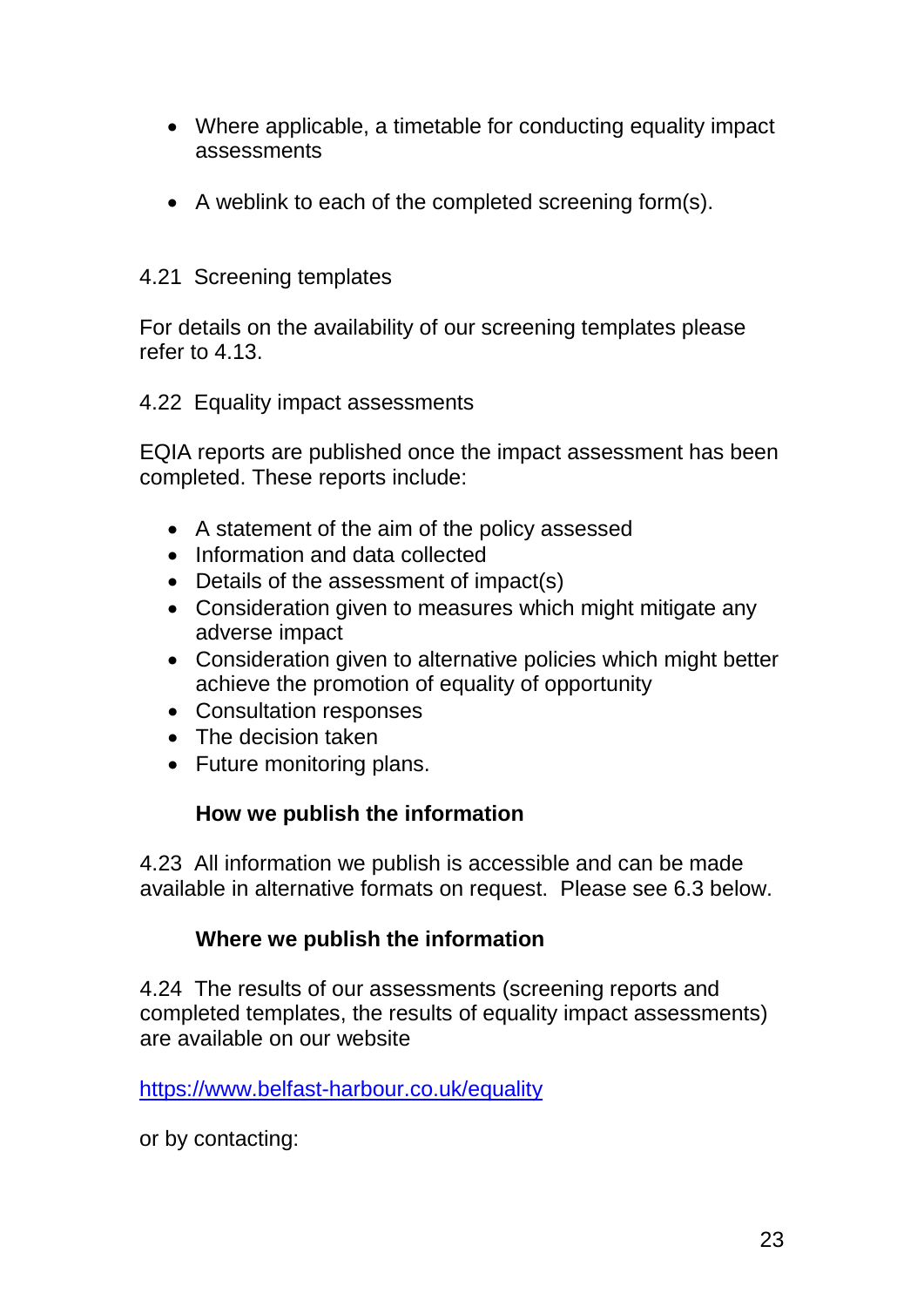Patricia Toolan Telephone Number: 02890 554422 Textphone Number: 02890 322013 Email address: equalityofficer@belfast-harbour.co.uk

4.25 In addition to the above, our screening reports (which set out details about the policies we have screened over a 3 month period) are sent out by email link to our consultees on a quarterly basis. Hard copies of our screening reports can also be made available, on request.

4.26 We will inform the general public about the availability of this material through communications such as press releases where appropriate.

#### **Our arrangements for monitoring any adverse impact of policies we have adopted on equality of opportunity** (Schedule 9 4. (2) (c))

4.27 Monitoring can assist us to deliver better public services and continuous improvements. Monitoring Section 75 information involves the processing of sensitive personal data (data relating to the racial or ethnic origin of individuals, sexual orientation, political opinion, religious belief, etc). In order to carry out monitoring in a confidential and effective manner, the BHC follows guidance from the Office of the Information Commissioner and the Equality Commission.

4.28 We monitor any adverse impact on the promotion of equality of opportunity of policies we have adopted. We are also committed to monitoring more broadly to identify opportunities to better promote equality of opportunity and good relations in line with Equality Commission guidance.

4.29 The systems we have established to monitor the impact of policies and identify opportunities to better promote equality of opportunity and good relations are:

The collection, collation and analysis of existing relevant quantitative and qualitative data across all nine equality categories on an ongoing basis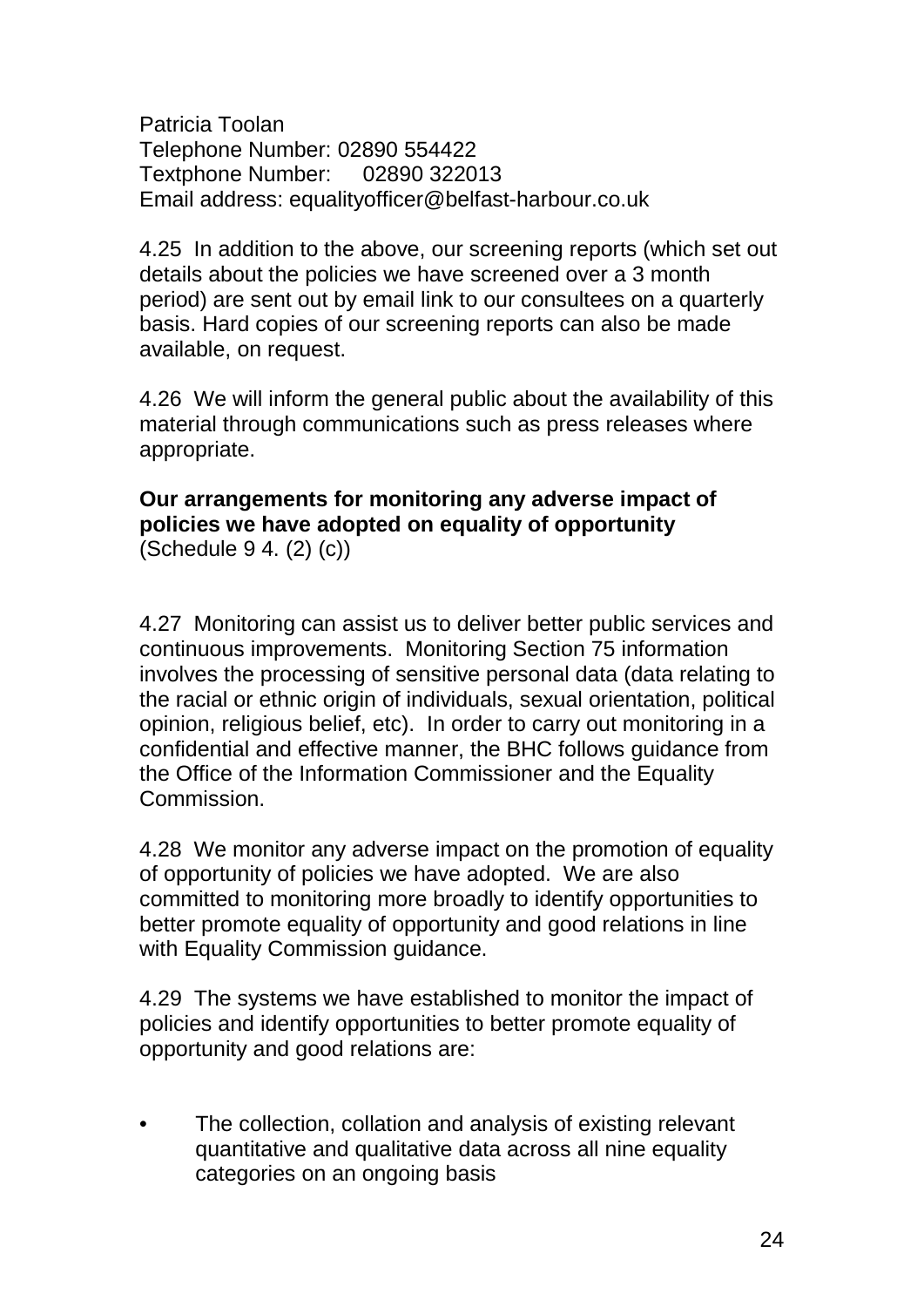- An audit of existing information systems within one year of approval of this equality scheme, to identify the extent of current monitoring and take action to address any gaps in order to have the necessary information on which to base decisions
- Undertaking or commissioning new data if necessary.

4.30 If over a two year period monitoring and evaluation show that a policy results in greater adverse impact than predicted, or if opportunities arise which would allow for greater equality of opportunity to be promoted, we will ensure that the policy is revised to achieve better outcomes for relevant equality groups.

4.31 We review our EQIA monitoring information on an annual basis.

- Human Resources staff and where necessary external specialist assistance is used to provide guidance to business areas on the completion of equality impact assessments and arrangements to undertake appropriate equality monitoring;
- Our Section 75 Annual Progress Report to the Equality Commission includes an update on the equality monitoring actions we have undertaken and the outcomes from this action;
- Section 75 complaints are regularly monitored to ensure satisfaction with services is maintained and that any issues raised by stakeholders are addressed promptly and satisfactorily.

#### **Our arrangements for publishing the results of our monitoring** (Schedule 9 4. (2) (d))

4.32 Schedule 9 4. (2) (d) requires us to publish the results of the monitoring of adverse impacts of policies we have adopted. However, we are committed to monitoring more broadly and the results of our policy monitoring are published as follows:

4.33 EQIA monitoring information is published as part of our Section 75 annual progress report [see 2.7].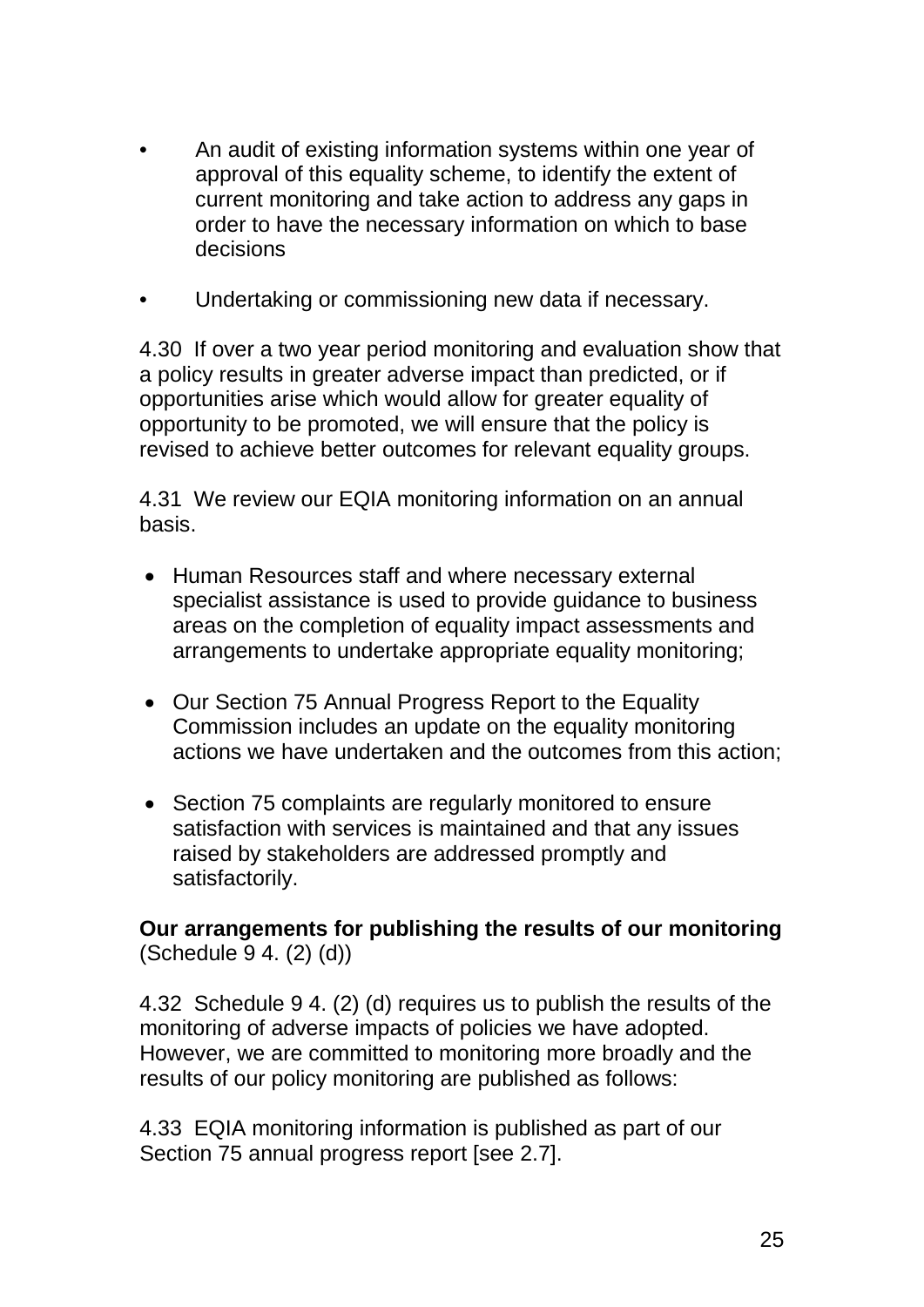4.34 Our consultees will be advised by email when our Annual Progress report is published. Hard copies can be made available on request.

4.35 All information published is accessible and can be made available in alternative formats on request. Please see below at 6.3 for details.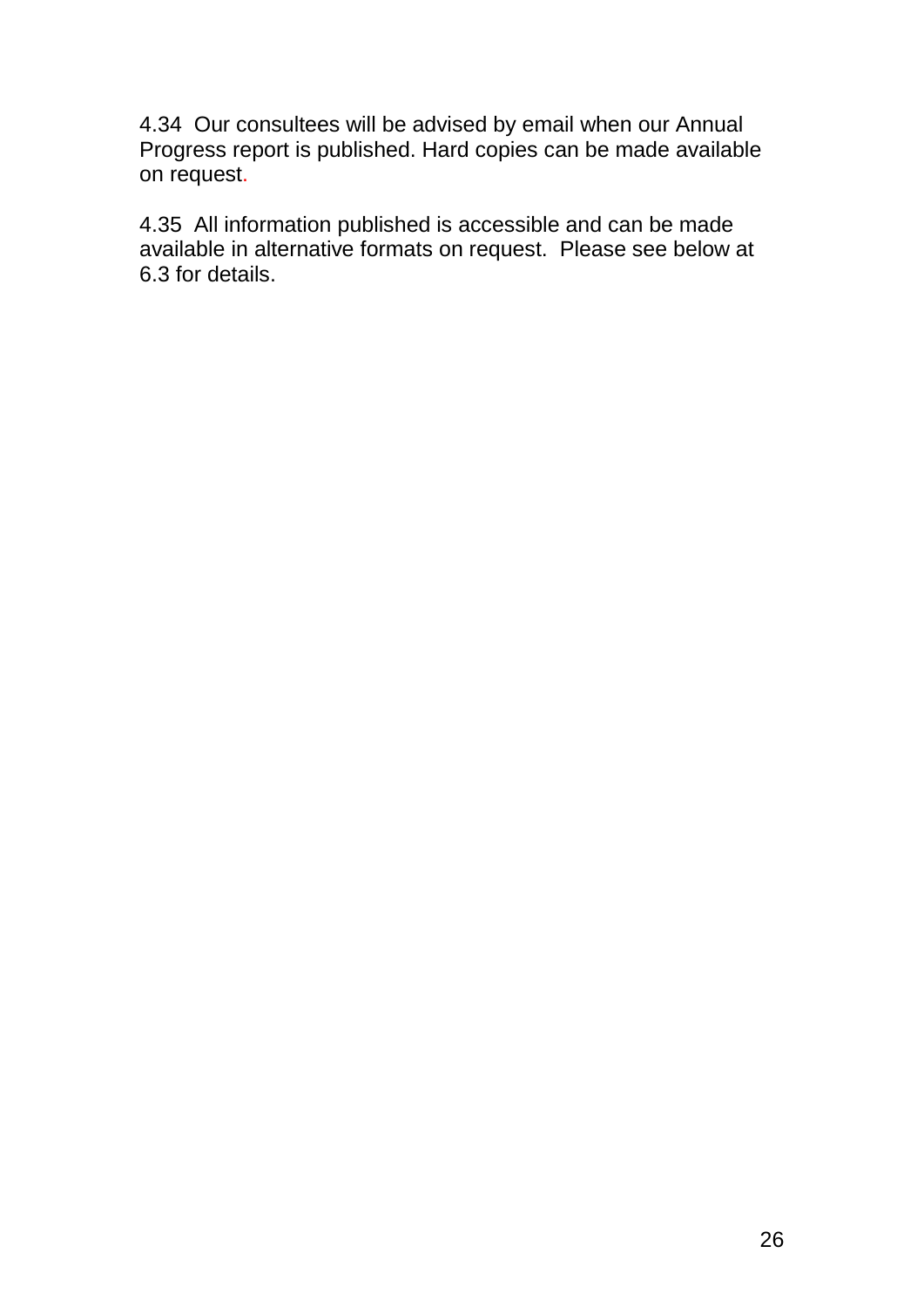## **Chapter 5 Staff training**  (Schedule 9 4.(2) (e))

### **Commitment to staff training**

5.1 We recognise that awareness raising and training play a crucial role in the effective implementation of our Section 75 duties.

5.2 Our Chief Executive wishes to positively communicate the commitment of the BHC to the Section 75 statutory duties, both internally and externally.

To this end we have introduced an effective communication and training programme for all staff and will ensure that our commitment to the Section 75 statutory duties is made clear in all relevant publications.

# **Training objectives**

5.3 The BHC will draw up a detailed training plan for its staff which will aim to achieve the following objectives:

- to raise awareness of the provisions of Section 75 of the Northern Ireland Act 1998, our equality scheme commitments and the particular issues likely to affect people across the range of Section 75 categories, to ensure that our staff fully understand their role in implementing the scheme
- to provide those staff involved in the assessment of policies (screening and EQIA) with the necessary skills and knowledge to do this work effectively
- to provide those staff who deal with complaints in relation to compliance with our equality scheme with the necessary skills and knowledge to investigate and monitor complaints effectively
- to provide those staff involved in consultation processes with the necessary skills and knowledge to do this work effectively
- to provide those staff involved in the implementation and monitoring of the effective implementation of the BHC equality scheme with the necessary skills and knowledge to do this work effectively.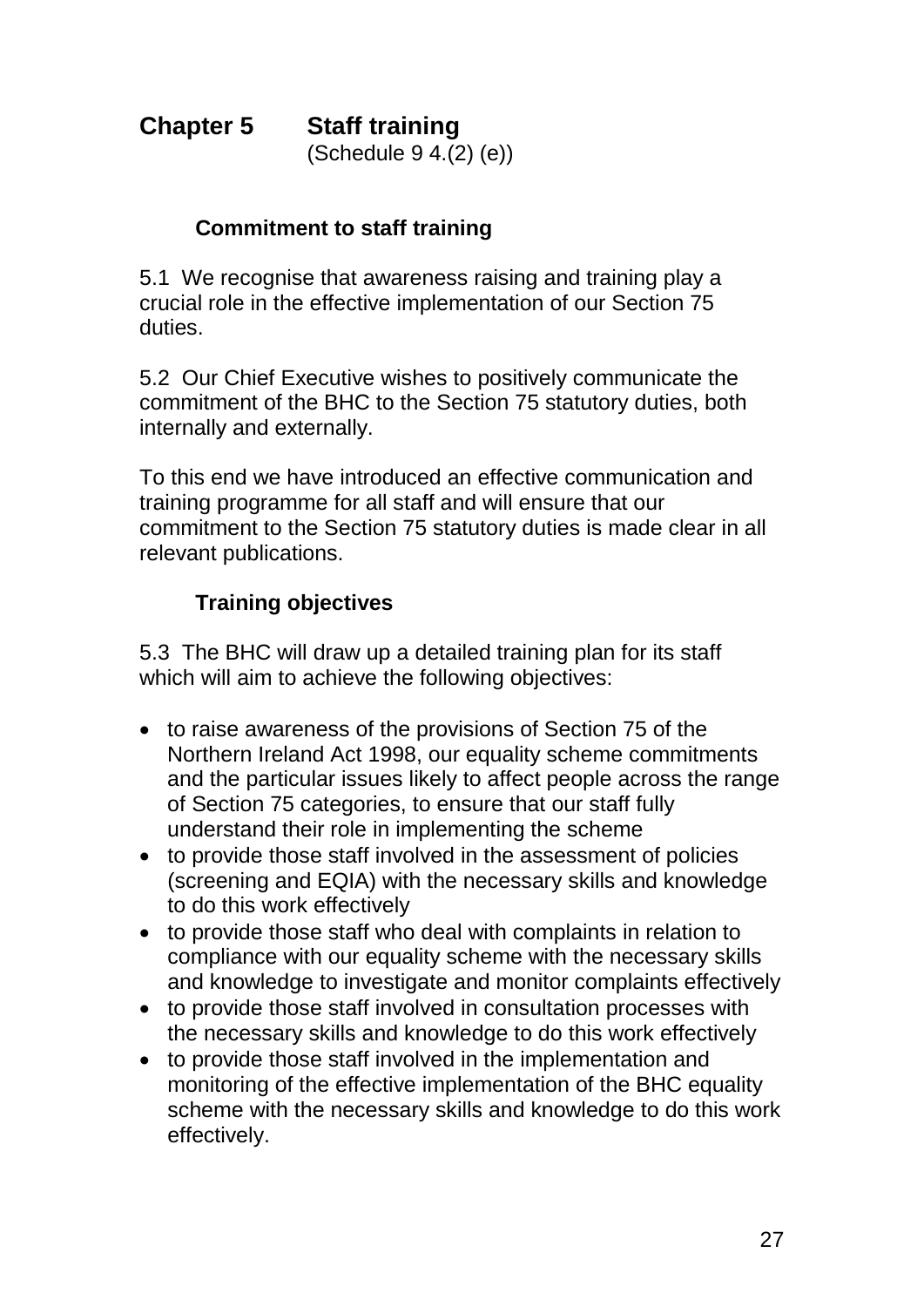# **Awareness raising and training arrangements**

5.4 The following arrangements are in place to ensure all our staff and the Commissioners are aware of and understand our equality obligations.

- We will develop a summary of this equality scheme and make it available to all staff.
- We will provide access to copies of the full equality scheme for all staff; ensure that any queries or questions of clarification from staff are addressed effectively.
- Staff in BHC will receive a briefing on this equality scheme within three months after the approval of the Scheme.
- The Section 75 statutory duties form part of induction training for new staff.
- Focused training is provided for key staff within the BHC who are directly engaged in taking forward the implementation of our equality scheme commitments (for example those involved in research and data collection, policy development, service design, conducting equality impact assessments, consultation, monitoring and evaluation).
- Where appropriate, training will be provided to ensure staff are aware of the issues experienced by the range of Section 75 groups.
- When appropriate and on an ongoing basis, arrangements will be made to ensure staff are kept up to date with Section 75 developments.
- Management has received training on Diversity Awareness.
- The frontline employees and BHC Police have received training on Disability Equality. The training on Disability Equality has also been provided for contractors used by BHC. The further roll out of this training is also planned.
- Dignity at work and Diversity Awareness training have been provided for the BHC Police.
- All managers in BHC have been briefed on the New Guidance in relation to Section 75 of the Northern Ireland Act and information is to be provided for the Commissioners at appropriate intervals.
- Management has been briefed on the new arrangements in relation to screening.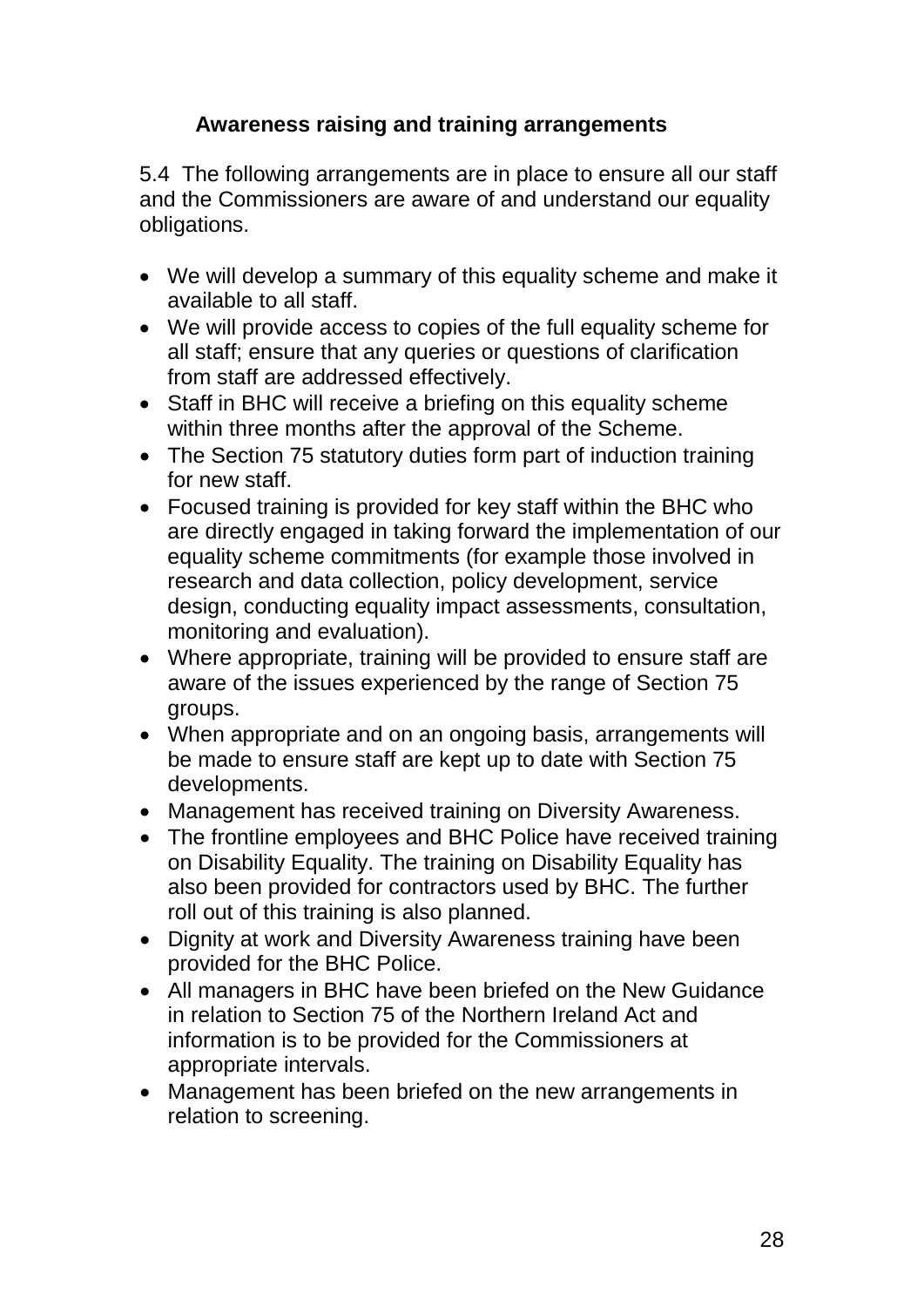5.5 Training and awareness raising programmes will, where relevant, be developed in association with the appropriate Section 75 groups and our staff.

In order to share resources and expertise, BHC will, where possible, work closely with other bodies and agencies in the development and delivery of training.

### **Monitoring and evaluation**

5.6 Our training programme is subject to the following monitoring and evaluation arrangements:

- We evaluate the extent to which all participants in this training programme have acquired the necessary skills and knowledge to achieve each of the above objectives.
- The extent to which training objectives have been met will be reported on as part of the Section 75 annual progress report, which will be sent to the Equality Commission.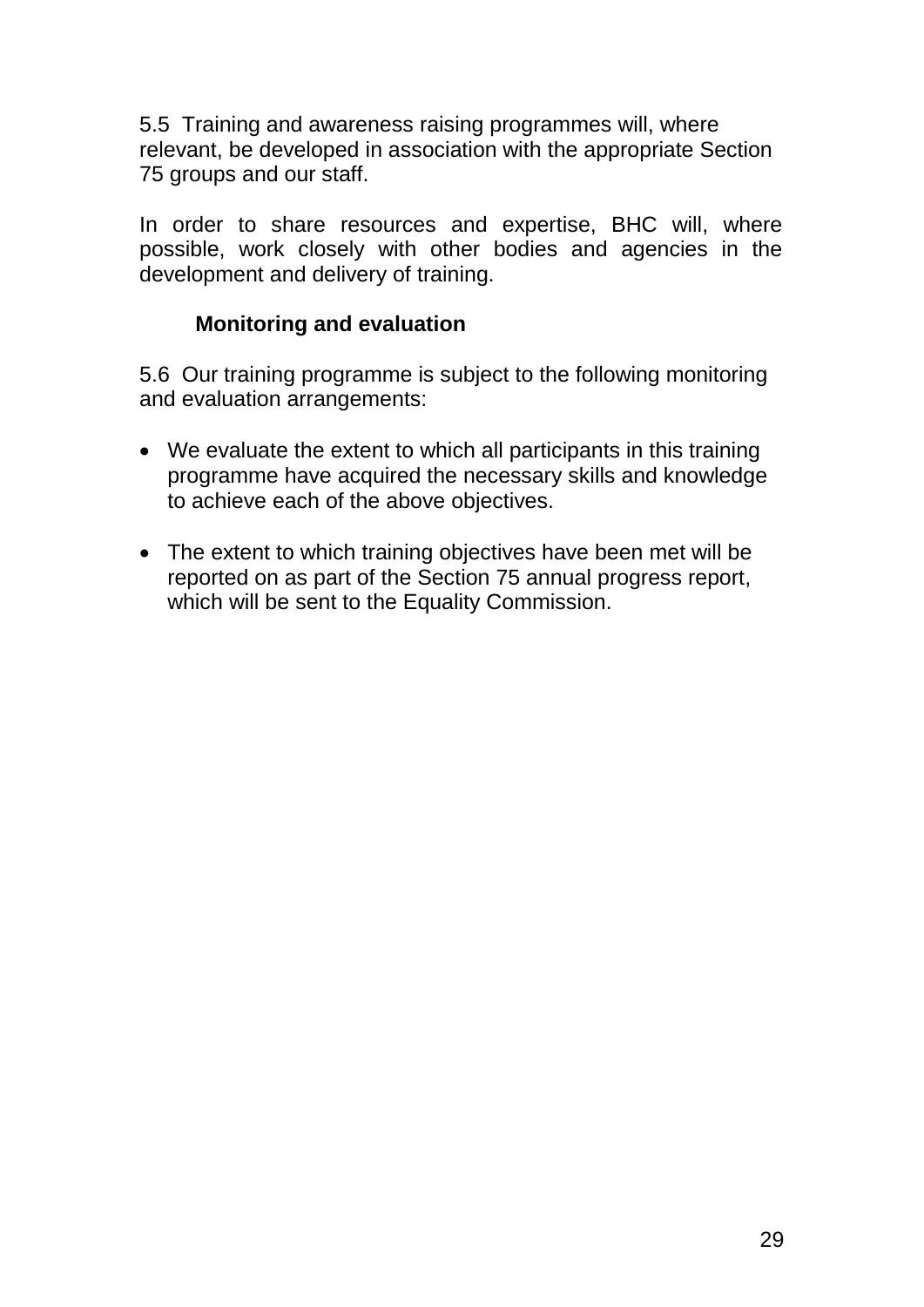# **Chapter 6 Our arrangements for ensuring and assessing public access to information and services we provide**

(Schedule 9 4. (2) (f))

6.1 BHC is committed to ensuring that the information we disseminate and the services we provide are fully accessible to all parts of the community in Northern Ireland. We keep our arrangements under review to ensure that this remains the case.

6.2 We are aware that some groups will not have the same access to information as others. In particular:

• People with sensory, learning, communication and mobility disabilities may require printed information in other formats.

• Members of ethnic minority groups, whose first language is not English, may have difficulties with information provided only in English.

• Children and young people may not be able to fully access or understand information.

# **Access to** i**nformation**

6.3 To ensure equality of opportunity in accessing information, we provide information in alternative formats on request, where reasonably practicable. Where the exact request cannot be met we will ensure a reasonable alternative is provided.

Alternative formats may include Easy Read, Braille, audio formats (CD, mp3 or DAISY), large print or minority languages to meet the needs of those for whom English is not their first language. The BHC liaises with representatives of young people and disability and minority ethnic organisations and takes account of existing and developing good practice.

• We will respond to requests for information in alternative formats in a timely manner.

6.4 In disseminating information through the media we will seek to advertise in the press where appropriate.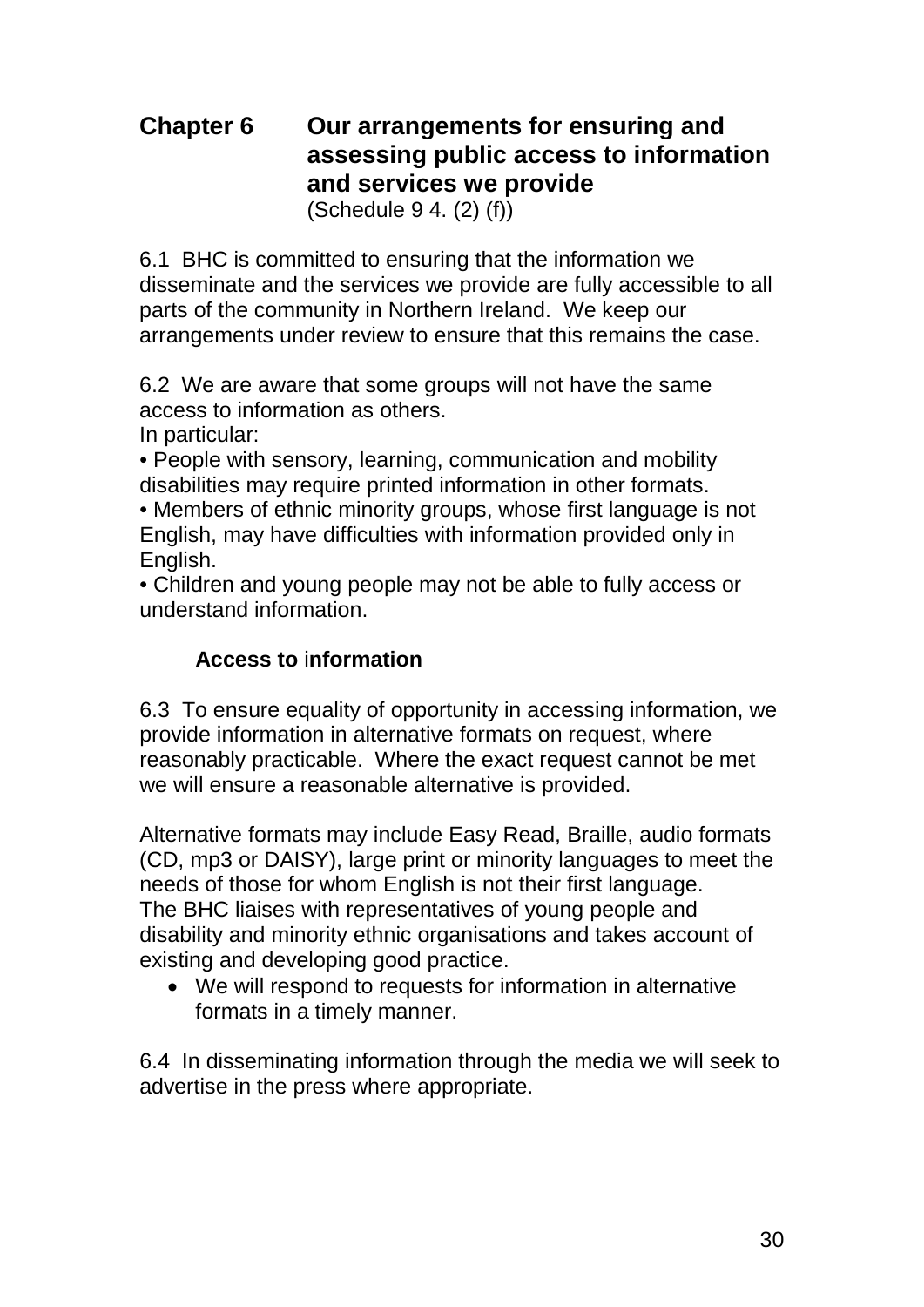## **Access to services**

6.5 BHC are committed to ensuring that all of our services are fully accessible to everyone in the community across the Section 75 categories. BHC's purpose is to operate and maintain the Port, develop Port capacity and the Harbour Estate, so supporting the development of the regional economy.

BHC also adheres to the relevant provisions of current antidiscrimination legislation.

### **Assessing public access to information and services**

6.6 BHC monitors annually across all its functions, in relation to access to information and services, to ensure equality of opportunity and good relations are promoted.

6.7 BHC monitors progress on a number of key areas including any Section 75 complaints and issues raised in relation to access to BHC information and services.

6.8 Accessibility of our information and services is also reviewed periodically through feedback and monitoring arrangements.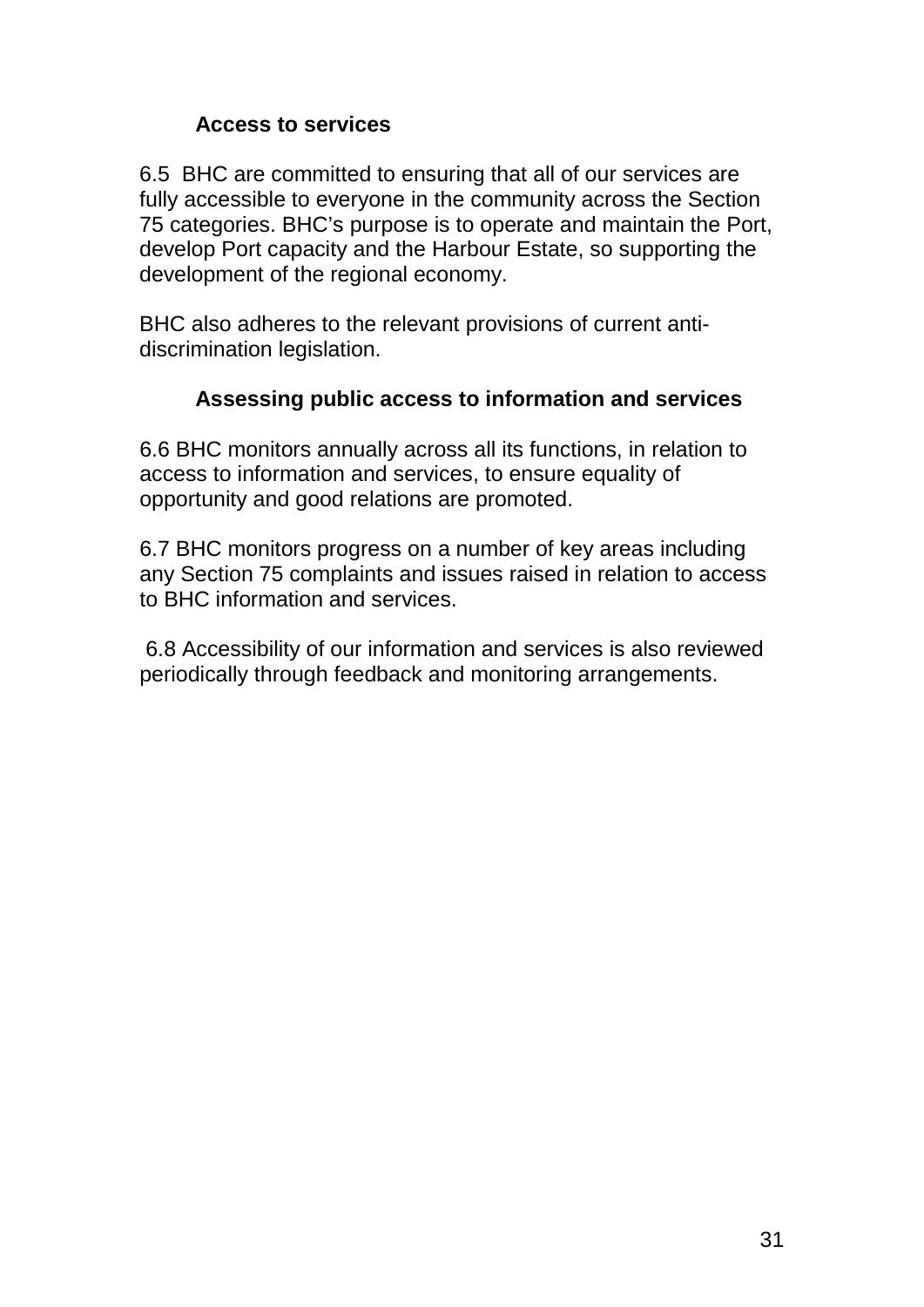# **Chapter 7 Timetable for measures we propose in this equality scheme (**Schedule 9 4. (3) (b))

- 7.1 Appendix 4 outlines our timetable for all measures proposed within this equality scheme. The measures outlined in this timetable will be incorporated into our business planning processes.
- 7.2 This timetable is different from and in addition to our commitment to developing action plans/action measures to specifically address inequalities and further promote equality of opportunity and good relations. We have included in our equality scheme a commitment to develop an action plan. Accordingly, this commitment is listed in the timetable of measures at Appendix 4. For information on these action measures please see above at 2.11 – 2.18.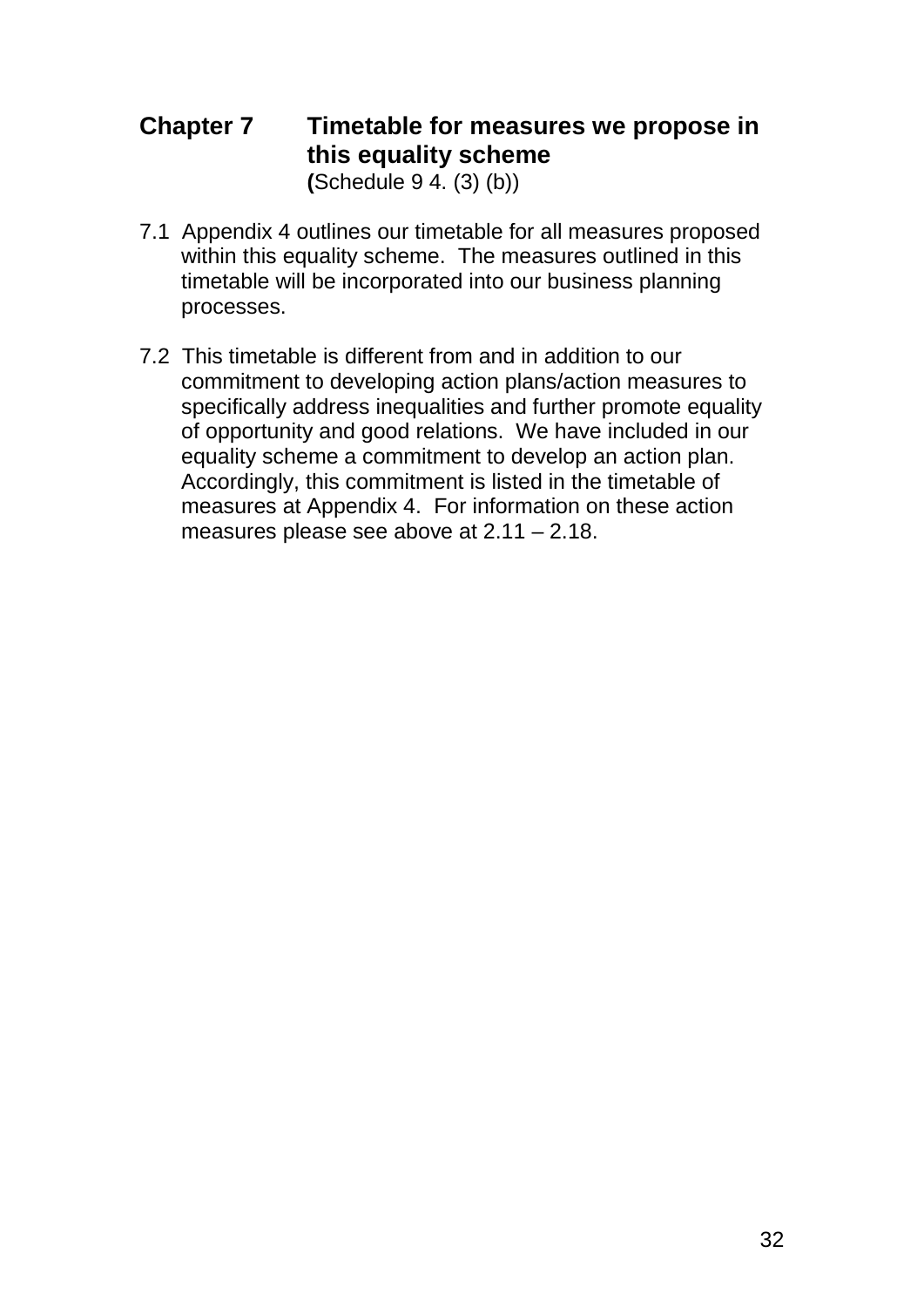#### **Chapter 8 Our complaints procedure**  (Schedule 9 10.)

8.1 BHC are responsive to the views of members of the public. We will endeavour to resolve all complaints made to us.

8.2 Schedule 9 paragraph 10 of the Act refers to complaints. A person can make a complaint to a public authority if the complainant believes he or she may have been directly affected by an alleged failure of the authority to comply with its approved equality scheme.

If the complaint has not been resolved within a reasonable timescale, the complaint can be brought to the Equality Commission.

8.3 A person wishing to make a complaint that BHC has failed to comply with its approved equality scheme should contact:

Patricia Toolan Telephone Number: 02890 554422 Textphone Number: 02890 322013 Email address: equalityofficer@belfast-harbour.co.uk

8.4 A complaint perceived to be of a minor nature will be dealt with and a response given within five working days. A complaint perceived to be of a more serious nature will be acknowledged within five working days and if the investigation is likely to be protracted an intended response date will be given. This will not normally be more than two months

8.5 During this process the complainant will be kept fully informed of the progress of the investigation into the complaint and of any outcomes.

8.7 In any subsequent investigation by the Equality Commission, the BHC will co-operate fully, providing access in a timely manner to any relevant documentation that the Equality Commission may require.

Similarly, the BHC will co-operate fully with any investigation by the Equality Commission under sub-paragraph 11 (1) (b) of Schedule 9 to the Northern Ireland Act 1998.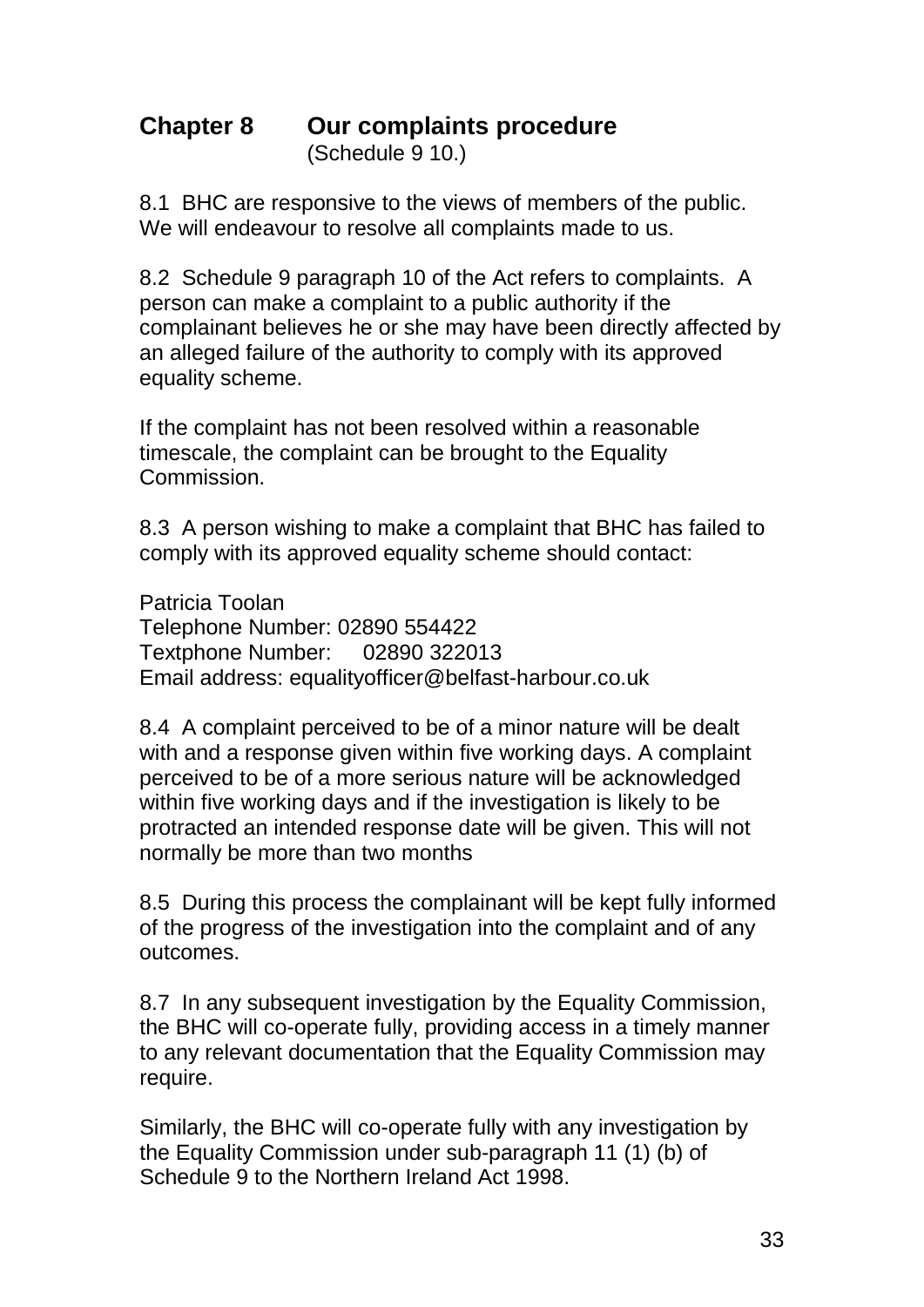8.8 The BHC will make all efforts to implement promptly and in full any recommendations arising out of any Commission investigation.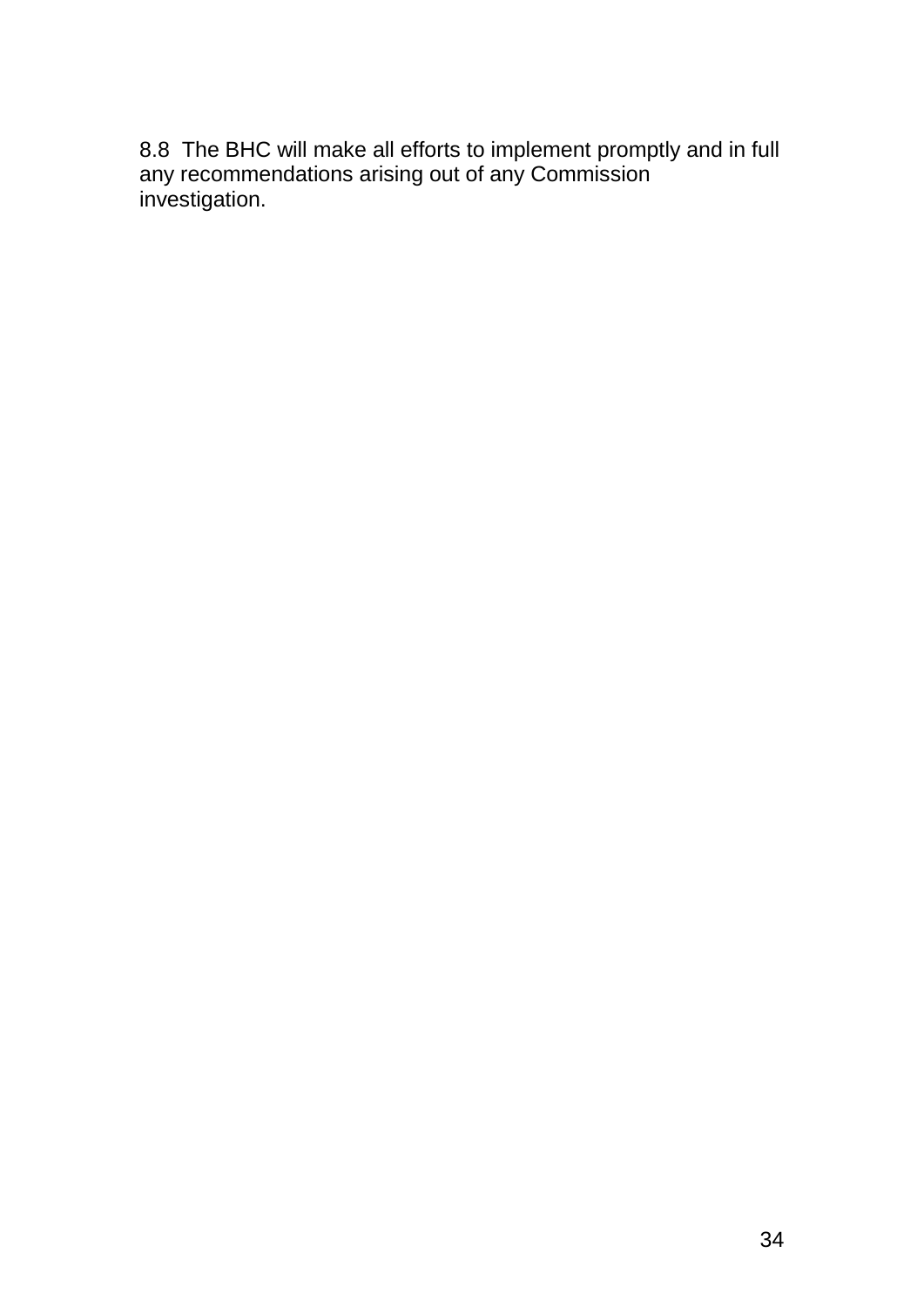#### **Chapter 9 Publication of our equality scheme** (Schedule 9 4. (3) (c))

9.1 BHC equality scheme is available free of charge in print form and alternative formats from:

Patricia Toolan Telephone Number: 02890 554422 Textphone Number: 02890 322013 Email address: equalityofficer@belfast-harbour.co.uk

9.2 Our equality scheme is also available on our website at: [https://www.belfast-harbour.co.uk/equality](https://www.belfast-harbour.co.uk/about-us/careers)

9.3 The following arrangements are in place for the publication in a timely manner of our equality scheme to ensure equality of access:

- We will communicate widely about the publication and content of our equality scheme. This may include press releases, advertisements in the press, the internet and direct mail shots to groups representing the various categories in Section 75.
- We will email a weblink to all Section 75 consultees on our consultation list letting them know about the publication of our approved Equality Scheme, and how to access it on the BHC website. Other consultees who prefer written communication or do not have an e-mail address will be notified by letter that our Equality Scheme is available on request.
- Our equality scheme is available on request in alternative formats such as Easy Read, Braille, large print, audio formats ( CD, mp3, DAISY) and in minority languages to meet the needs of those not fluent in English.
- A summary of our Equality Scheme will be prepared and circulated for distribution to organisations representing the groups under Section 75.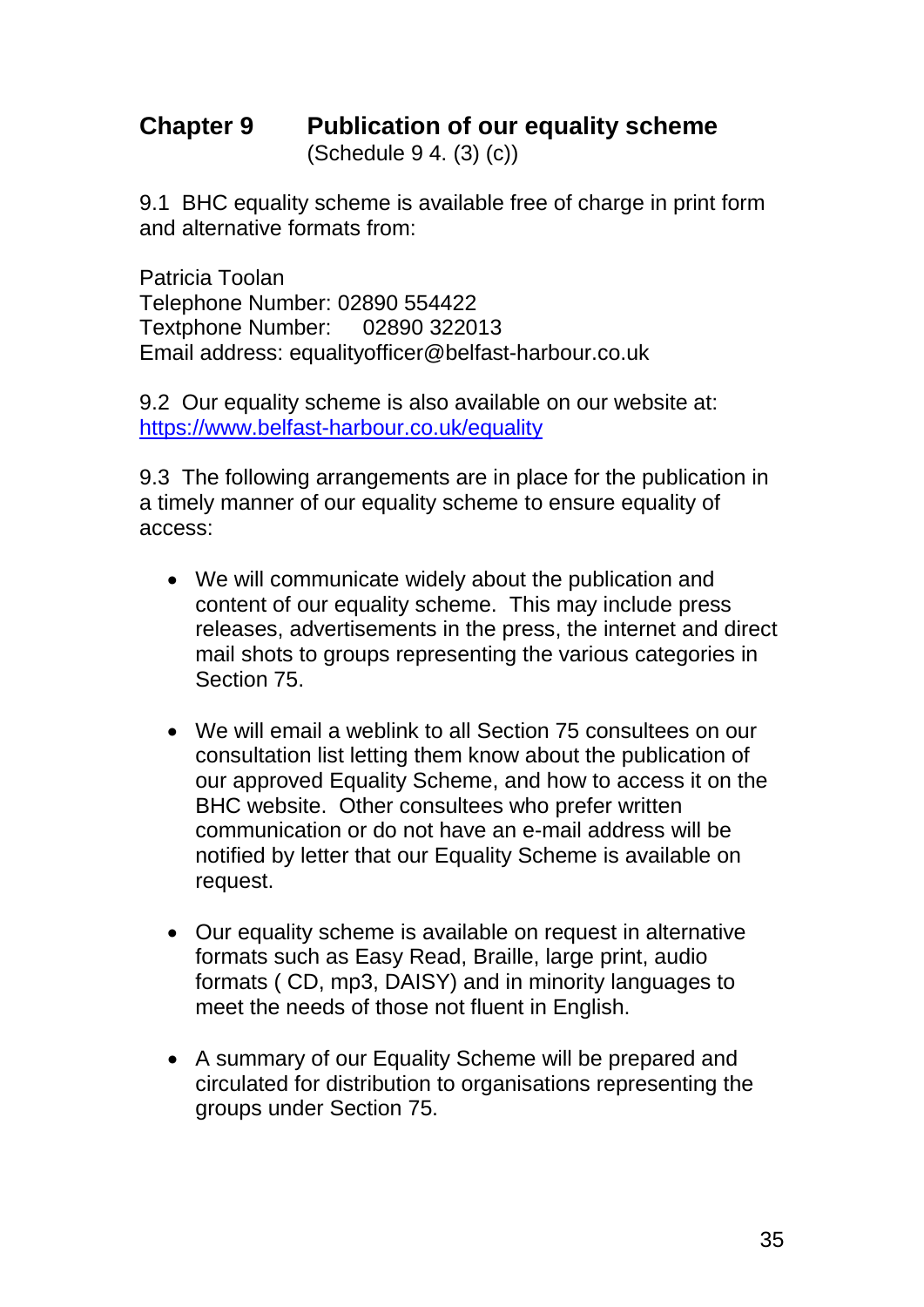9.4 For a list of our consultees please see Appendix 3 of the equality scheme, visit our website at [https://www.belfast](https://www.belfast-harbour.co.uk/about-us/careers)[harbour.co.uk/equality](https://www.belfast-harbour.co.uk/about-us/careers) or contact:

Patricia Toolan Telephone Number: 02890 554422 Textphone Number: 02890 322013 Email address: equalityofficer@belfast-harbour.co.uk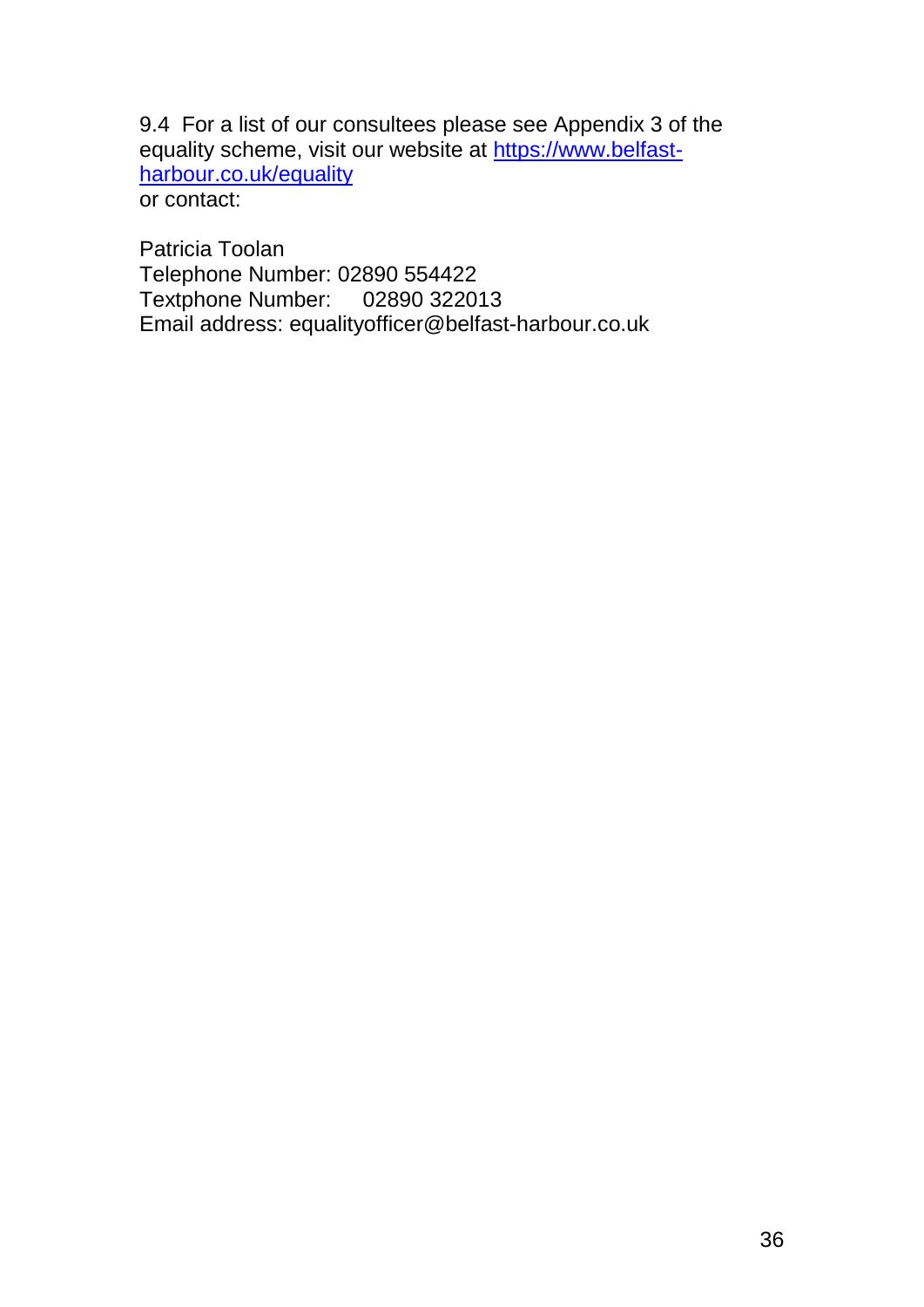#### **Chapter 10 Review of our equality scheme** (Schedule 9 8. (3))

10.1 As required by Schedule 9 paragraph 8 (3) of the Northern Ireland Act 1998 we will conduct a thorough review of this equality scheme. This review will take place either within five years of submission of this equality scheme to the Equality Commission or within a shorter timescale to allow alignment with the review of other planning cycles.

The review will evaluate the effectiveness of our scheme in relation to the implementation of the Section 75 statutory duties relevant to our functions in Northern Ireland.

10.2 In undertaking this review we will follow any guidance issued by the Equality Commission. A report of this review will be made public on the BHC website, with consultees notified by email and a report sent to the Equality Commission.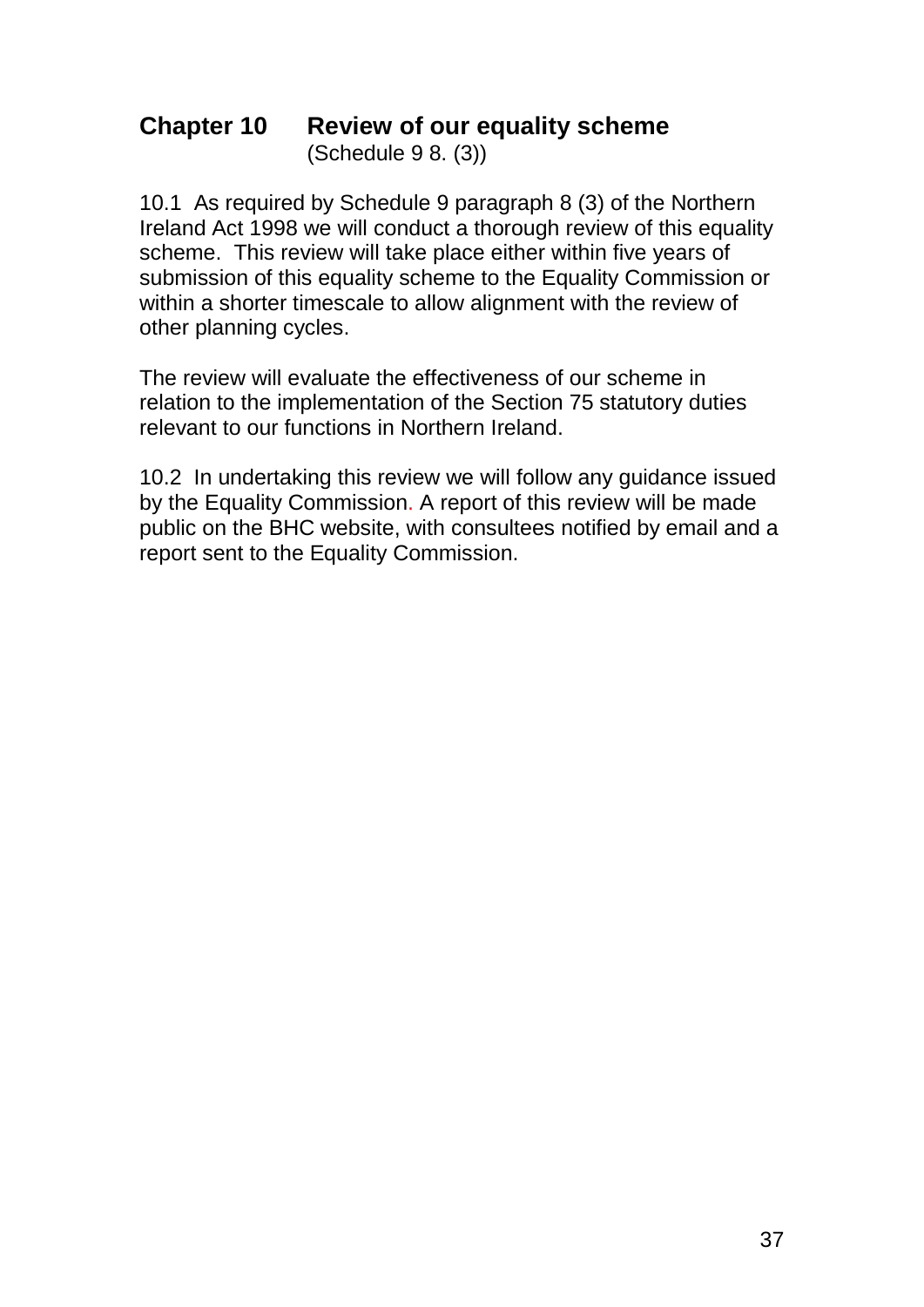

# **Appendix 1 Organisational chart**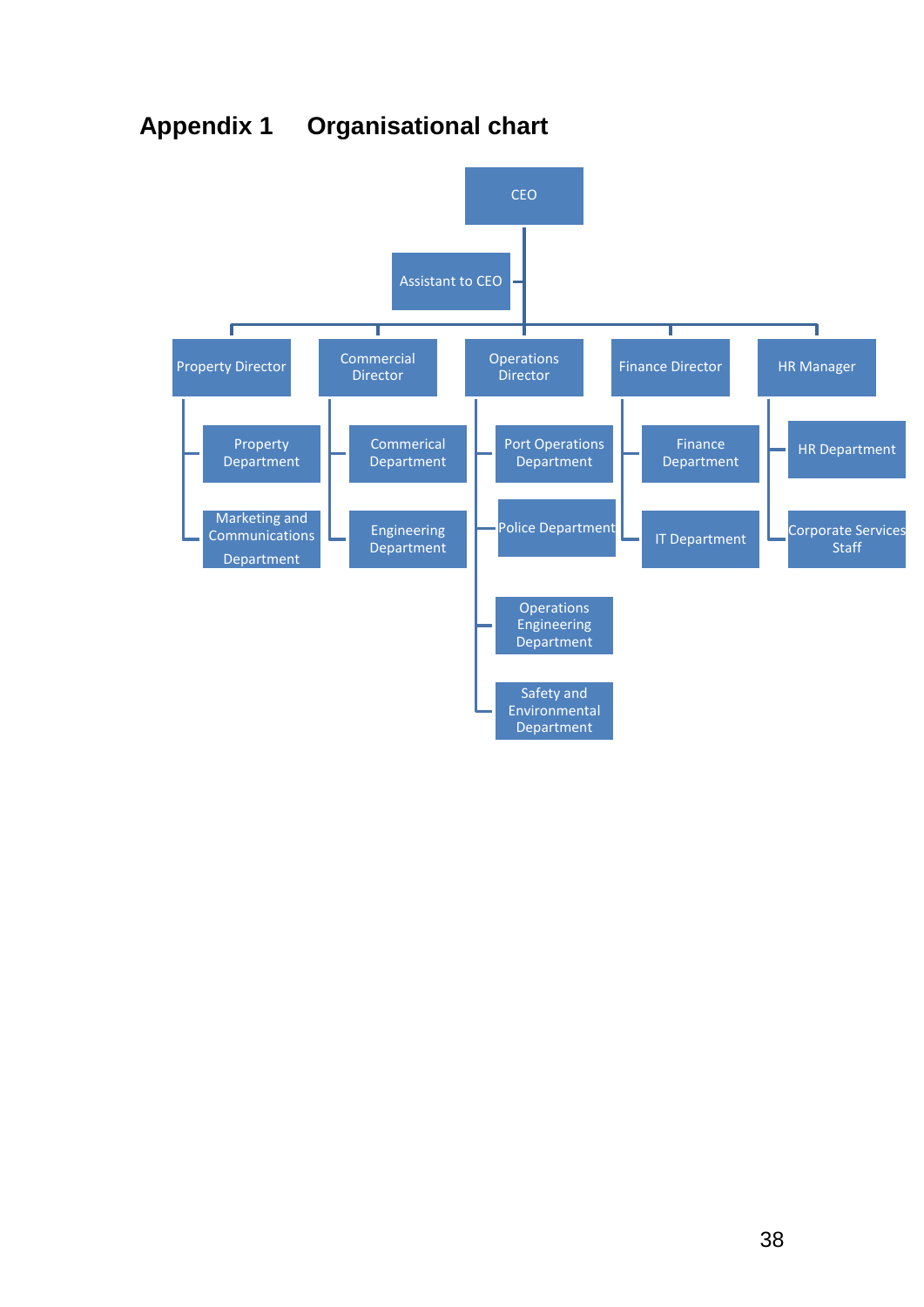## **Appendix 2 Example groups relevant to the Section 75 categories for Northern Ireland purposes**

*Please note, this list is for illustration purposes only, it is not exhaustive.*

| Category                        | <b>Example groups</b>                                                                                                                                                                                                                                                                                                                                                       |
|---------------------------------|-----------------------------------------------------------------------------------------------------------------------------------------------------------------------------------------------------------------------------------------------------------------------------------------------------------------------------------------------------------------------------|
| Religious belief                | Buddhist; Catholic; Hindu; Jewish; Muslims, people of no<br>religious belief; Protestants; Sikh; other faiths.                                                                                                                                                                                                                                                              |
|                                 | For the purposes of Section 75, the term "religious belief" is<br>the same definition as that used in the Fair Employment &<br>Treatment (NI) Order <sup>9</sup> . Therefore, "religious belief" also<br>includes any perceived religious belief (or perceived lack of<br>belief) and, in employment situations only, it also covers any<br>"similar philosophical belief". |
| Political opinion <sup>10</sup> | Nationalist generally; Unionists generally; members/supporters<br>of other political parties.                                                                                                                                                                                                                                                                               |
| Racial group                    | Black people; Chinese; Indians; Pakistanis; people of mixed<br>ethnic background; Polish; Roma; Travellers; White people.                                                                                                                                                                                                                                                   |
| Men and women<br>generally      | Men (including boys); Trans-gendered people; Transsexual<br>people; women (including girls).                                                                                                                                                                                                                                                                                |
| <b>Marital status</b>           | Civil partners or people in civil partnerships; divorced people;<br>married people; separated people; single people; widowed<br>people.                                                                                                                                                                                                                                     |
| Age                             | Children and young people; older people.                                                                                                                                                                                                                                                                                                                                    |
| Persons with a<br>disability    | Persons with disabilities as defined by the Disability<br>Discrimination Act 1995.                                                                                                                                                                                                                                                                                          |
| Persons with<br>dependants      | Persons with personal responsibility for the care of a child; for<br>the care of a person with a disability; or the care of a dependant<br>older person.                                                                                                                                                                                                                    |

<span id="page-39-0"></span> 9 See Section 98 of the Northern Ireland Act 1998, which states: *"In this Act…"political opinion" and "religious belief" shall be construed in accordance with Article 2(3) and (4) of the Fair Employment & Treatment (NI) Order 1998."*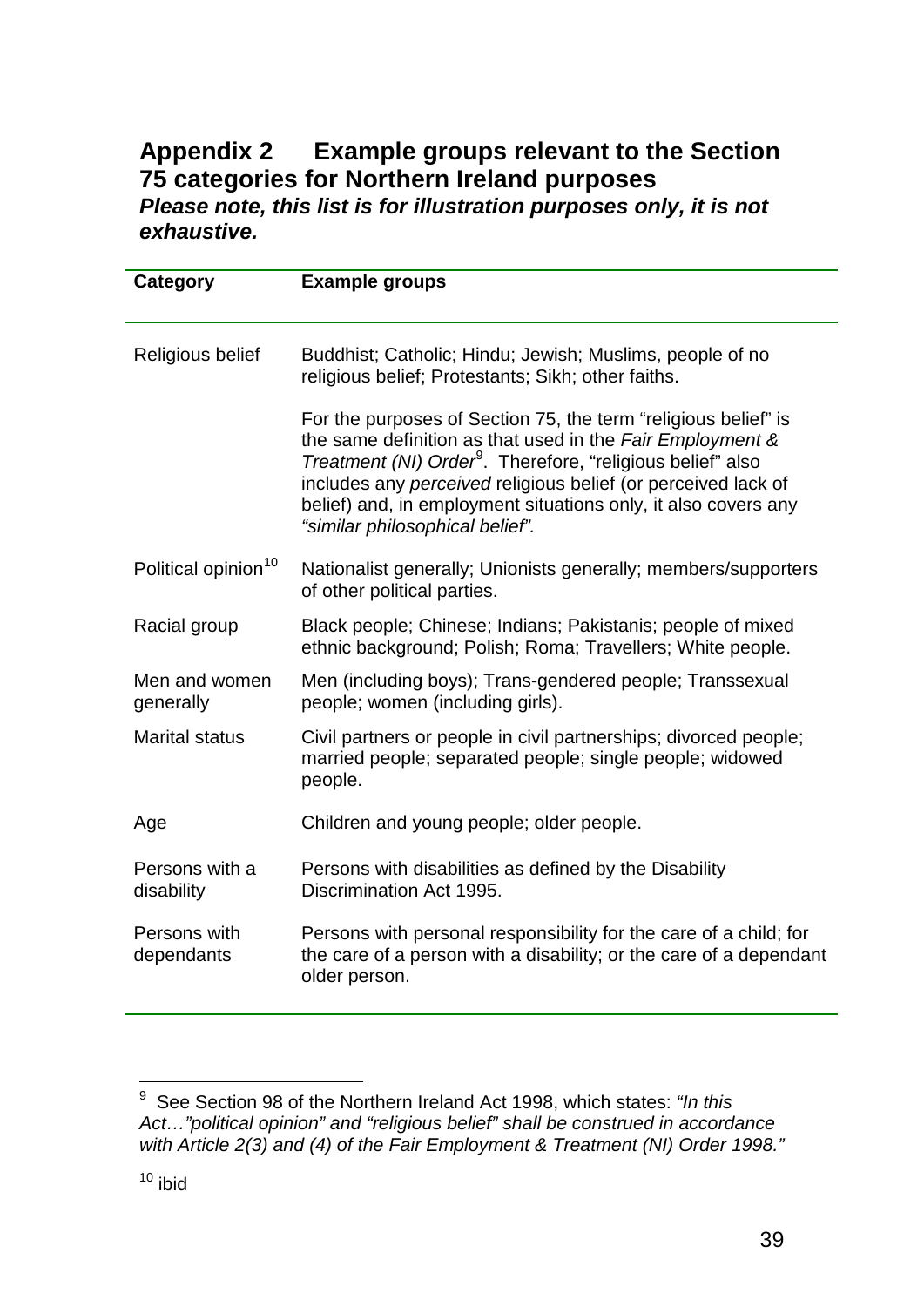Bisexual people; heterosexual people; gay or lesbian people.

Sexual orientation

**Appendix 3 List of consultees**  (Schedule 9 4. (2) (a))

D.O.E. Planning Service Belfast Trust Belfast city council Housing Executive DRD OFMDFM Belfast Education and Library Board **CCMS** Department of Finance and Personnel Port Welfare Committee Mission to Seafarers Unite the Union NIPSA UCATT GMB Londonderry Port Warrenpoint Port Green Party Sinn Fein **DUP** PUP Alliance SDLP UUP The Workers Party Aware Defeat Depression British Deaf Association Employers Forum on Disability RNIB Down's Syndrome Association Chinese Welfare Association NICEM Indian Community Centre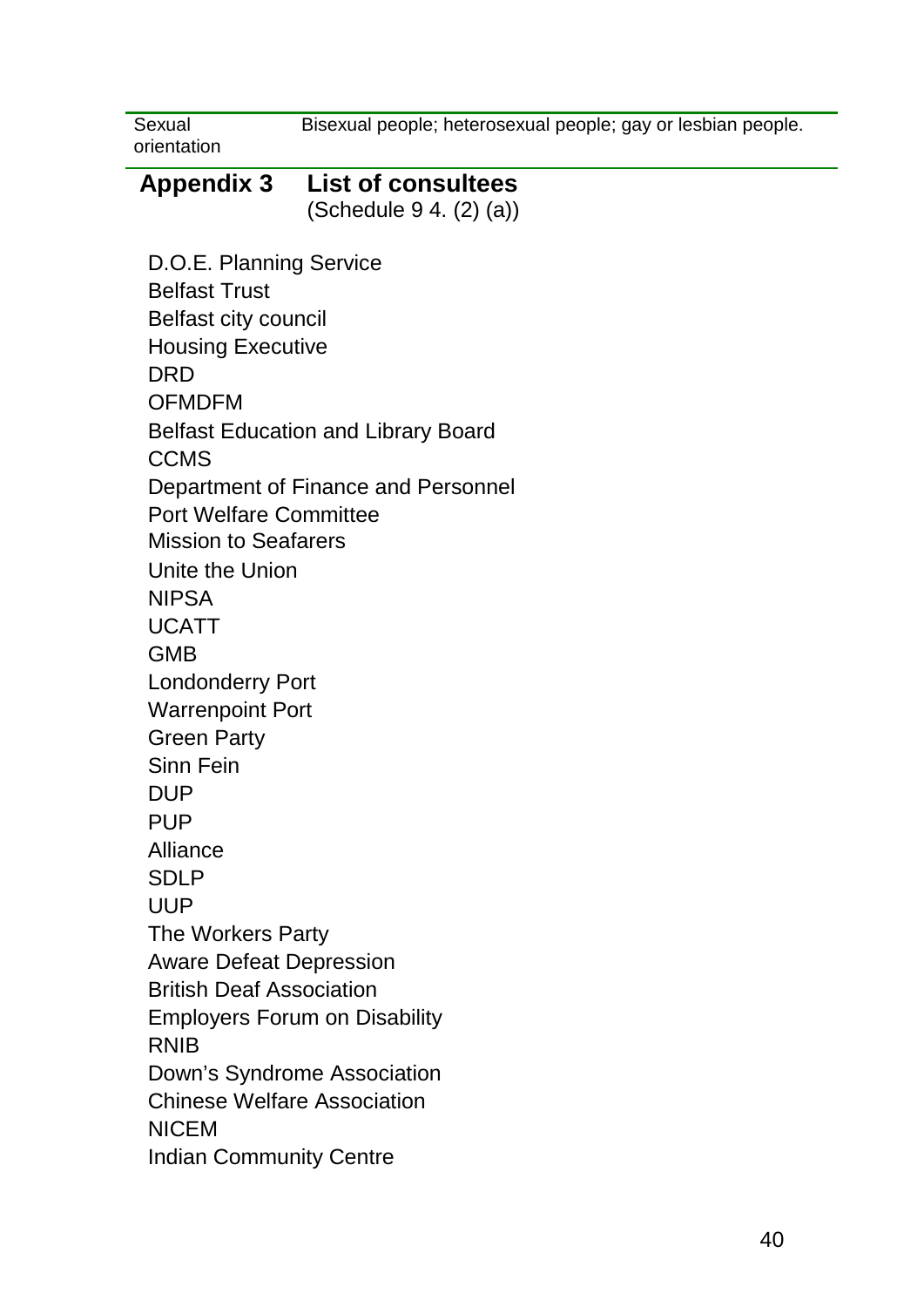Belfast Travellers Education and Development Group/An Munia Tober

Polish Association

Belfast Metropolitan College

Methodist Church

Church of Ireland Board for Social Responsibility

Presbyterian Church

Catholic Church

Belfast Islamic Centre

Belfast Hebrew Congregation

Baha'i Faith Baptist Union of Ireland

Women's Aid NI

Training for Women's Network

**Queerspace** 

**Carafriend** 

The Rainbow Project

Carers National Association NI

Age Concern NI

Community Relations Council NI

Disability Action

Equality Commission NI

**MENCAP** 

NIACRO

**NSPCC** 

Irish Traveller Movement

Youth Council for NI

MS Society

Northern Ireland Commissioner for Children and Young People Northern Ireland Association for Mental Health

Advice NI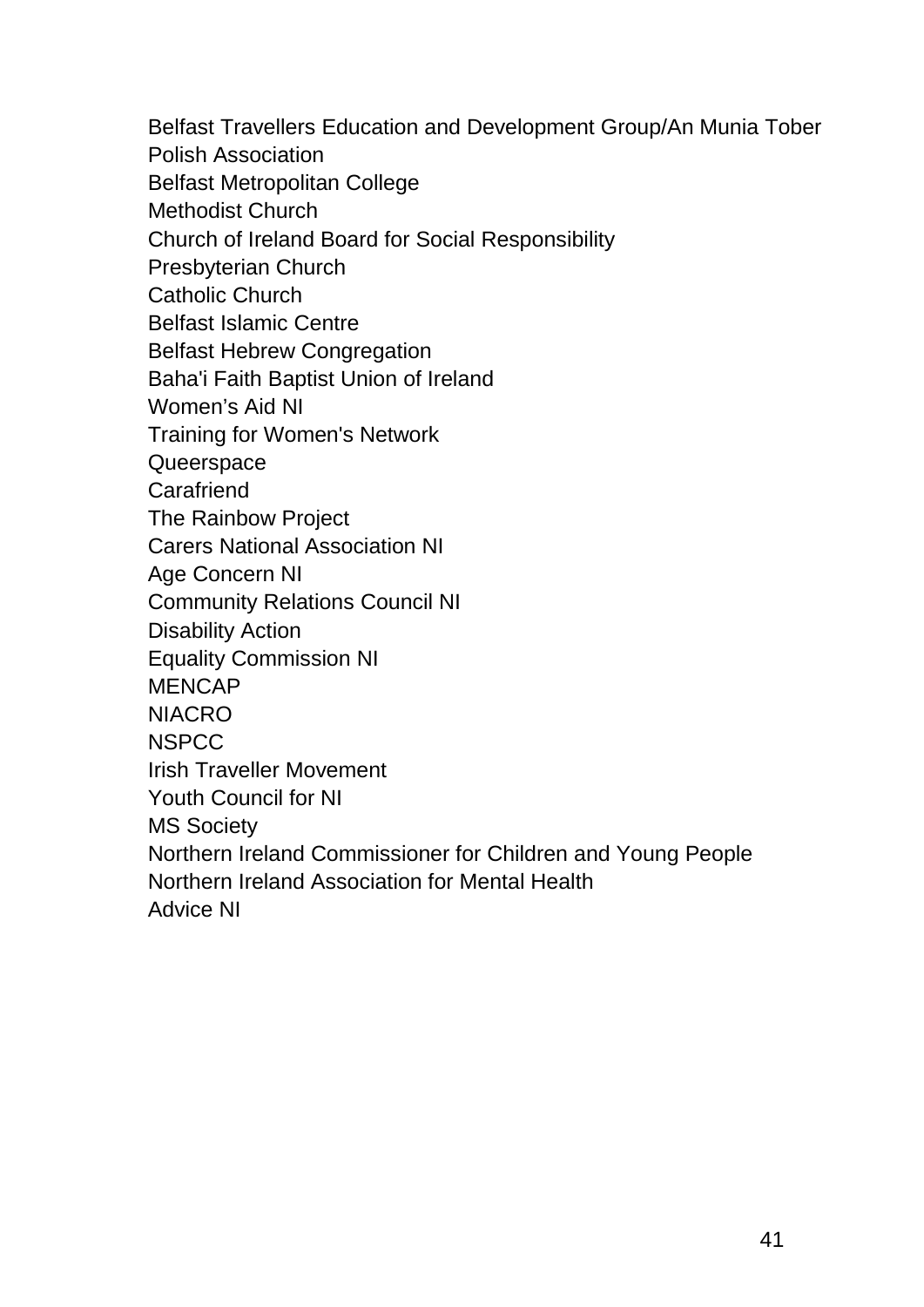# **Appendix 4 Timetable for measures proposed**

(Schedule 9 4.(3) (b))

| <b>Measure</b>                                                                                  | <b>Lead responsibility</b>                                                        | <b>Timetable</b>                                                              |
|-------------------------------------------------------------------------------------------------|-----------------------------------------------------------------------------------|-------------------------------------------------------------------------------|
| Reflect the actions<br>targets and PI's in<br>the Corporate Plan<br>and Business Plans<br>(2.5) | <b>Human Resources</b><br><b>Manager / Chief Executive</b><br>and Management Team | <b>Annually September</b><br>each year                                        |
| Section 75 Annual<br><b>Progress Report</b><br>(2.7)                                            | <b>Human Resources</b><br>Manager/Chief Executive                                 | 31 August annually                                                            |
| Update to the<br>Commissioners                                                                  | <b>Human Resources</b><br><b>Manager/Chief Executive</b>                          | Normally -<br>February and June<br>annually                                   |
| Action plan                                                                                     |                                                                                   |                                                                               |
| Consultation on<br>draft action plan<br>[2.15]                                                  | <b>Human Resources</b><br>Manager                                                 | June - September<br>2012                                                      |
| Arrangements for<br>monitoring progress<br>in place<br>[2.16]                                   | <b>Human Resources</b><br>Manager                                                 | December 2013                                                                 |
| Finalised action plan<br>published<br>[2.18]                                                    | <b>Human Resources</b><br>Manager and Chief<br>Executive                          | December 2012 -<br>dependent on date of<br>approval by Equality<br>Commission |
| <b>Consultation list</b><br>reviewed and<br>updated<br>[3.4]                                    | Human Resources Officer                                                           | <b>June Annually</b>                                                          |
| Awareness raising<br>of New Equality<br>Scheme                                                  | <b>Human Resources</b><br>Manager                                                 | Within three months of<br>the publication of the<br>scheme                    |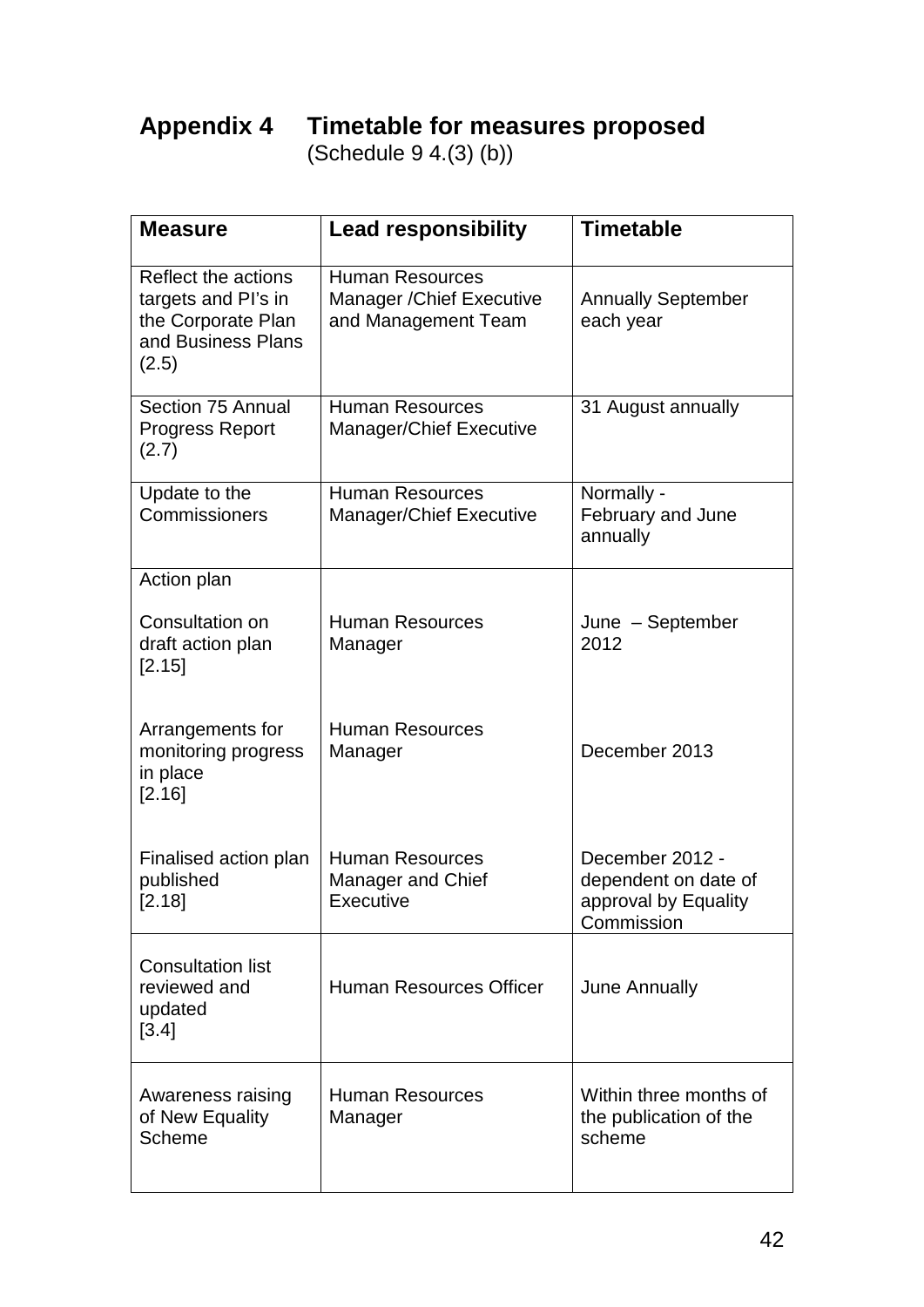| <b>Measure</b>                                              | <b>Lead responsibility</b>                                          | <b>Timetable</b>                                     |
|-------------------------------------------------------------|---------------------------------------------------------------------|------------------------------------------------------|
| Screening timetable<br>[4.15]                               |                                                                     |                                                      |
| Quarterly publication<br>of screening reports               | <b>Human Resources</b><br>Manager                                   | To commence by March<br>2013                         |
| Monitoring                                                  |                                                                     |                                                      |
| Review of<br>monitoring<br>information<br>[4.31]            | <b>Human Resources</b><br>Manager                                   | December 2013                                        |
| Training                                                    |                                                                     |                                                      |
| Development of<br>summary scheme<br>$[5.4]$                 | <b>Human Resources</b><br>Manager                                   | Within three months of<br>approval of the scheme     |
| Development of<br>overall training<br>programme<br>[5.5]    | <b>Human Resources</b><br>Manager and the<br><b>Management Team</b> | Annually                                             |
| Focussed training<br>$[5.3 \text{ and } 5.4]$               | <b>Human Resources</b><br>Manager                                   | Ongoing                                              |
| Update training<br>[5.4]                                    | <b>Human Resources</b><br>Manager                                   | Ongoing                                              |
| Evaluation of<br>training<br>[5.6]                          | <b>Human Resources</b><br>Manager                                   | Ongoing                                              |
| Assessing access to<br>information and<br>services<br>[6.8] | Communications and<br><b>Marketing Manager</b>                      | Annually                                             |
| Communication of<br><b>Equality Scheme</b><br>[9.3]         | <b>Human Resources</b><br>Manager                                   | Ongoing                                              |
| Notification of<br>consultees<br>$[9.3]$                    | <b>Human Resources</b><br>Manager                                   | Within three months of<br>approval of the scheme     |
| <b>Review of Equality</b><br>Scheme<br>$[10.1]$             | <b>Human Resources</b><br>Manager                                   | Within 5 years $-$<br>approximately<br>December 2017 |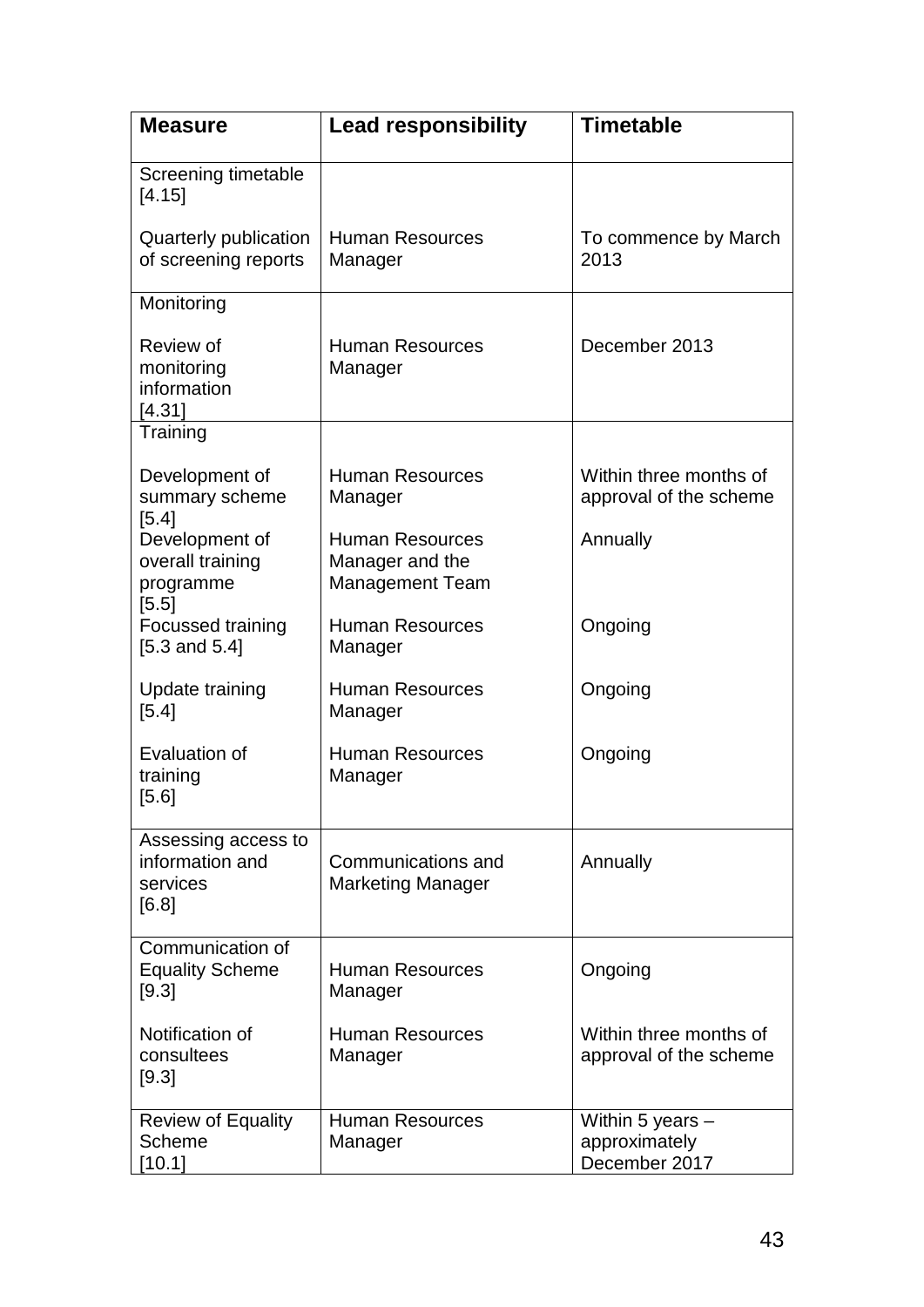## **Appendix 5 Glossary of terms**

## **Action plan**

A plan which sets out actions a public authority will take to implement its Section 75 statutory duties. It is a mechanism for the realisation of measures to achieve equality outcomes for the Section 75 equality and good relations categories.

#### **Action measures and outcomes**

Specific measures to promote equality and good relations for the relevant Section 75 and good relations categories, linked to achievable outcomes, which should be realistic and timely.

#### **Adverse impact**

Where a Section 75 category has been affected differently by a policy and the effect is less favourable, it is known as adverse impact. If a policy has an adverse impact on a Section 75 category, a public authority must consider whether or not the adverse impact is unlawfully discriminatory. In either case a public authority must take measures to redress the adverse impact, by considering mitigating measures and/or alternative ways of delivering the policy.

## **Affirmative action**

In general terms, affirmative action can be defined as being anything consistent with the legislation which is necessary to bring about positive change. It is a phrase used in the Fair Employment and Treatment Order (NI) 1998 to describe lawful action that is aimed at promoting equality of opportunity and fair participation in employment between members of the Protestant and Roman Catholic communities in Northern Ireland.

## **Article 55 Review**

Under the Fair Employment and Treatment (NI) Order 1998, all registered employers must conduct periodic reviews of the composition of their workforces and of their employment practices for the purposes of determining whether members of the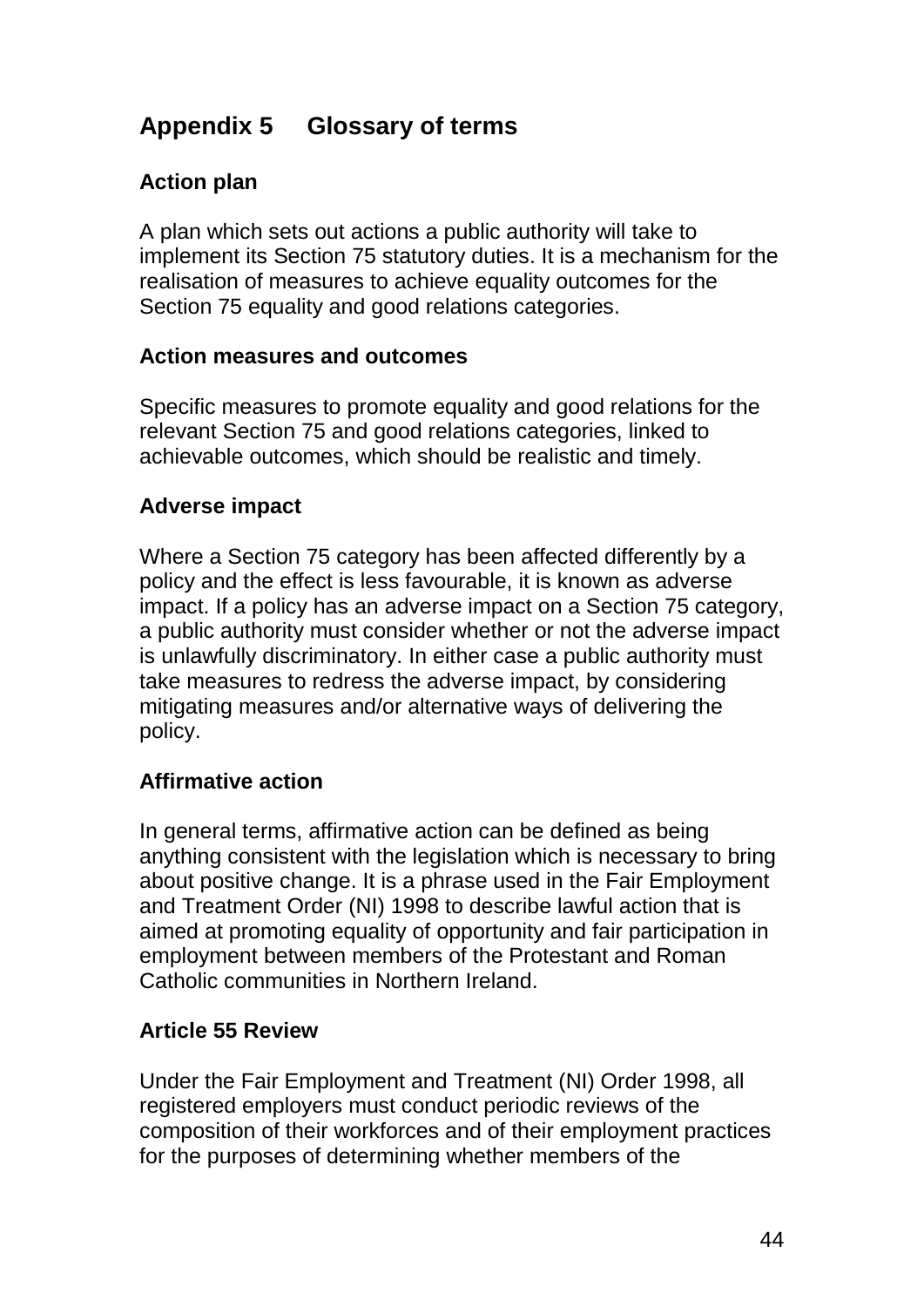Protestant and Roman Catholic communities are enjoying, and are likely to continue to enjoy, fair participation in employment in each employer's concern These reviews, which are commonly known as Article 55 Reviews, must be conducted at least once every three years.

#### . **Audit of inequalities**

An audit of inequalities is a systematic review and analysis of inequalities which exist for service users and those affected by a public authority's policies. An audit can be used by a public authority to inform its work in relation to the Section 75 equality and good relations duties. It can also enable public authorities to assess progress on the implementation of the Section 75 statutory duties, as it provides baseline information on existing inequalities relevant to a public authority's functions.

## **Consultation**

In the context of Section 75, consultation is the process of asking those affected by a policy (ie, service users, staff, the general public) for their views on how the policy could be implemented more effectively to promote equality of opportunity across the 9 categories. Different circumstances will call for different types of consultation. Consultations could, for example, include meetings, focus groups, surveys and questionnaires.

## **Council of Europe**

The Council of Europe, based in Strasbourg, covers virtually the entire European continent, with its 47 member countries. Founded on 5 May 1949 by 10 countries, the Council of Europe seeks to develop throughout Europe common and democratic principles based on the European Convention on Human Rights and other reference texts on the protection of individuals.

#### **Desk audit**

An audit of a draft equality scheme to ensure that the scheme conforms with the requirements on form and content as detailed in the Commission's Guidelines (the Guide).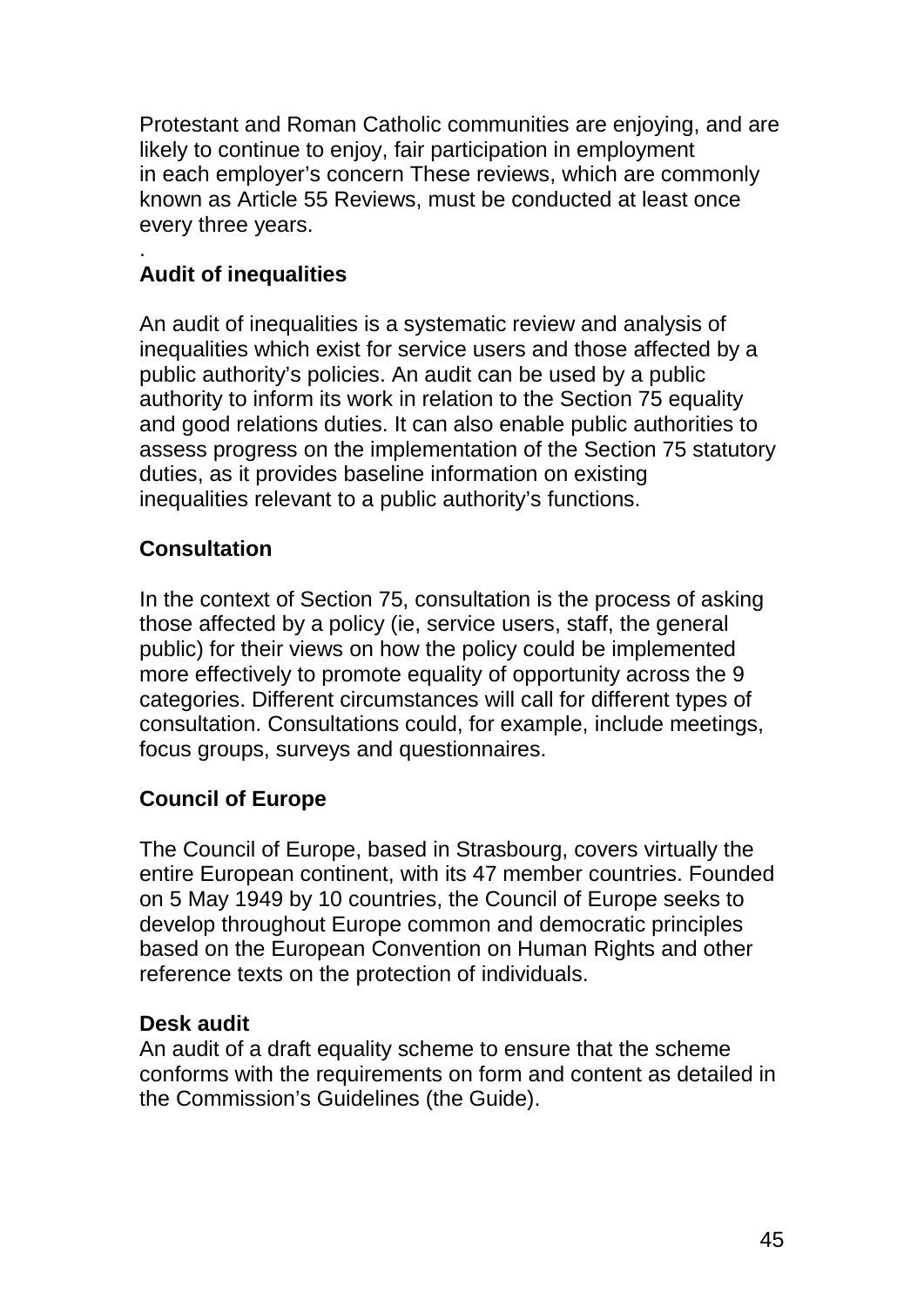## **Differential impact**

Differential impact occurs where a Section 75 group has been affected differently by a policy. This effect could either be positive, neutral or negative. A public authority must make a judgement as to whether a policy has a differential impact and then it must determine whether the impact is adverse, based on a systematic appraisal of the accumulated information.

## **Discrimination**

The anti-discrimination laws prohibit the following forms of discrimination:

- Direct discrimination
- Indirect Discrimination
- Disability Discrimination
- Victimisation
- Harassment

Brief descriptions of these above terms follow:

## **Direct discrimination**

This generally occurs where a public authority treats a person less favourably than it treats (or, would treat) another person, in the same or similar circumstances, on one or more of the statutory non-discrimination grounds. A decision or action that is directly discriminatory will normally be unlawful unless: (a) in an age discrimination case, the decision can be objectively justified, or (b) in any other case, the public authority can rely on a statutory exception that permits it – such as a *genuine occupational requirement exception; or, a positive action exception which permits the employer to use* "welcoming statements" or to take other lawful positive action to encourage participation by underrepresented or otherwise disadvantaged groups.

#### **Indirect discrimination**

The definition of this term varies across some of the antidiscrimination laws, but indirect discrimination generally occurs where a public authority applies to all persons a particular provision, criterion or practice, but which is one that has the effect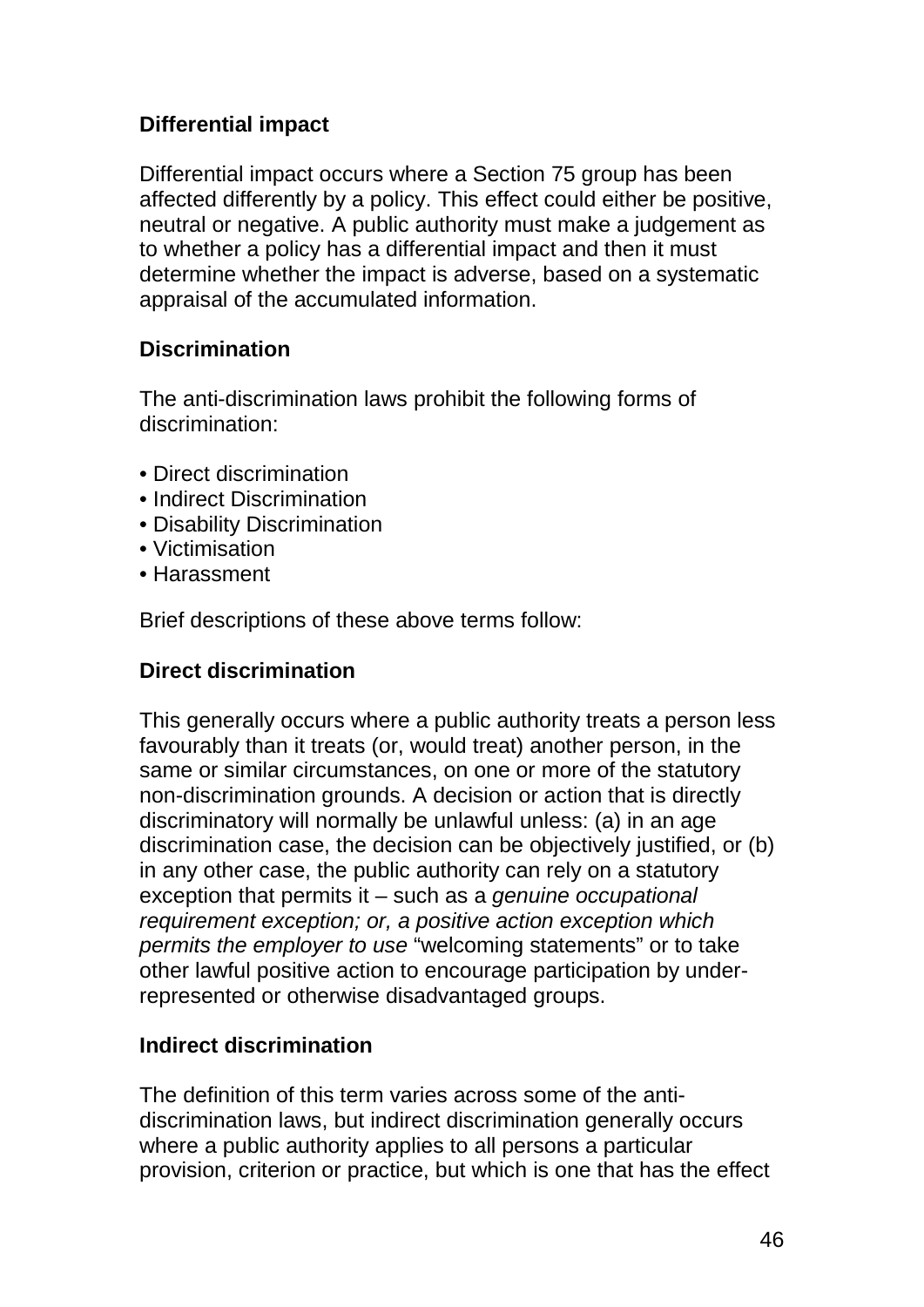of placing people who share a particular equality characteristic (e.g. the same sex, or religious belief, or race) at a particular disadvantage compared to other people. A provision, criterion or practice that is indirectly discriminatory will normally be unlawful unless (a) it can be objectively justified, or (b) the public authority can rely on a statutory exception that permits it. The definition of this term varies across some of the anti-discrimination laws, but indirect discrimination generally occurs where a public authority applies to all persons a particular provision, criterion or practice, but which is one that has the effect of placing people who share a particular equality characteristic (e.g. the same sex, or religious belief, or race) at a particular disadvantage compared to other people. A provision, criterion or practice that is indirectly discriminatory will normally be unlawful unless (a) it can be objectively justified, or (b) the public authority can rely on a statutory exception that permits it.

## **Disability discrimination**

In addition to direct discrimination and victimisation and harassment, discrimination against disabled people may also occur in two other ways: namely, (a) *disability-related discrimination*, and b) *failure to comply with a duty to make reasonable adjustments*).

(a) *Disability-related discrimination* generally occurs where a public authority, without lawful justification, and for a reason which relates to a disabled person's disability, treats that person less favourably that it treats (or, would treat) other people to whom that reason does not (or, would not) apply.

(b) *Failure to comply with a duty to make reasonable adjustments*: One of the most notable features of the disability discrimination legislation is that in prescribed circumstances it imposes a duty on employers, service providers and public authorities to take such steps as are reasonable to remove or reduce particular disadvantages experienced by disabled people in those circumstances.

## **Victimisation**

This form of discrimination generally occurs where a public authority treats a person less favourably than it treats (or, would treat) another person, in the same or similar circumstances,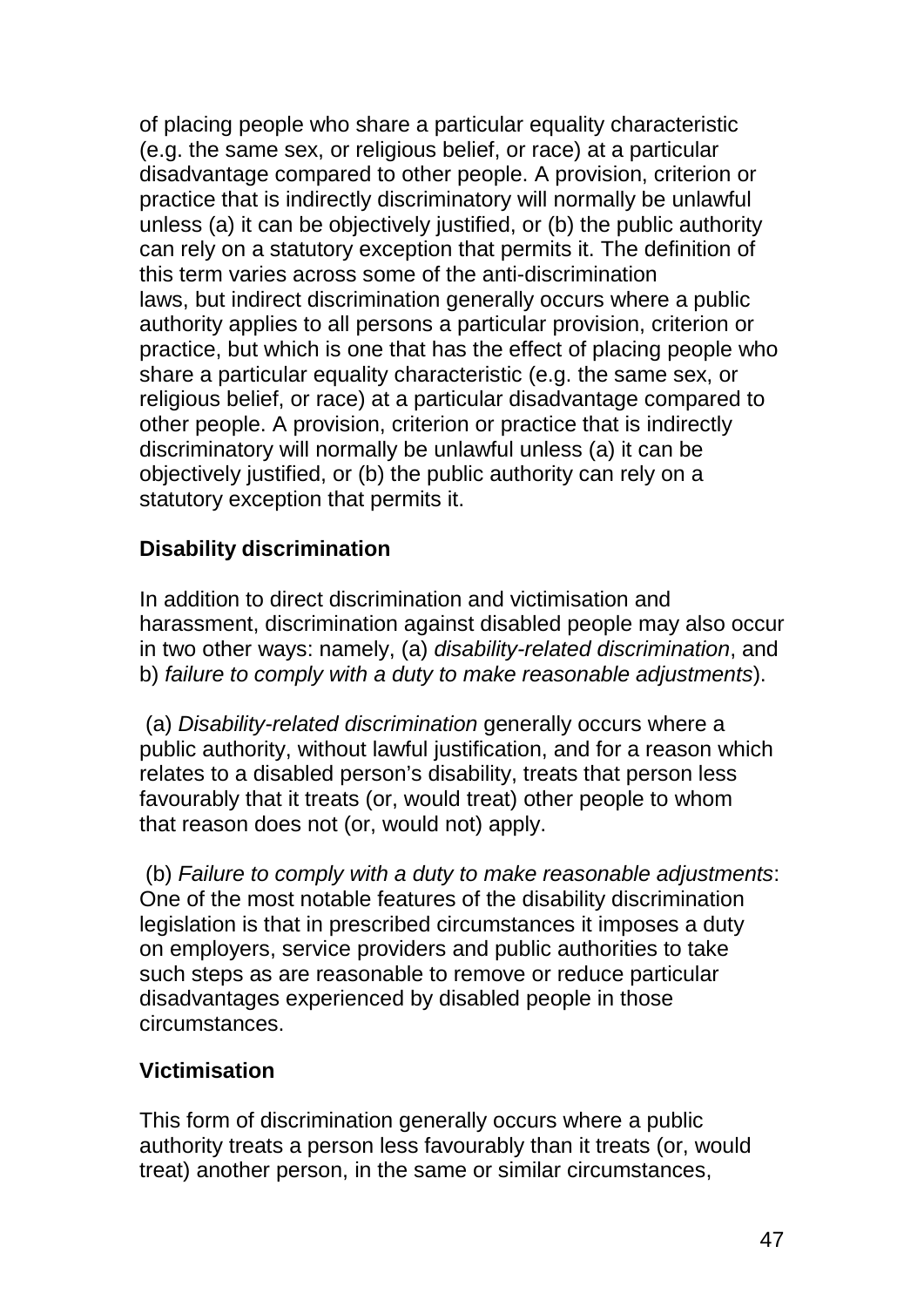because the person has previously exercised his/her rights under the anti-discrimination laws, or has assisted another person to do so. Victimisation cannot be justified and is always unlawful.

#### **Harassment**

Harassment generally occurs where a person is subjected to unwanted conduct that is related to a non-discrimination ground with the purpose, or which has the effect, of violating their dignity or of creating for them an intimidating, hostile, degrading, humiliating or offensive environment. Harassment cannot be justified and is always unlawful.

## **Economic appraisal**

An economic appraisal is a systematic process for examining alternative uses of resources, focusing on assessment of needs, objectives, options, costs benefits, risks, funding and affordability and other factors relevant to decisions.

#### **Equality impact assessment**

The mechanism underpinning Section 75, where existing and proposed policies are assessed in order to determine whether they have an adverse impact on equality of opportunity for the relevant Section 75 categories. Equality impact assessments require the analysis of both quantitative and qualitative data.

## **Equality of opportunity**

The prevention, elimination or regulation of discrimination between people on grounds of characteristics including sex, marital status, age, disability, religious belief, political opinion, dependants, race and sexual orientation. The promotion of equality of opportunity entails more than the elimination of discrimination. It requires proactive measures to be taken to secure equality of opportunity between the categories identified under Section 75.

## **Equality scheme**

A document which outlines a public authority's arrangements for complying with its Section 75 obligations. An equality scheme must include an outline of the public authority's arrangements for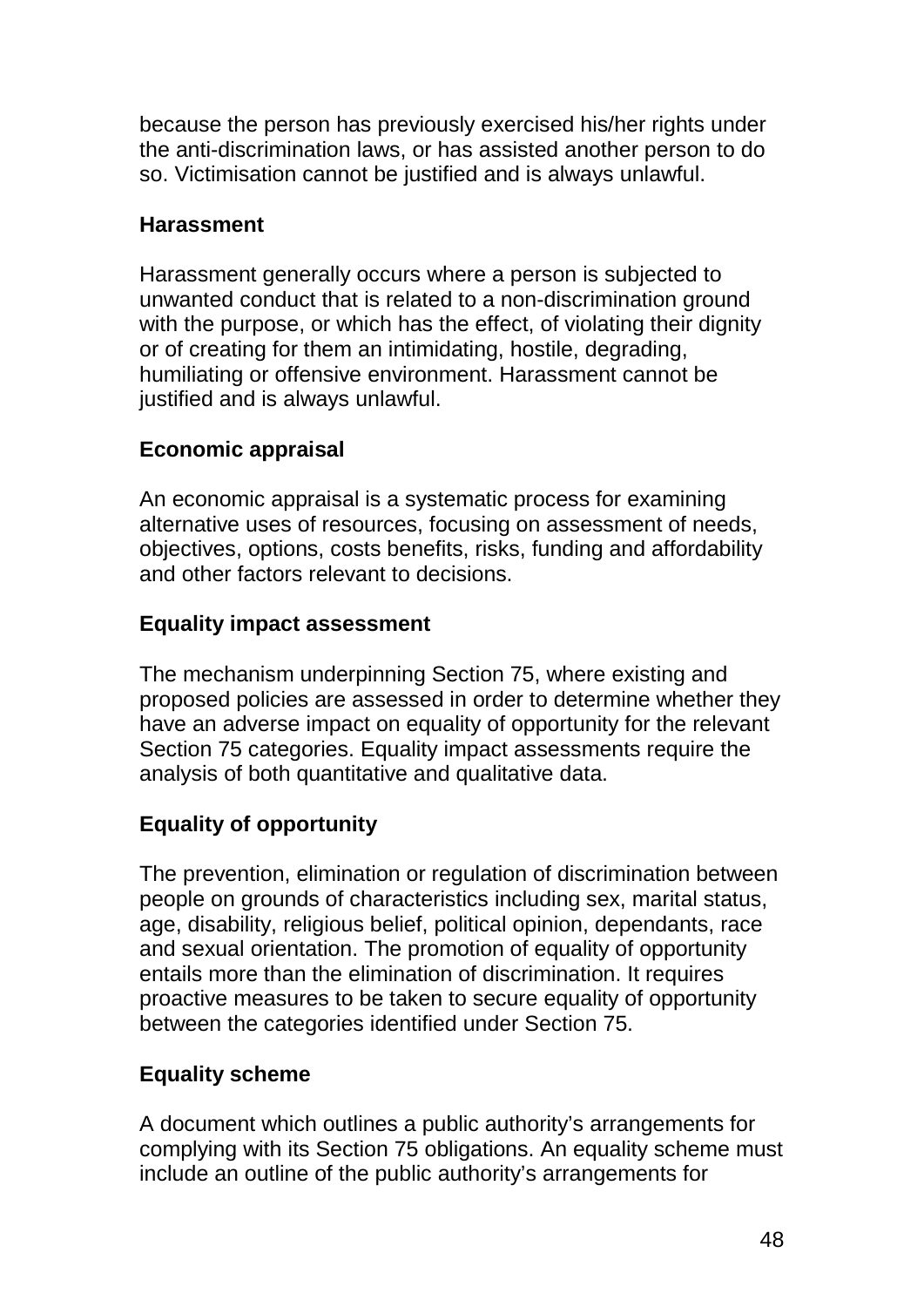carrying out consultations, screening, equality impact assessments, monitoring, training and arrangements for ensuring access to information and services.

## **Good relations**

Although not defined in the legislation, the Commission has agreed the following working definition of good relations: 'the growth of relations and structures for Northern Ireland that acknowledge the religious, political and racial context of this society, and that seek to promote respect, equity and trust, and embrace diversity in all its forms'.

## **Mainstreaming equality**

The integration of equal opportunities principles, strategies and practices into the every day work of public authorities from the outset. In other words, mainstreaming is the process of ensuring that equality considerations are built into the policy development process from the beginning, rather than being bolted on at the end. Mainstreaming can help improve methods of working by increasing a public authority's accountability, responsiveness to need and relations with the public. It can bring added value at many levels.

#### **Mitigation of adverse impact**

Where an equality impact assessment reveals that a particular policy has an adverse impact on equality of opportunity, a public authority must consider ways of delivering the policy outcomes which have a less adverse effect on the relevant Section 75 categories; this is known as mitigating adverse impact.

#### **Monitoring**

Monitoring consists of continuously scrutinising and evaluating a policy to assess its impact on the Section 75 categories. Monitoring must be sensitive to the issues associated with human rights and privacy. Public authorities should seek advice from consultees and Section 75 representative groups when setting up monitoring systems.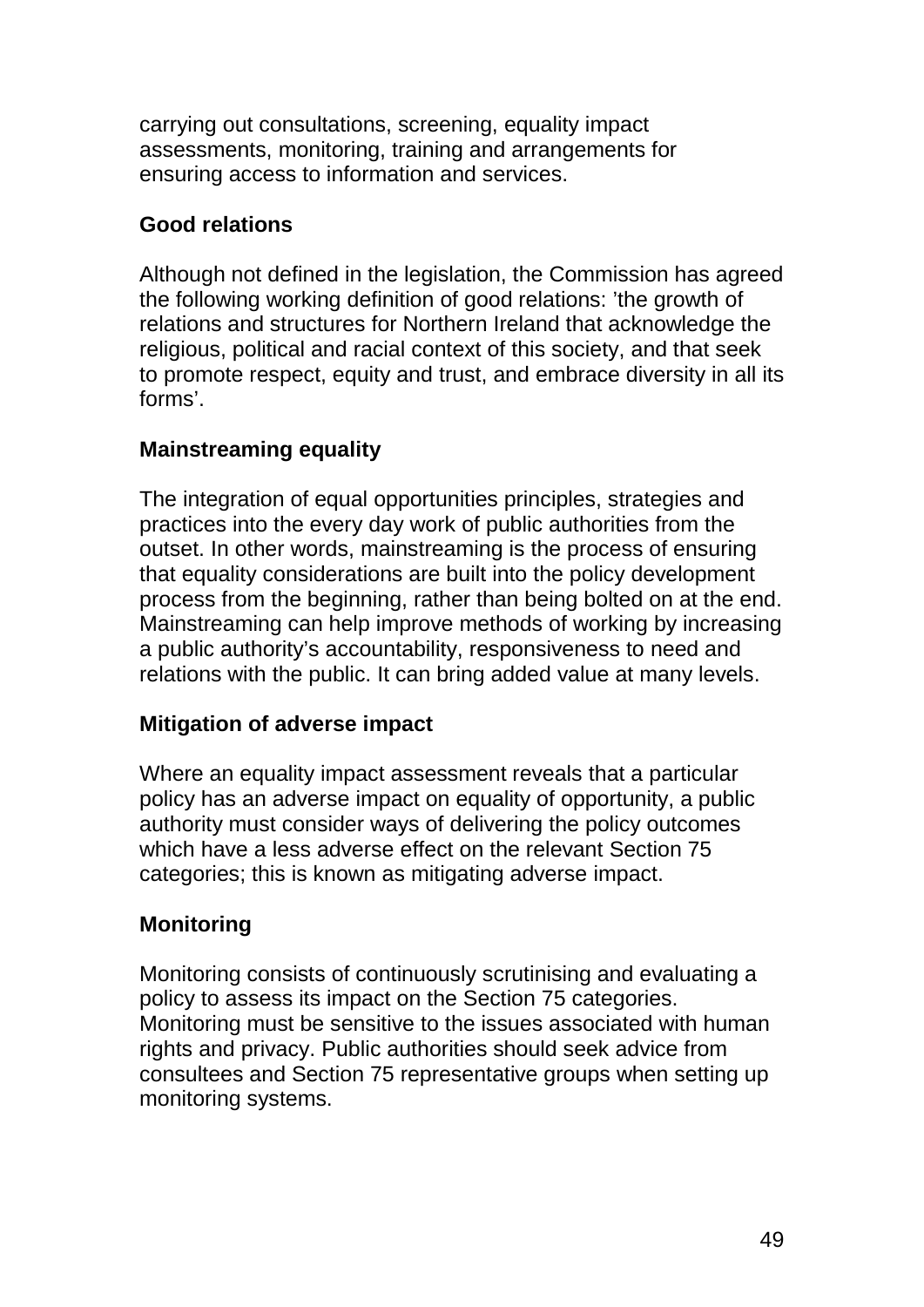Monitoring consists of the collection of relevant information and evaluation of policies. It is not solely about the collection of data, it can also take the form of regular meetings and reporting of research undertaken. Monitoring is not an end in itself but provides the data for the next cycle of policy screening.

## **Northern Ireland Act**

The Northern Ireland Act, implementing the Good Friday Agreement, received Royal Assent on 19 November 1998. Section 75 of the Act created the statutory equality duties.

## **Northern Ireland Statistics & Research Agency (NISRA)**

The Northern Ireland Statistics and Research Agency (NISRA) is an Executive Agency within the Department of Finance and Personnel (DFP). They provide statistical and research information regarding Northern Ireland issues and provide registration services to the public in the most effective and efficient way.

#### **OFMDFM**

The Office of the First Minister and Deputy First Minister is responsible for providing advice, guidance, challenge and support to other NI Civil Service Departments on Section 75 issues.

## **PAFT**

The Policy Appraisal and Fair Treatment (PAFT) Guidelines constituted the first non-statutory attempt at mainstreaming equality in Northern Ireland in January 1994. The aim of the PAFT Guidelines was to ensure that issues of equality and equity informed policy making and activity in all spheres and at all levels of government. PAFT has now been superseded by Section 75 of the Northern Ireland Act 1998.

#### **Policy**

The formal and informal decisions a public authority makes in relation to carrying out its duties. Defined in the New Oxford English Dictionary as 'a course or principle of action adopted or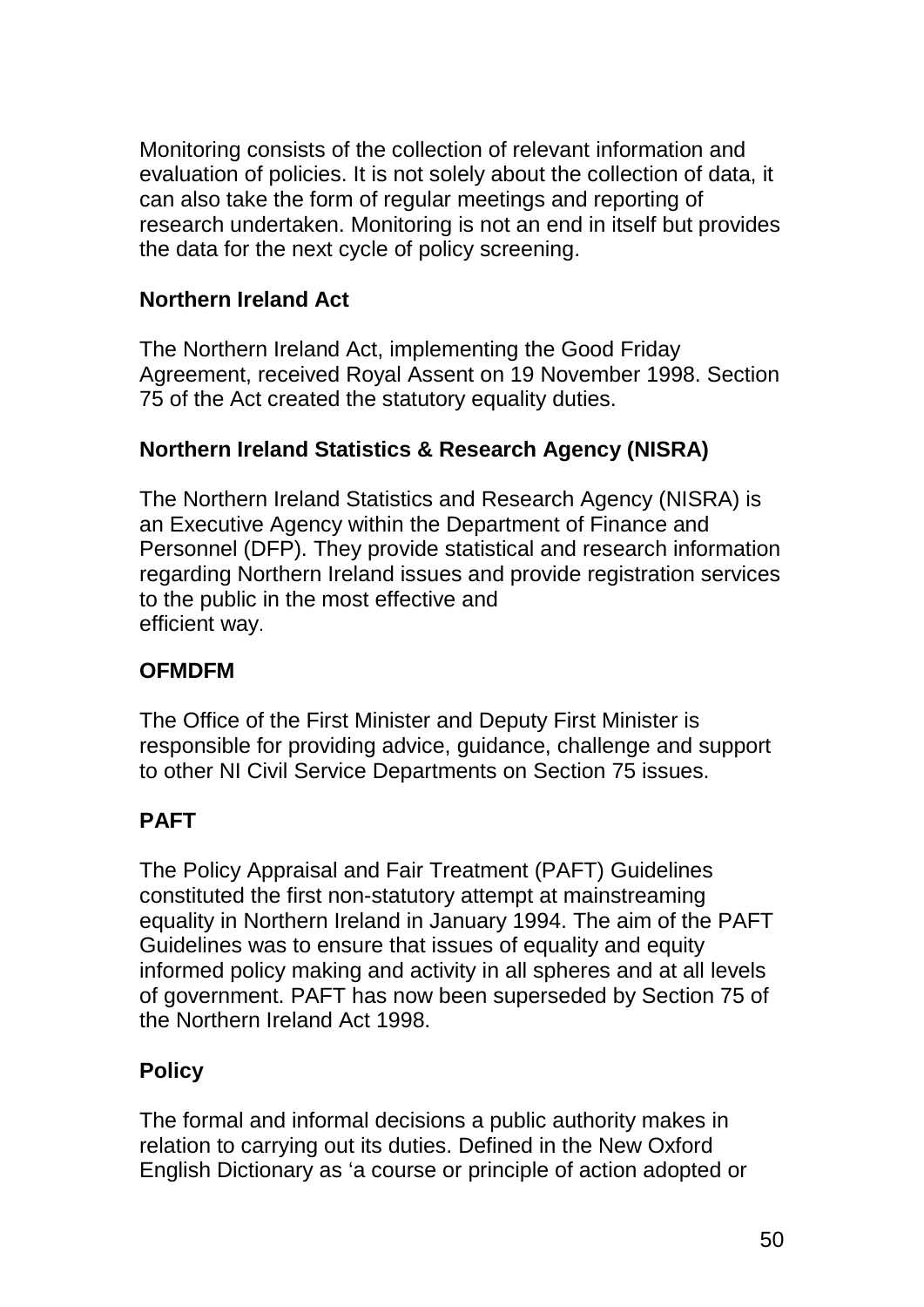proposed by a government party, business or individual'. In the context of Section 75, the term **policies** covers all the ways in which a public authority carries out or proposes to carry out its functions relating to Northern Ireland. Policies include unwritten as well as written policies.

## **Positive action**

This phrase is not defined in any statute, but the Equality Commission understands it to mean any lawful action that a public authority might take for the purpose of promoting equality of opportunity for all persons in relation to employment or in accessing goods, facilities or services (such as health services, housing, education, justice, policing). It may involve adopting new policies, practices, or procedures; or changing or abandoning old ones. *Positive action* is not the same as *positive discrimination*. Positive discrimination differs from positive action in that *positive action* involves the taking of lawful actions whereas *positive discrimination* involves the taking of unlawful actions. Consequently, *positive action* is by definition lawful whereas *positive discrimination* is unlawful*.*

## **Qualitative data**

Qualitative data refers to the experiences of individuals from their perspective, most often with less emphasis on numbers or statistical analysis. Consultations are more likely to yield qualitative than quantitative data.

## **Quantitative data**

Quantitative data refers to numbers, typically derived from either a population in general or samples of that population. This information is often analysed by either using descriptive statistics, which consider general profiles, distributions and trends in the data, or inferential statistics, which are used to determine 'significance' either in relationships or differences in the data.

## **SACHR**

The Standing Advisory Commission on Human Rights (SACHR) has now been replaced by the Northern Ireland Human Rights Commission. SACHR, as part of its review of mechanisms in place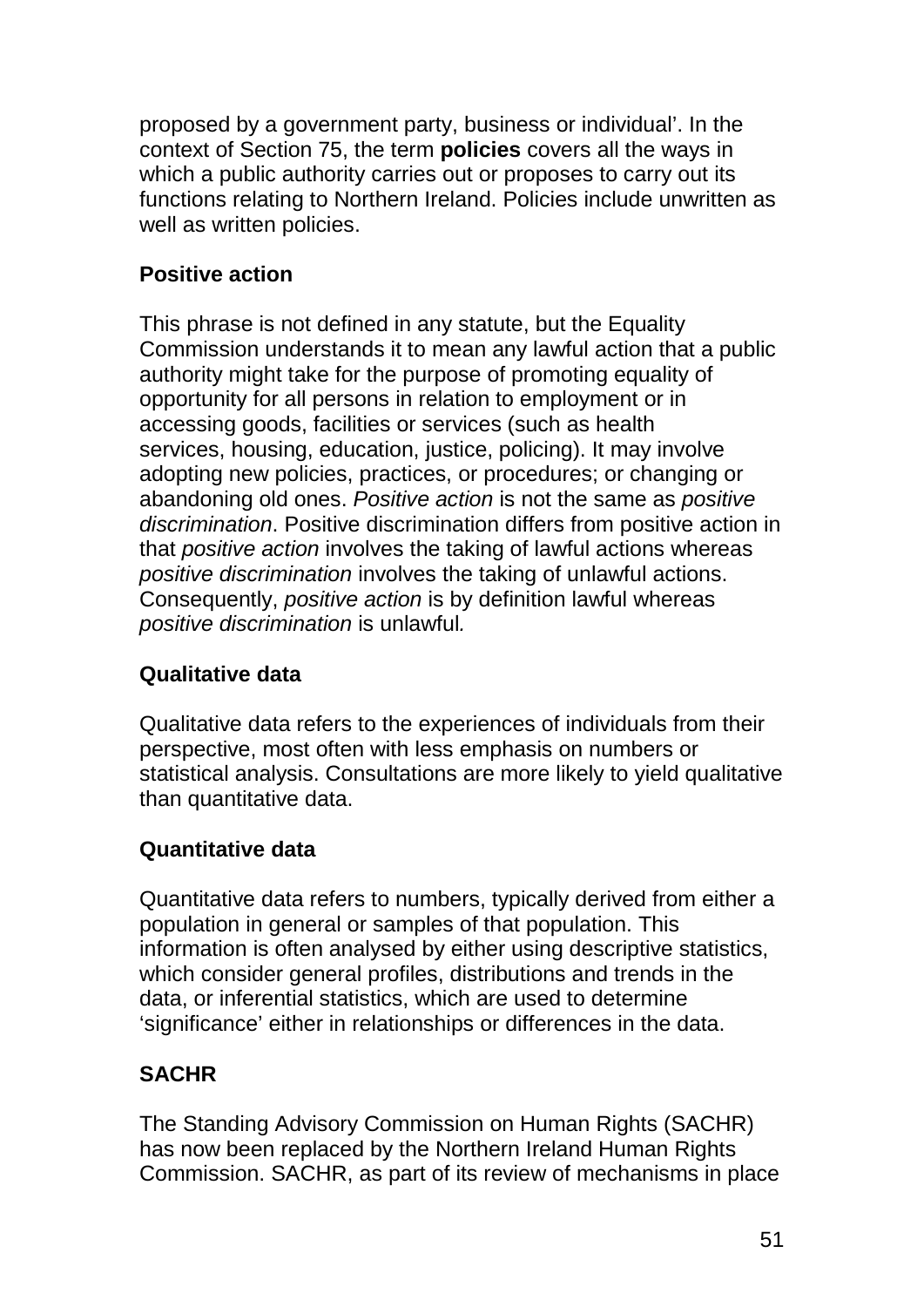to promote employment equality and reduce the unemployment differential, recommended that the PAFT Guidelines should be made a statutory requirement.

## **Screening**

The procedure for identifying which policies will be subject to equality impact assessment, and how these equality impact assessments will be prioritised. The purpose of screening is to identify the policies which are likely to have a minor/major impact on equality of opportunity so that greatest resources can be devoted to improving these policies. Screening requires a systematic review of existing and proposed policies.

## **Schedule 9**

Schedule 9 of the Northern Ireland Act 1998 sets out detailed provisions for the enforcement of the Section 75 statutory duties, including an outline of what should be included in an equality scheme

#### . **Section 75**

Section 75 of the Northern Ireland Act provides that each public authority is required, in carrying out its functions relating to Northern Ireland, to have due regard to the need to promote equality of opportunity between:-

- persons of different religious belief, political opinion, racial group, age, marital status and sexual orientation;
- men and women generally;
- persons with a disability and persons without; and
- persons with dependants and persons without.

Without prejudice to these obligations, each public authority in carrying out its functions relating to Northern Ireland must also have regard to the desirability of promoting good relations between persons of different religious belief, political opinion or racial group.

## **Section 75 investigation**

An investigation carried out by the Equality Commission, under Schedule 9 of the NI Act 1998, arising from the failure of a public authority to comply with the commitments set out in its approved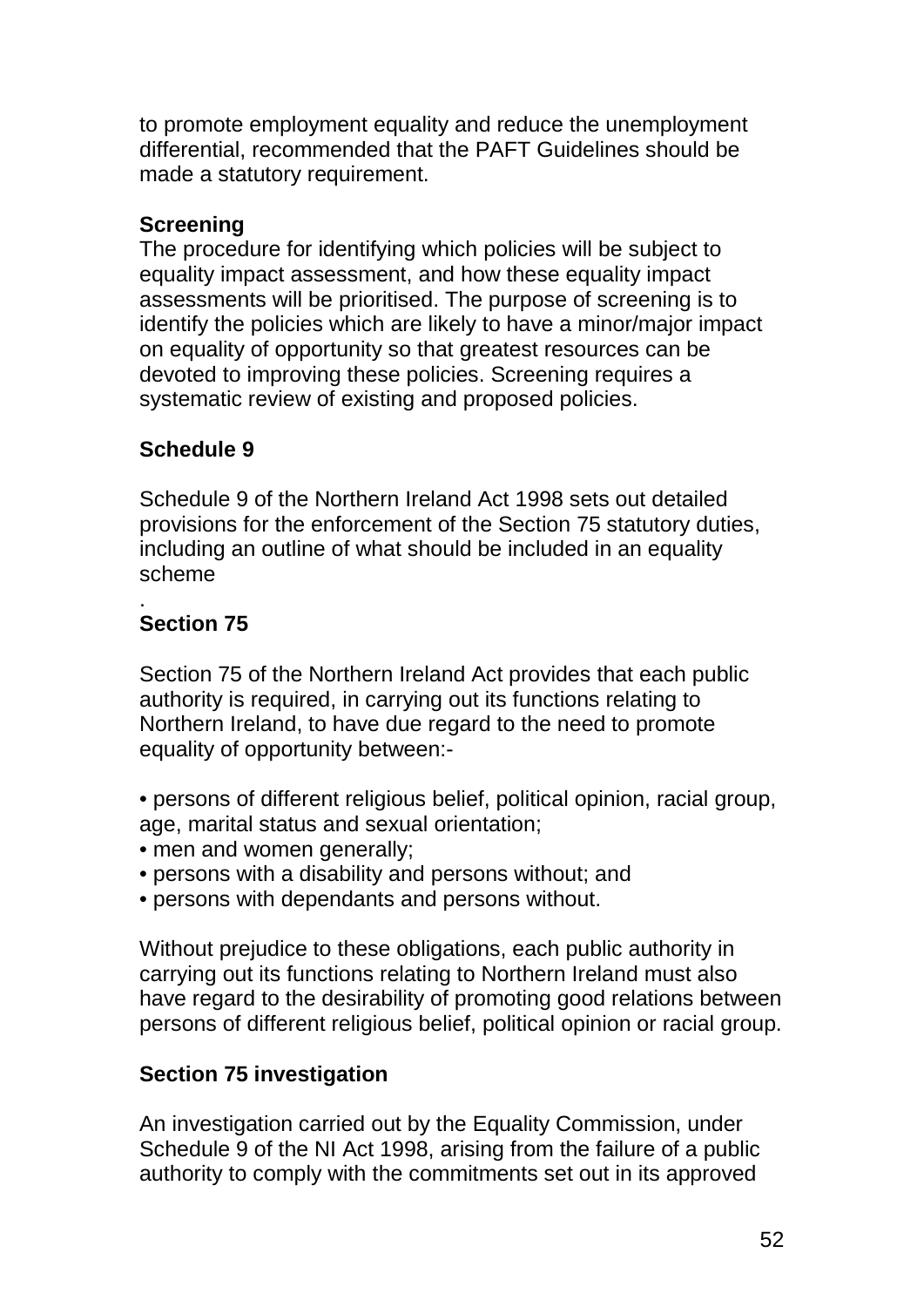equality scheme. There are two types of Commission investigation, these are as follows:

1. An investigation of a complaint by an individual who claims to have been directly affected by the failure of a public authority to comply with its approved equality scheme;

2. An investigation initiated by the Commission, where it believes that a public authority may have failed to comply with its approved equality scheme.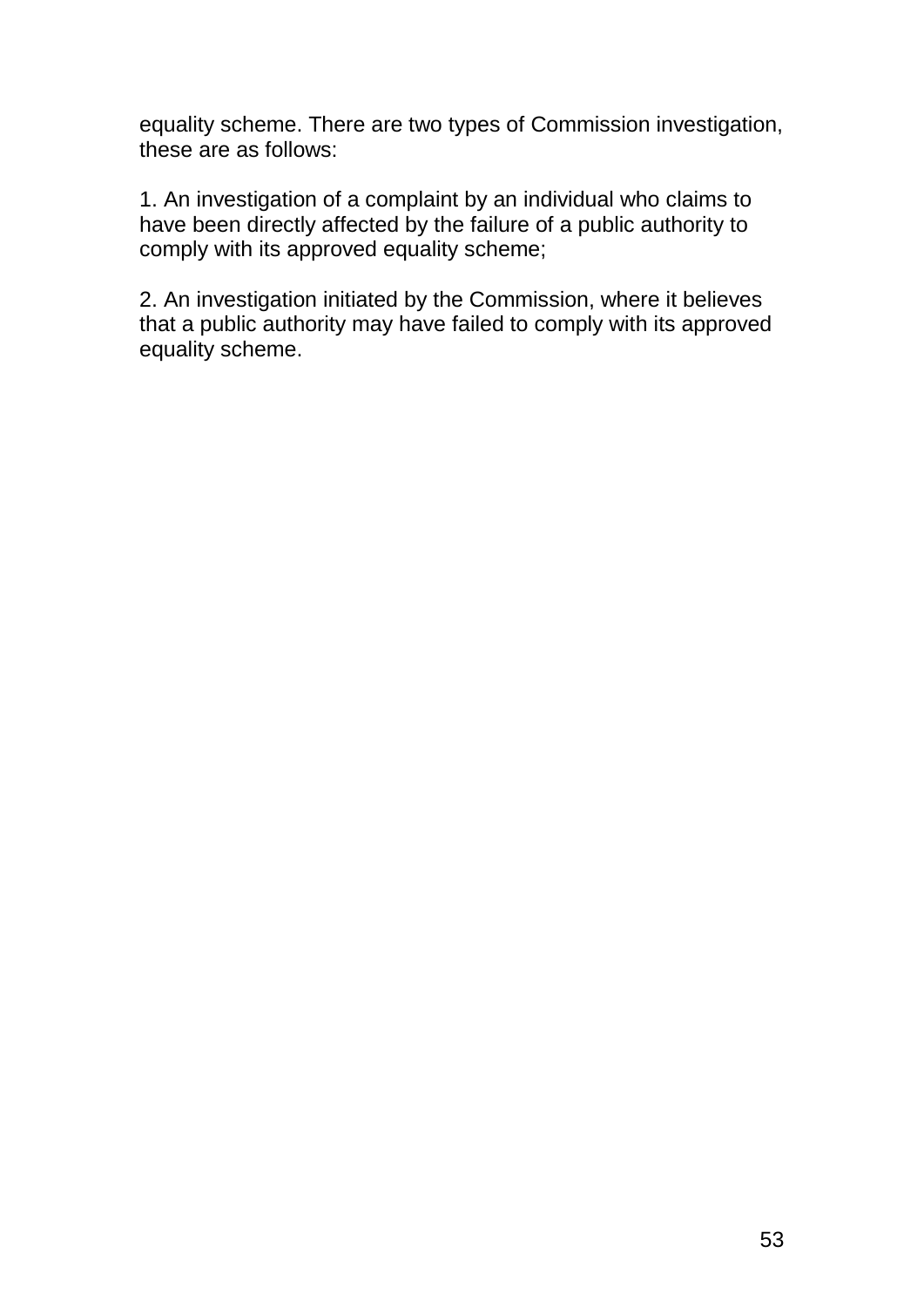#### **Appendix 6 Action Plan / Action Measures**

#### **BELFAST HARBOUR COMMISSIONERS AUDIT OF INEQUALITIES AND ACTION PLAN - 2012-2013**

**KEY FUNCTIONS: OPERATIONS- Harbour Masters Department, Harbour Police, Support Services, and Environmental, Health and Safety** 

| <b>Equality Category</b> | <b>Issues Identified and Source</b>                                                                                                                                                                                                                                                                                                                                                                                                                      | <b>Actions and Targets</b>                                                  |
|--------------------------|----------------------------------------------------------------------------------------------------------------------------------------------------------------------------------------------------------------------------------------------------------------------------------------------------------------------------------------------------------------------------------------------------------------------------------------------------------|-----------------------------------------------------------------------------|
| 1.0: Religion            | In the Belfast Harbour Corporate Plan<br>2011-2013, it is stated that the<br>purpose of Belfast Harbour BHC's<br>purpose is to operate and maintain<br>the Port, develop Port capacity and<br>the Harbour Estate, so supporting<br>the development of the regional<br>economy. Therefore the activities of<br>the Harbour have implications not just<br>for the resident population of Belfast<br>but also for the wider Northern Ireland<br>population. | See Corporate Social Responsibility,<br><b>Communications and Marketing</b> |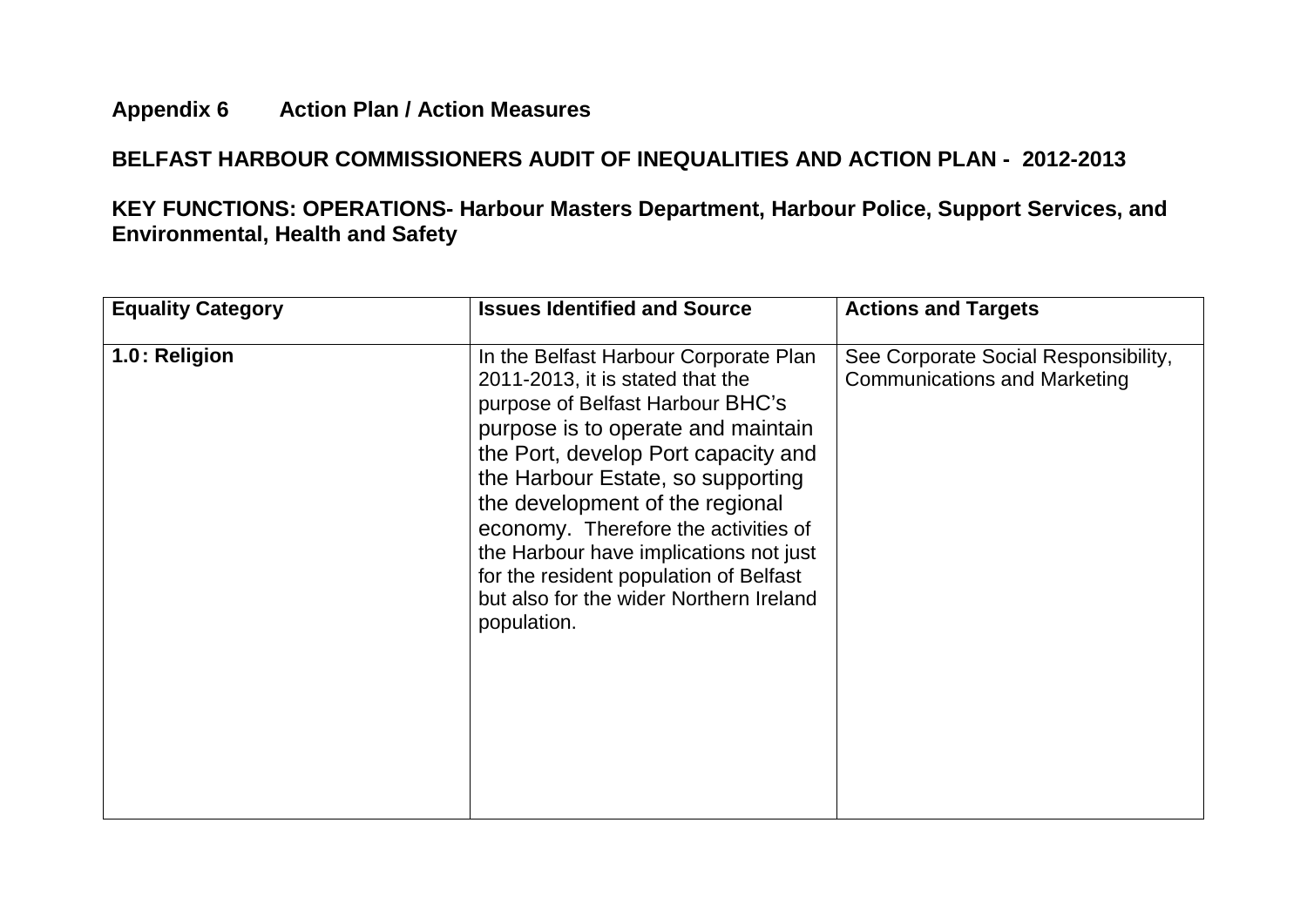| <b>Equality Category</b>  | <b>Issues Identified and Source</b>                                                                                                                                                                                                                                                                                                                                                                                                                                                                                                                                                                                                                                                                                                                                                                                                                                                                                                                           | <b>Actions and Targets</b> |
|---------------------------|---------------------------------------------------------------------------------------------------------------------------------------------------------------------------------------------------------------------------------------------------------------------------------------------------------------------------------------------------------------------------------------------------------------------------------------------------------------------------------------------------------------------------------------------------------------------------------------------------------------------------------------------------------------------------------------------------------------------------------------------------------------------------------------------------------------------------------------------------------------------------------------------------------------------------------------------------------------|----------------------------|
| 1.0: Religion (continued) | Through the Belfast Harbour corporate   None<br>citizenship role the Harbour has taken<br>a number of positive steps to reach out<br>and engage with the local community<br>and has given a commitment in the<br>corporate plan to continue with these<br>activities. Objectives have been set in<br>the Belfast Harbour Policing Plan<br>2010-2012 to expand liaison with<br>schools. Through the corporate social<br>responsibility strategy the Harbour<br>Police and the Harbour Masters<br>Department have been involved in<br>working with schools on a cross<br>community basis locally and across<br>Northern Ireland.<br>Research undertaken by the Equality<br>Commission and by the Education and<br>Training Inspectorate has identified<br>higher levels of under-achievement<br>among boys and in particular among<br>Protestant working class boys. (Source<br>Inequalities Audit Staff Commission for<br><b>Education and Library Boards)</b> |                            |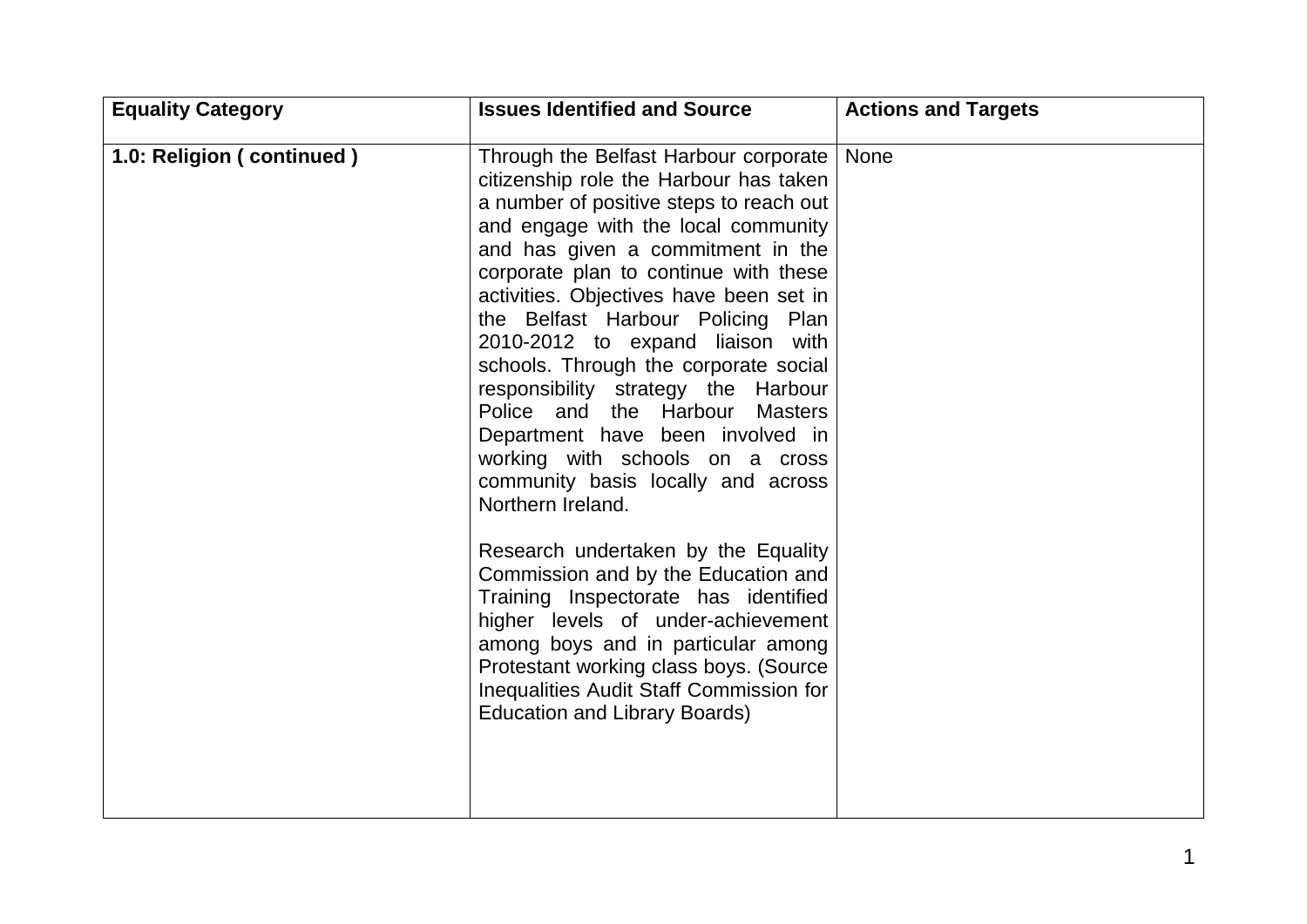| <b>Equality Category</b> | <b>Issues Identified and Source</b>                                                                                                                                                                                                                                                                                                                                                                                                                                                                                                                                                                                 | <b>Actions and Targets</b>                                                                                                                                                                                                                                                                                                                                                                                                                                                                                             |
|--------------------------|---------------------------------------------------------------------------------------------------------------------------------------------------------------------------------------------------------------------------------------------------------------------------------------------------------------------------------------------------------------------------------------------------------------------------------------------------------------------------------------------------------------------------------------------------------------------------------------------------------------------|------------------------------------------------------------------------------------------------------------------------------------------------------------------------------------------------------------------------------------------------------------------------------------------------------------------------------------------------------------------------------------------------------------------------------------------------------------------------------------------------------------------------|
| 2.0: Political Opinion   | As above                                                                                                                                                                                                                                                                                                                                                                                                                                                                                                                                                                                                            | <b>None</b>                                                                                                                                                                                                                                                                                                                                                                                                                                                                                                            |
| 3.0: Race                | The NI Census 2001 demonstrates 3.1 Action<br>across NI the population from long to<br>standing ethnic minority communities introducing signage.<br>is just over 1%. The Chinese and<br>Indian communities are the two main $ 3.1 \text{ Target}$<br>new census is published. The situation<br>with migrant workers is different and<br>there has been a notable decline over $\vert$ 3.2 Action<br>the last few years (2009 Labour Force<br>Survey).<br>The police have produced information<br>targeted specifically at ethnic minority<br>communities and participate in multi -<br>cultural events in the city. | that in accordance with the statistics To review communications with a view<br>translating documentation<br>and<br>communities. Clarification on these To invite representatives from the<br>statistics will be provided when the ethnic minority community to meet with<br>the Belfast Harbour Police.<br>To review the information available in<br>other languages and the support<br>available to the Harbour Police in<br>communicating with minority ethnic<br>communities that cannot communicate<br>in English. |
|                          | Since 2009 all the Belfast Harbour<br>Police have undertaken Race<br>awareness training as part of their<br>Diversity Awareness Training. Through<br>Consultation with the police the need<br>was identified for support in<br>communicating with people from ethnic<br>minority communities that do not have<br>English as a first language.                                                                                                                                                                                                                                                                       | 3.2 Target<br>To undertake a review of the support<br>that needs to be provided to the BHC<br>police to communicate with people<br>from ethnic minority communities and<br>actions taken.<br>December 2013.                                                                                                                                                                                                                                                                                                            |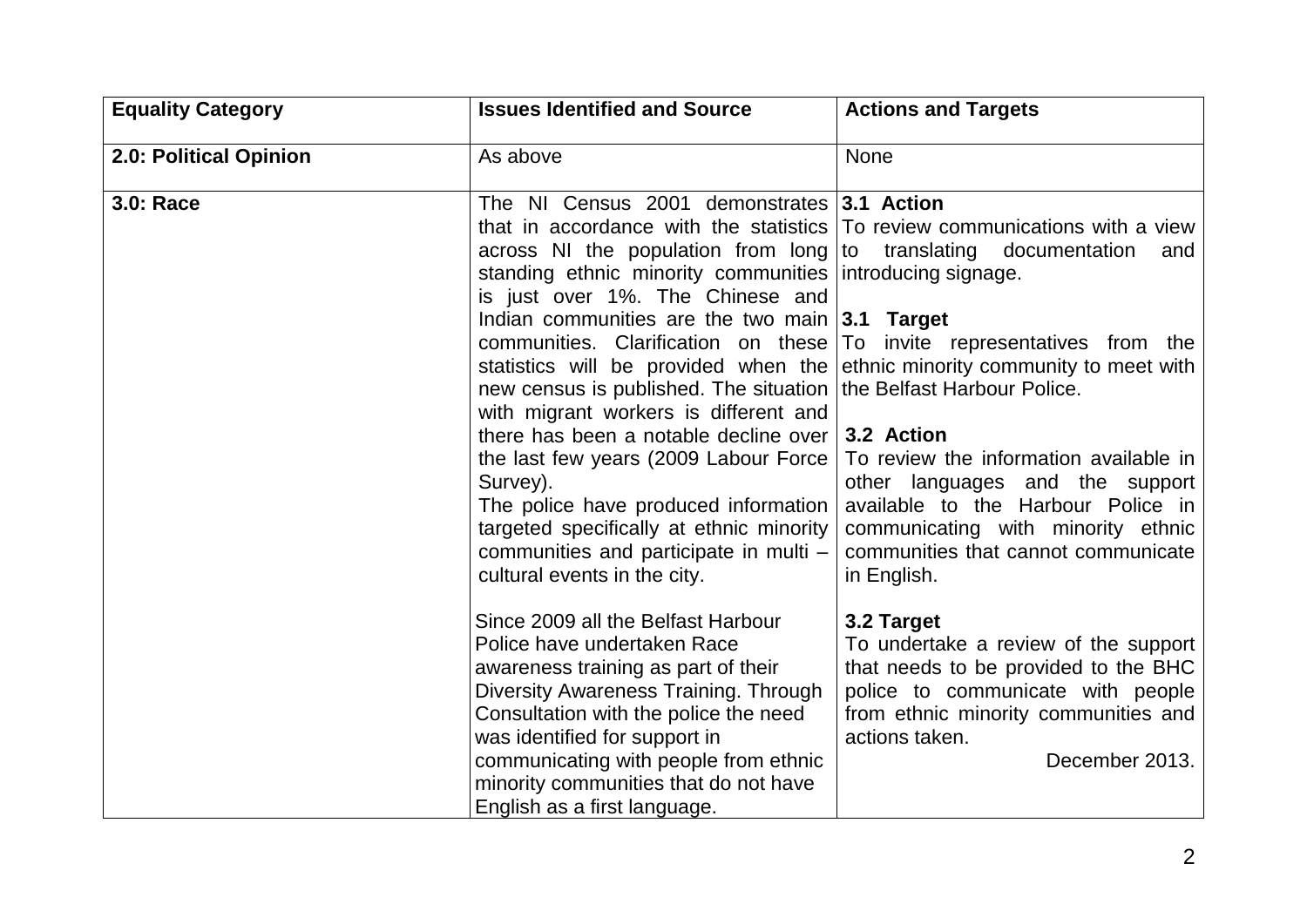| <b>Equality Category</b>       | <b>Issues Identified and Source</b>                                                                                                                                                                                                                          | <b>Actions and Targets</b>                                                                                                                                                                                                                                                                                                 |
|--------------------------------|--------------------------------------------------------------------------------------------------------------------------------------------------------------------------------------------------------------------------------------------------------------|----------------------------------------------------------------------------------------------------------------------------------------------------------------------------------------------------------------------------------------------------------------------------------------------------------------------------|
| 4.0: Disability                | Through consultation with the Harbour<br>was required in raising awareness on<br>working with members of the public<br>with mental health issues.<br>During 2009-2010 the Harbour Police<br>and front line staff received Disability  <br>Equality Training. | 4.1 Action<br>Police it was established that support   To undertake an audit of all the<br>training to date to determine the future<br>targeted development needs.(cross<br>reference<br>to Human<br><b>Resources</b><br>actions)<br>4.1 Target<br>Audit undertaken and targeted action<br>plan agreed<br><b>June 2013</b> |
|                                |                                                                                                                                                                                                                                                              | (cross reference to HR targets)                                                                                                                                                                                                                                                                                            |
| 5.0: Dependents                | <b>None</b>                                                                                                                                                                                                                                                  |                                                                                                                                                                                                                                                                                                                            |
| <b>6.0: Sexual Orientation</b> | In the 2009 EQIA's on HR policies the<br>need was identified to monitor the<br>workforce and to provide training.<br>Diversity and Dignity at work training<br>has been provided to the Harbour<br>Police.                                                   | 6.1 Action<br>To evaluate the effectiveness of the<br>Dignity at work training.<br>6.1<br><b>Target</b><br>To identify any further targeted actions<br>required to better promote Equality of<br>Opportunity for people of different<br>sexual orientation<br><b>June 2013</b>                                             |
| 7.0: Age                       | Initiatives have been implemented by<br>the Harbour Police in the Policing Plan  <br>2010-2012 to work more closely with                                                                                                                                     | To keep under review                                                                                                                                                                                                                                                                                                       |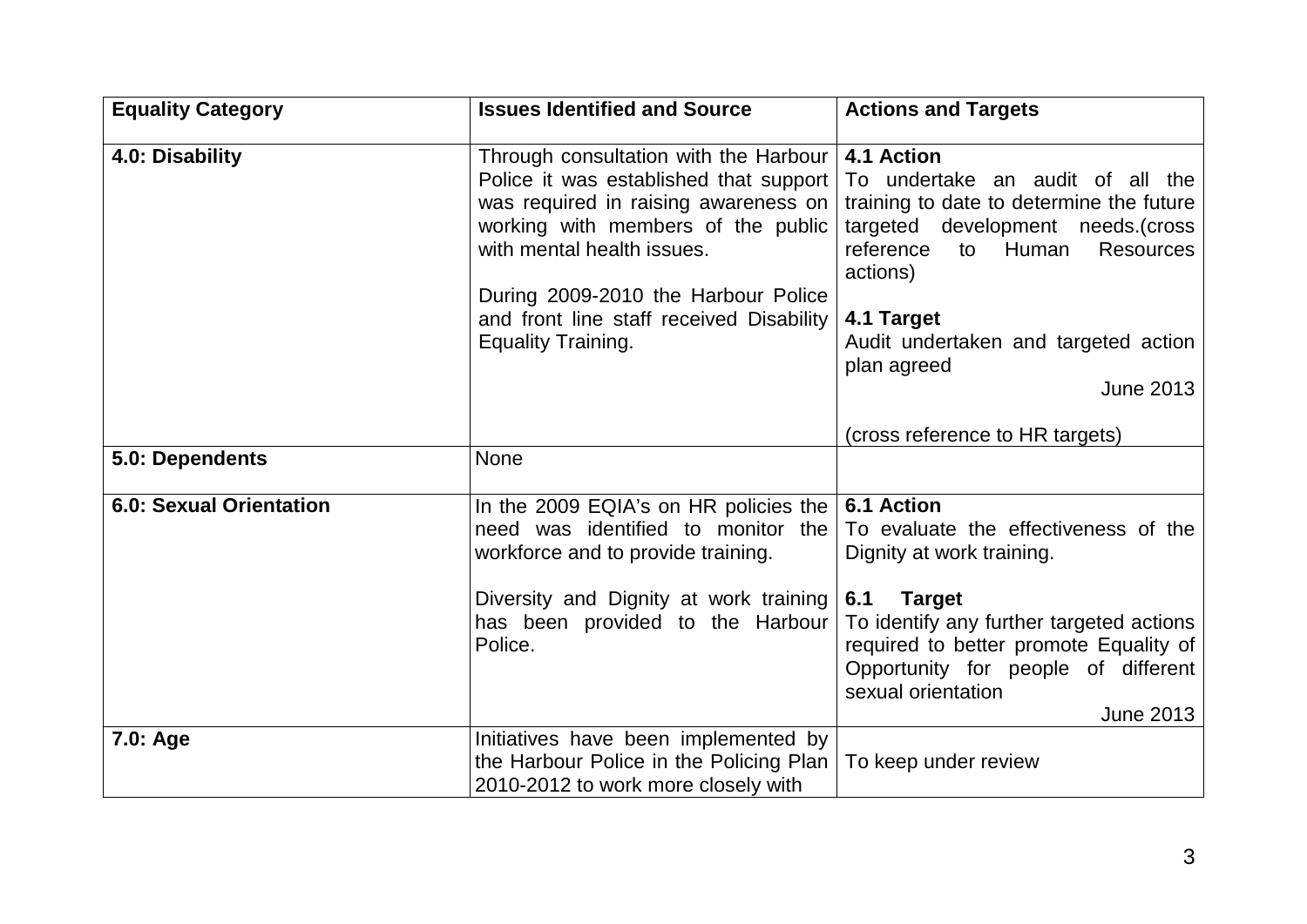| <b>Equality Category</b> | <b>Issues Identified and Source</b>                                                                                                                                                                                                                                                                                                                                           | <b>Actions and Targets</b>                                                                                                                                                                                                                               |
|--------------------------|-------------------------------------------------------------------------------------------------------------------------------------------------------------------------------------------------------------------------------------------------------------------------------------------------------------------------------------------------------------------------------|----------------------------------------------------------------------------------------------------------------------------------------------------------------------------------------------------------------------------------------------------------|
|                          | the Belfast Metropolitan College the<br>PSNI and other stakeholders to build<br>relations with young people.<br>Operations staff and the Harbour<br>Police have worked with schools from<br>across Northern Ireland, local youth<br>organisations and over 50's groups<br>through hosting events and supporting<br>young entrepreneurs.<br>(Annual Progress Review 2010-2011) |                                                                                                                                                                                                                                                          |
| 8.0: Gender              | females<br>under-<br>Statistically<br>are<br>operational<br>represented<br>the<br>in<br>departments within the workforce.                                                                                                                                                                                                                                                     | 8.1 Action.<br>Review additional actions that will<br>promote Belfast Harbour as an Equal<br>Opportunities Employer that welcomes<br>applications from women.<br>8.1 Target.<br>Identify potential actions to put a plan<br>in place<br><b>June 2013</b> |
| 9.0: Marital Status      | be reviewed as part of the newly<br>implemented<br>monitoring<br>0f<br>the<br>workforce.<br>No issues were identified in terms of<br>the consultations undertaken on the                                                                                                                                                                                                      | The marital status of the workforce will $\vert$ No further action is required at this<br>time.                                                                                                                                                          |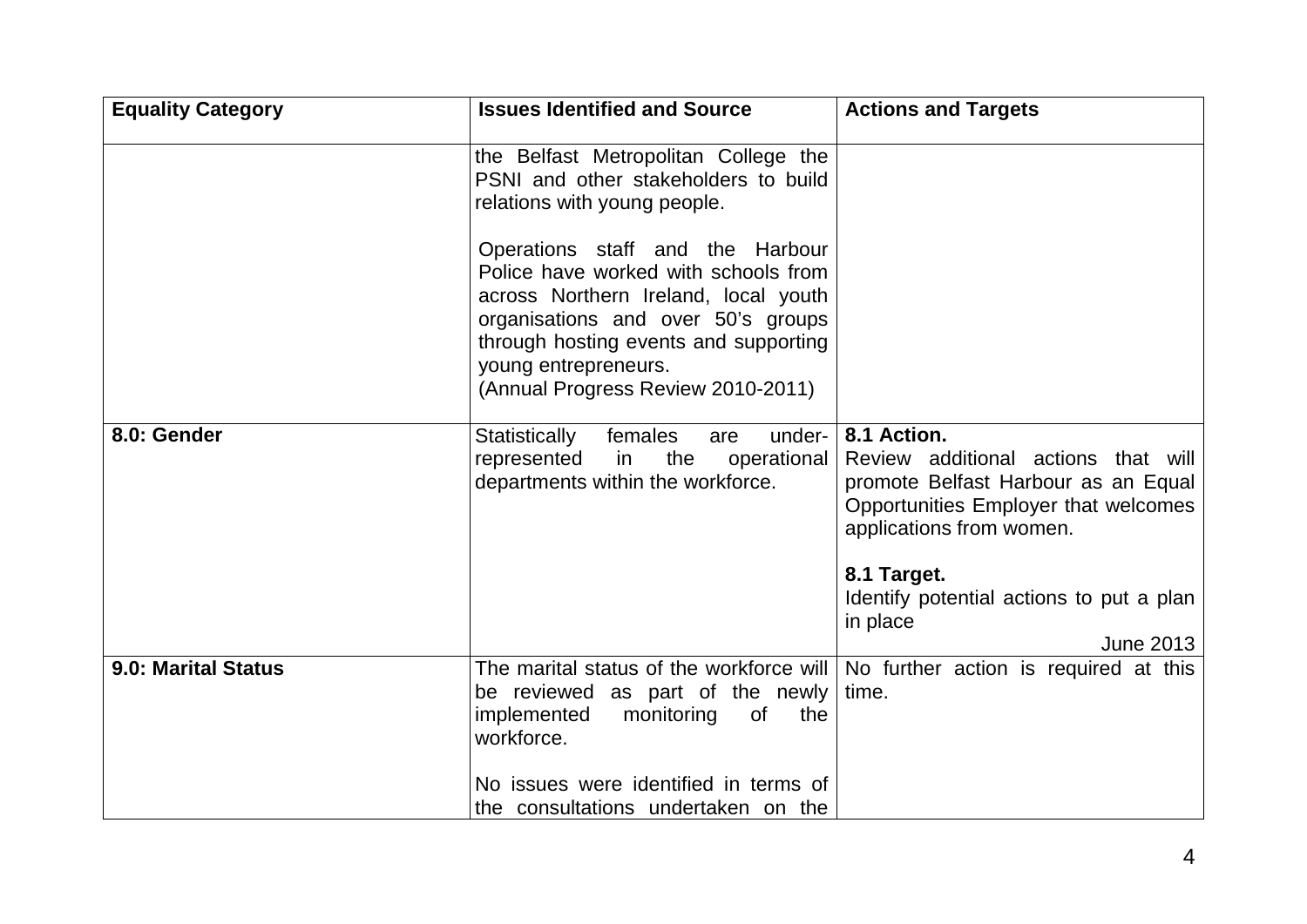|                          | EQIA's of the HR polices 2009.                                      |                                                                                                       |
|--------------------------|---------------------------------------------------------------------|-------------------------------------------------------------------------------------------------------|
| <b>Equality Category</b> | <b>Issues Identified and Source</b>                                 | <b>Actions and Targets</b>                                                                            |
| 10.0: All Categories     | The Health and Safety and                                           | 10.1 Action                                                                                           |
|                          | Environmental Policy reviewed 2010                                  | To determine the new policies to be<br>screened in the action plan in the<br>revised Equality Scheme. |
|                          |                                                                     |                                                                                                       |
|                          | A new Policing Plan and Code of<br>Ethics will be developed in 2012 | 10.1 Target.<br>Policies identified for screening in the<br>final action plan                         |
|                          |                                                                     | December 2012                                                                                         |
|                          |                                                                     | 10.2. Action                                                                                          |
|                          |                                                                     | Review the Dignity at Work Policy.                                                                    |
|                          |                                                                     | 10.2 Target                                                                                           |
|                          |                                                                     | Policy reviewed                                                                                       |
|                          |                                                                     | June 2013.                                                                                            |
|                          |                                                                     | (cross-reference to HR)                                                                               |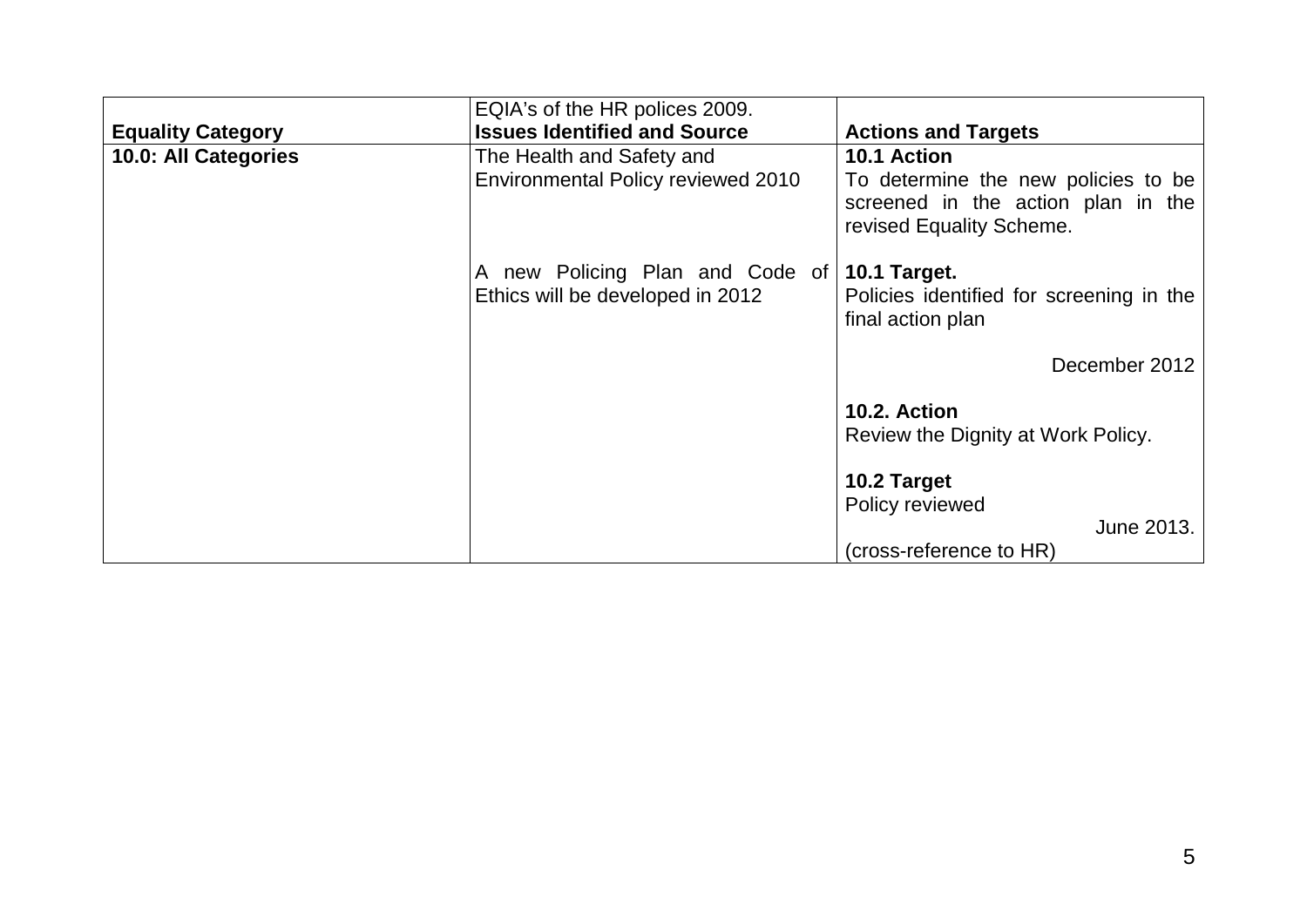## **KEY FUNCTIONS: FINANCE: Financial Management, Corporate Services, Governance**

| <b>Equality Category</b>            | <b>Issues Identified and Source</b>         | <b>Actions and Targets</b>           |
|-------------------------------------|---------------------------------------------|--------------------------------------|
| 1.0: Gender, Ethnic Minority        | An EQIA on the procurement policy           | 1.1 Action                           |
| <b>Communities and Young People</b> | was undertaken in 2004 and mitigating       | To determine the policies to<br>be   |
|                                     | actions were recommended in relation        | screened the action plan and the     |
|                                     | ethnic<br>and<br>minority<br>women,<br>to   | timeframes.                          |
|                                     | communities.                                |                                      |
|                                     |                                             | 1.1 Target                           |
|                                     | Awareness raising briefing has since        | To have trained all managers in the  |
|                                     | the<br>provided<br>Equality  <br>been<br>on | new screening template and to have   |
|                                     | Commission<br>Guidance<br>on                | an agreed timetable for screening in |
|                                     | Procurement and Section 75.                 | place upon approval of the Scheme by |
|                                     | A review has been undertaken of the         | the Equality Commission.             |
|                                     | Procurement policy which will require       |                                      |
|                                     | screening.                                  |                                      |
|                                     |                                             |                                      |
| 2.0: Gender, Disability, Ethnic     | In the DRD Inequalities audit 2011 a        | 2.1 Action                           |
| <b>Minority Communities</b>         | commitment is given to encourage            | To explore how BHC might support the |
|                                     | more women, people with disabilities        | work of DRD in encouraging under-    |
|                                     | and people from ethnic minority             | represented groups to take up public |
|                                     | communities to apply for public             | appointments.                        |
|                                     | appointments.                               |                                      |
|                                     |                                             | 2.1 Target                           |
|                                     | BHC do not have any role in terms of        | Identify potential opportunities.    |
|                                     | appointing Commissioners however            |                                      |
|                                     | where possible it will support DRD in       |                                      |
|                                     | promoting the role of Commissioner to       |                                      |
|                                     | those Section 75 groups that are            |                                      |
|                                     | currently under-represented                 |                                      |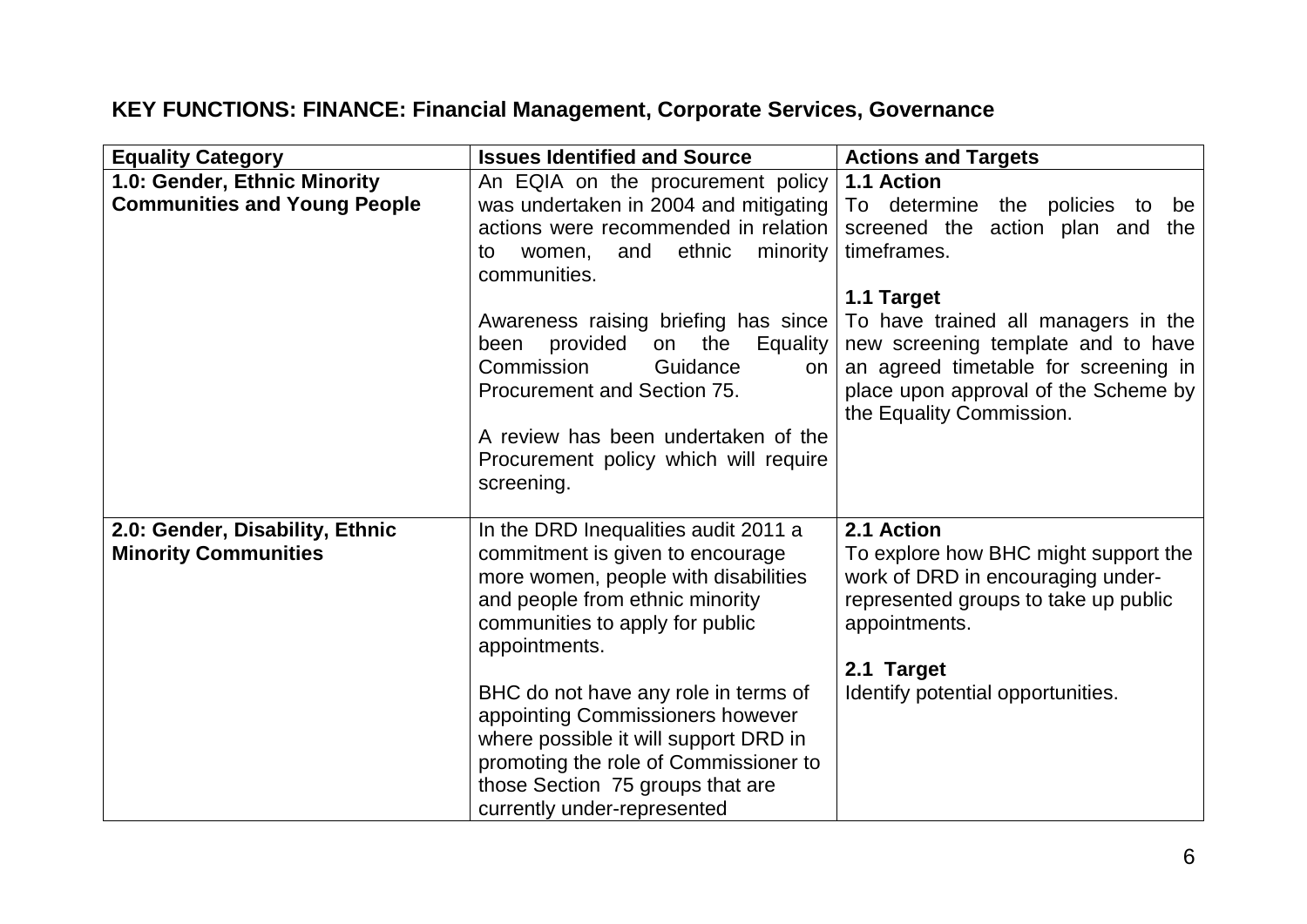## **KEY FUNCTION: Human Resources**

| <b>Equality Category</b> | <b>Issues Identified and Source</b>                                                                                                                                                                                                           | <b>Actions and Targets</b>                                                                                                                                                                                                |
|--------------------------|-----------------------------------------------------------------------------------------------------------------------------------------------------------------------------------------------------------------------------------------------|---------------------------------------------------------------------------------------------------------------------------------------------------------------------------------------------------------------------------|
| 1.0: Religion            | Belfast Harbour monitors the religious<br>composition of the workforce and uses<br>this information to compile the Annual<br>Monitoring Return and Article 55<br>Review, and in compiling the five year<br>review to the Equality Commission. | 1.1 Action<br>To review on an ongoing basis the<br>applicant flows in terms of the two<br>main communities for each recruitment<br>exercise.                                                                              |
|                          | The figures in the most recent Article<br>55 Review demonstrate that there has<br>been a increase in the percentages of<br>people from the Roman Catholic<br>community applying for and securing<br>jobs with the BHC.                        | 1.1.Target<br>To ensure that there is evidence of fair<br>participation in relation to the applicant<br>flows for all posts advertised and in<br>particular for the posts advertised<br>through the recruitment agencies. |
|                          | In the Article 55 Review there is<br>evidence of the workforce becoming<br>more reflective of the comparators in<br>terms of travel to work areas and the<br>economically active population.                                                  | Taking<br>action<br>appropriate<br>as<br>necessary.<br>Timeframe<br>May each year                                                                                                                                         |
|                          | (NISRA Census 2001)                                                                                                                                                                                                                           |                                                                                                                                                                                                                           |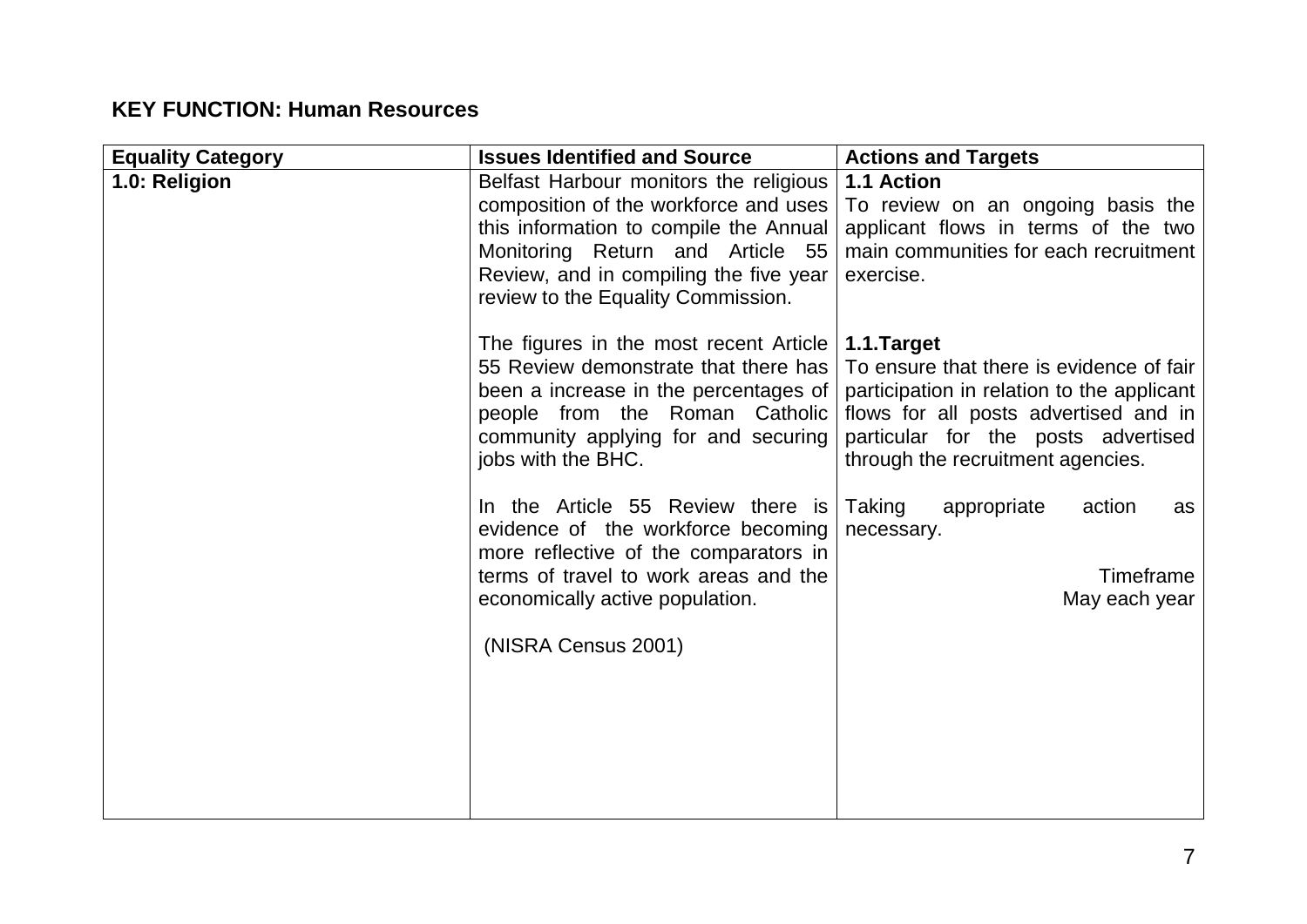|                                                                                                                                                                                                                                                                                                                                                                                                                                                                                                                                                                                                                                                                                                                                                                                                                                                                                                                                                                                  | <b>Equality Category</b> | <b>Issues Identified and Source</b>           | <b>Actions and Targets</b> |
|----------------------------------------------------------------------------------------------------------------------------------------------------------------------------------------------------------------------------------------------------------------------------------------------------------------------------------------------------------------------------------------------------------------------------------------------------------------------------------------------------------------------------------------------------------------------------------------------------------------------------------------------------------------------------------------------------------------------------------------------------------------------------------------------------------------------------------------------------------------------------------------------------------------------------------------------------------------------------------|--------------------------|-----------------------------------------------|----------------------------|
| become much more proactive in $\vert$ To undertake an audit of all Equality<br><b>BHC</b><br>promoting<br>Equal   Training<br>as<br>an<br>Opportunities employer and in raising<br>its profile within the local community. $\vert$ 1.2 Target<br>An extensive ongoing programme of To have a targeted Equality Training<br>equality training is also<br>being<br>Plan<br>implemented as part of the mitigating<br>actions identified through the EQIA's of<br>June 2013.<br>the Human Resources policies.<br>Representation of the two main<br>communities applying for and securing<br>positions with BHC is becoming more<br>reflective of the economically active<br>persons data.<br>Source Census 2001<br>Through the consultation responses to<br>the EQIA on Equal Opportunities and<br>Recruitment and Selection Policies a<br>number of issues were identified in<br>relation to the need for awareness<br>raising and training on different<br>minority ethnic faiths. | 1.0: Religion            | Since 2007 the organisation has $ 1.2$ Action |                            |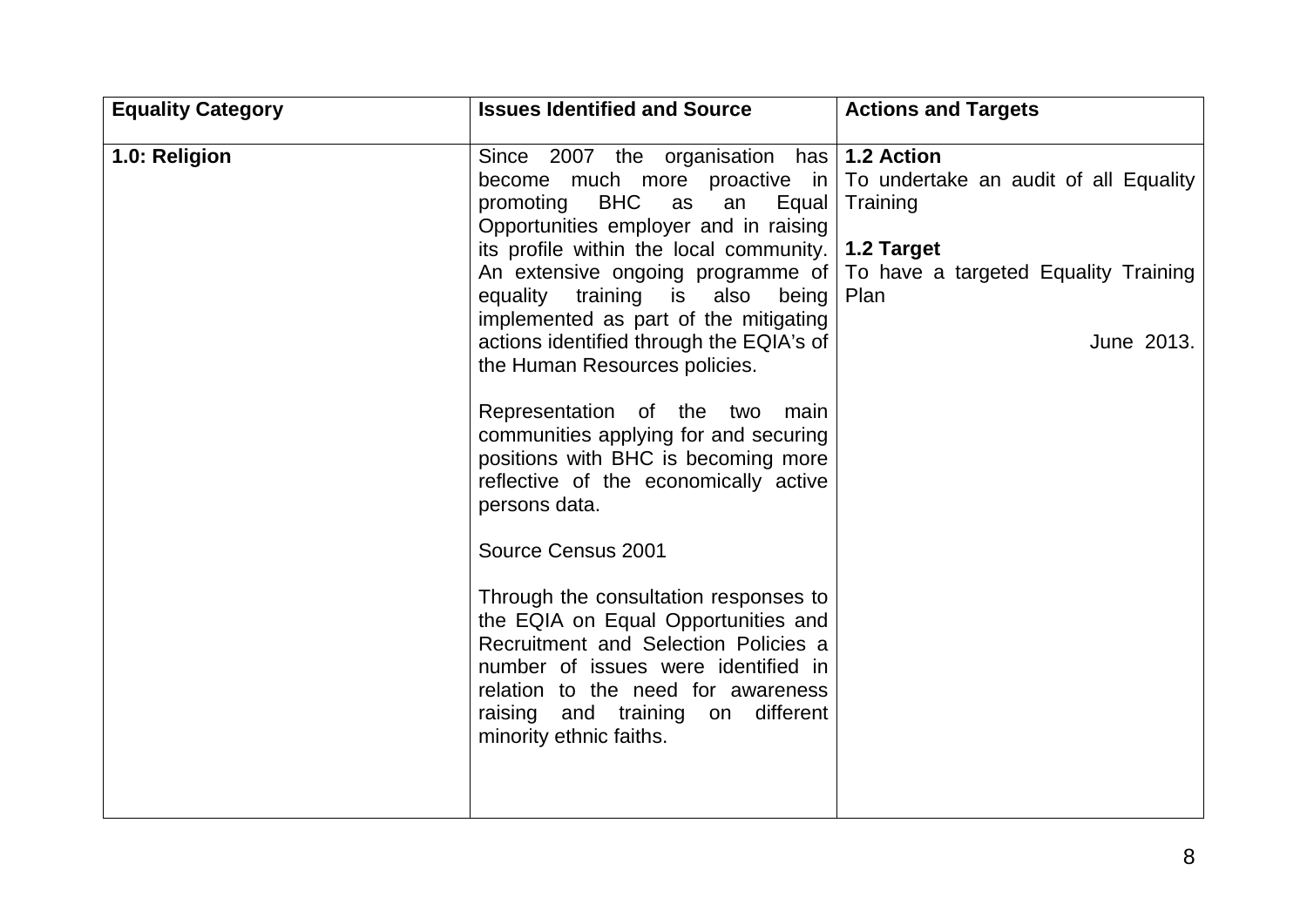| <b>Equality Category</b> | <b>Issues Identified and Source</b>                                                                                                                 | <b>Actions and Targets</b>                                                                                                                                                                                                                                                                                                |
|--------------------------|-----------------------------------------------------------------------------------------------------------------------------------------------------|---------------------------------------------------------------------------------------------------------------------------------------------------------------------------------------------------------------------------------------------------------------------------------------------------------------------------|
| 2.0: Political Opinion   | A Good Relations Policy has been   2.1 Action<br>reviewed in accordance with the<br>agreed future strategy on Cohesion,<br>Sharing and Integration. | developed by BHC. However it is $\vert$ To review the Good Relations policy in<br>acknowledged that it will need to be $ $ accordance with the launch of the<br>revised CSI document.<br>2.1 Target<br>To develop a coherent approach to<br>promoting Good Relations.<br>December 2013<br>(subject to CSI being launched) |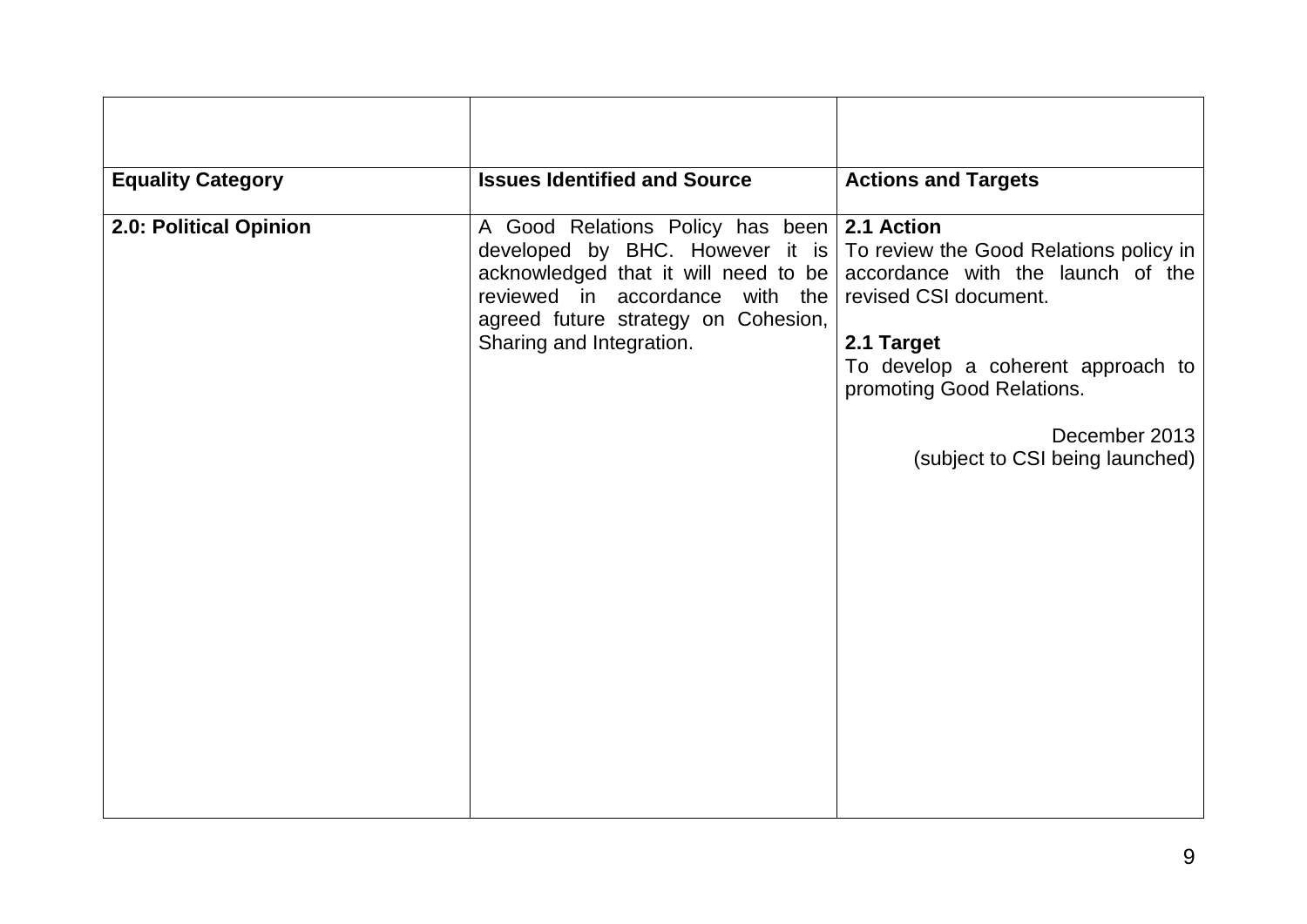| <b>Equality Category</b> | <b>Issues Identified and Source</b>                                                                                                                                                                                                             | <b>Actions and Targets</b>                                                                                                                                                                 |
|--------------------------|-------------------------------------------------------------------------------------------------------------------------------------------------------------------------------------------------------------------------------------------------|--------------------------------------------------------------------------------------------------------------------------------------------------------------------------------------------|
| 3.0: Race                | In an EQIA of the BHC HR policies $3.1$ Action<br>targeted training be undertaken on<br>Race as part of the Dignity at Work<br>for employees and<br>training<br>that<br>targeted promotional activities<br>be<br>implemented by BHC with youth, | undertaken in 2009 it was agreed that   To undertake targeted training with<br>representatives<br>from<br>the<br>ethnic<br>communities.<br>(cross-reference to Belfast Harbour<br>Police). |
|                          | ethnic minority communities and with<br>the two main communities.                                                                                                                                                                               | 3.1 Target                                                                                                                                                                                 |
|                          | Monitoring arrangements have been put<br>in place to monitor the racial background<br>of the workforce and applicants.                                                                                                                          | <b>One</b><br>targeted<br>outreach<br>activity<br>implemented per year                                                                                                                     |
|                          |                                                                                                                                                                                                                                                 | (cross-reference to Belfast Harbour<br>Police).                                                                                                                                            |
| 4.0: Disability          | As a result of conducting the EQIA's on<br>the HR policies in 2009 monitoring of<br>the workforce has been implemented in<br>relation to a wide range of the Section                                                                            | <b>4.1 Action</b><br>To review the Disability Action Plan<br>and produce a new Plan                                                                                                        |
|                          | 75 groups including disability and<br>training provided to the BHC police                                                                                                                                                                       | 4.1 Target<br>New Disability Action Plan and targets                                                                                                                                       |
|                          | and to front line employees on<br>Disability Equality. Disability Equality<br>Training was also made available to<br>contractors.                                                                                                               | January 2013                                                                                                                                                                               |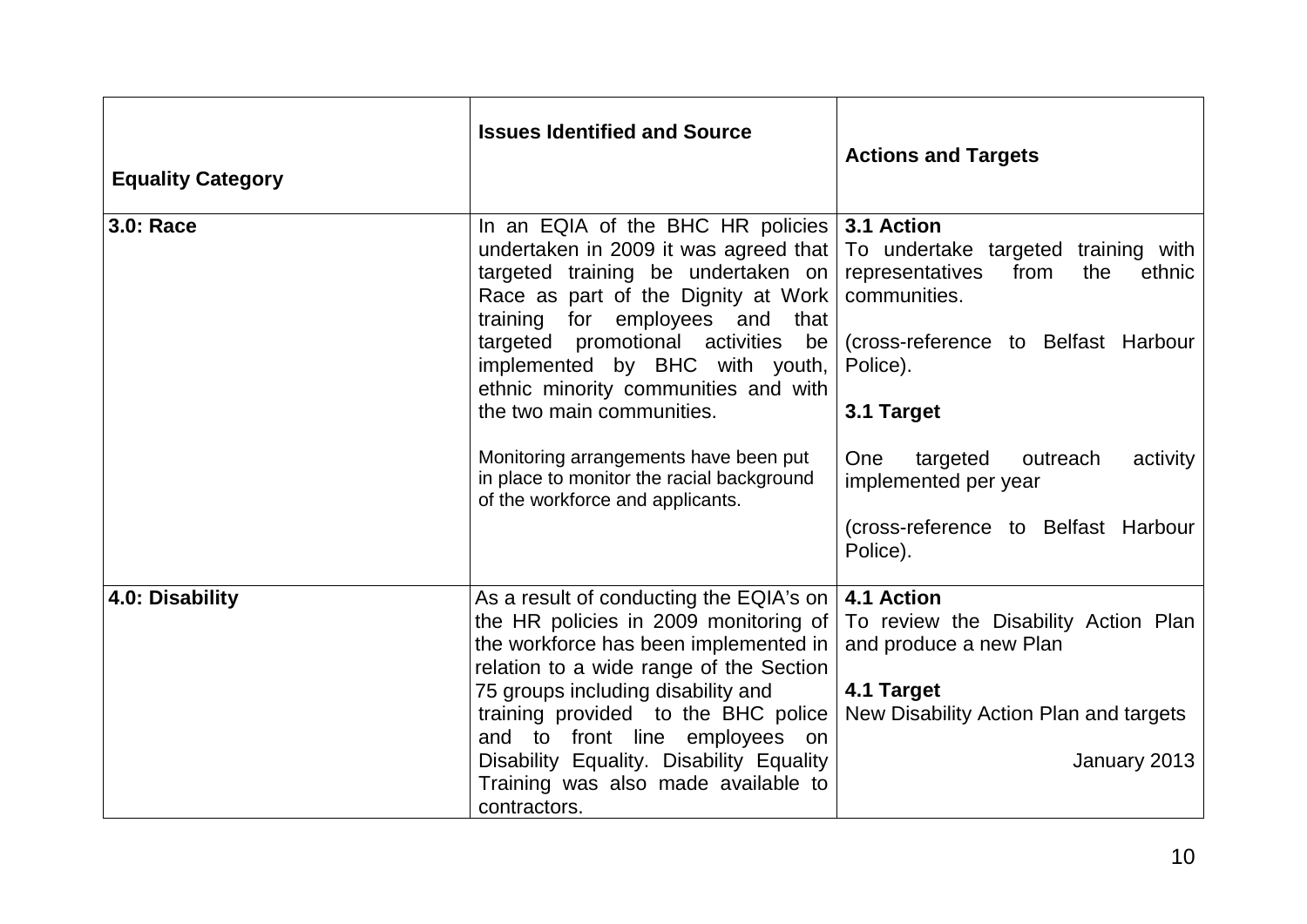| <b>Equality Category</b> | <b>Issues Identified and Source</b>                                                                                                                                                                  | <b>Actions and Targets</b>                                                                                                                                                                                                                                                                                                                                                                                                                                                                                         |
|--------------------------|------------------------------------------------------------------------------------------------------------------------------------------------------------------------------------------------------|--------------------------------------------------------------------------------------------------------------------------------------------------------------------------------------------------------------------------------------------------------------------------------------------------------------------------------------------------------------------------------------------------------------------------------------------------------------------------------------------------------------------|
| 4.0: Disability          | The Disability Action Plan 2007-2012 is $ $ 4.2 Action<br>revised plan and targets will be through<br>consulted on as part of the Inequalities<br>Audit, Equality Scheme action plan and<br>targets. | due for review in 2011-2012 and the   To review the information generated<br>comprehensive<br>more<br>monitoring of the workforce and to<br>identify the steps that need to be taken<br>to support the ongoing employment of<br>people with disabilities.<br>4.2 Target<br>Implementation of reasonable<br>adjustments as required supporting the<br>employment of people with disabilities.<br><b>4.3 Action</b><br>To review the Disability Action Plan<br>and produce a new Plan.<br>4.3 Target<br>As 4.1 above |
|                          |                                                                                                                                                                                                      |                                                                                                                                                                                                                                                                                                                                                                                                                                                                                                                    |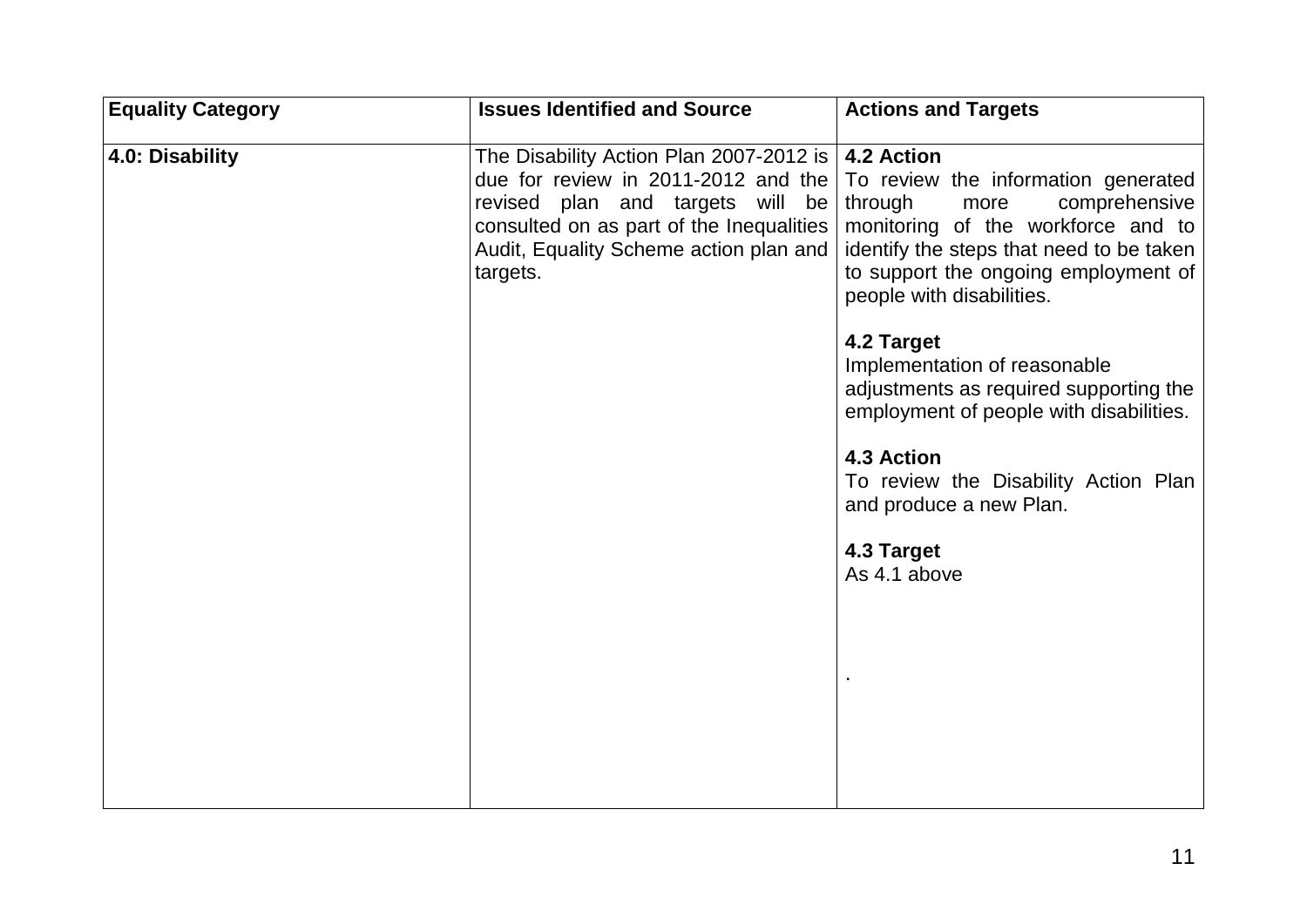| <b>Equality Category</b> | <b>Issue Identified and Source</b>                                                                                                                                                                                                                                                                  | <b>Actions and Targets</b>                                                                                                |
|--------------------------|-----------------------------------------------------------------------------------------------------------------------------------------------------------------------------------------------------------------------------------------------------------------------------------------------------|---------------------------------------------------------------------------------------------------------------------------|
| 4.0 Disability           |                                                                                                                                                                                                                                                                                                     | 4.4 Action<br>To undertake an audit of all the<br>training to date to determine the future<br>targeted development needs. |
|                          |                                                                                                                                                                                                                                                                                                     | 4.4 Target<br>Audit undertaken and actions agreed                                                                         |
|                          |                                                                                                                                                                                                                                                                                                     | June 2012<br>(Cross-reference Belfast Harbour<br>Police)                                                                  |
| 5.0: Dependents          | The EQIA report 2009 on the HR<br>policies did not identify any adverse<br>differential impacts in terms of people<br>with dependants.<br>It is generally recognised however that                                                                                                                   | 5.1 Action<br>Review flexible working requests and<br>monitoring data on an annual basis                                  |
|                          | caring responsibilities fall to women<br>and in the Article 55 Review covering<br>the period 2007-2010 the<br>representation of women has risen                                                                                                                                                     | 5.1 Target<br>Review and update monitoring data                                                                           |
|                          | from 19 to 29 at a time when the<br>workforce contracted.<br>BHC has implemented a range of<br>flexible working practices to support<br>women with caring responsibilities.<br>monitoring<br>The<br>data<br>on<br>caring<br>responsibilities and dependents<br>is<br>captured and updated annually. | <b>June 2013</b><br>and annually thereafter                                                                               |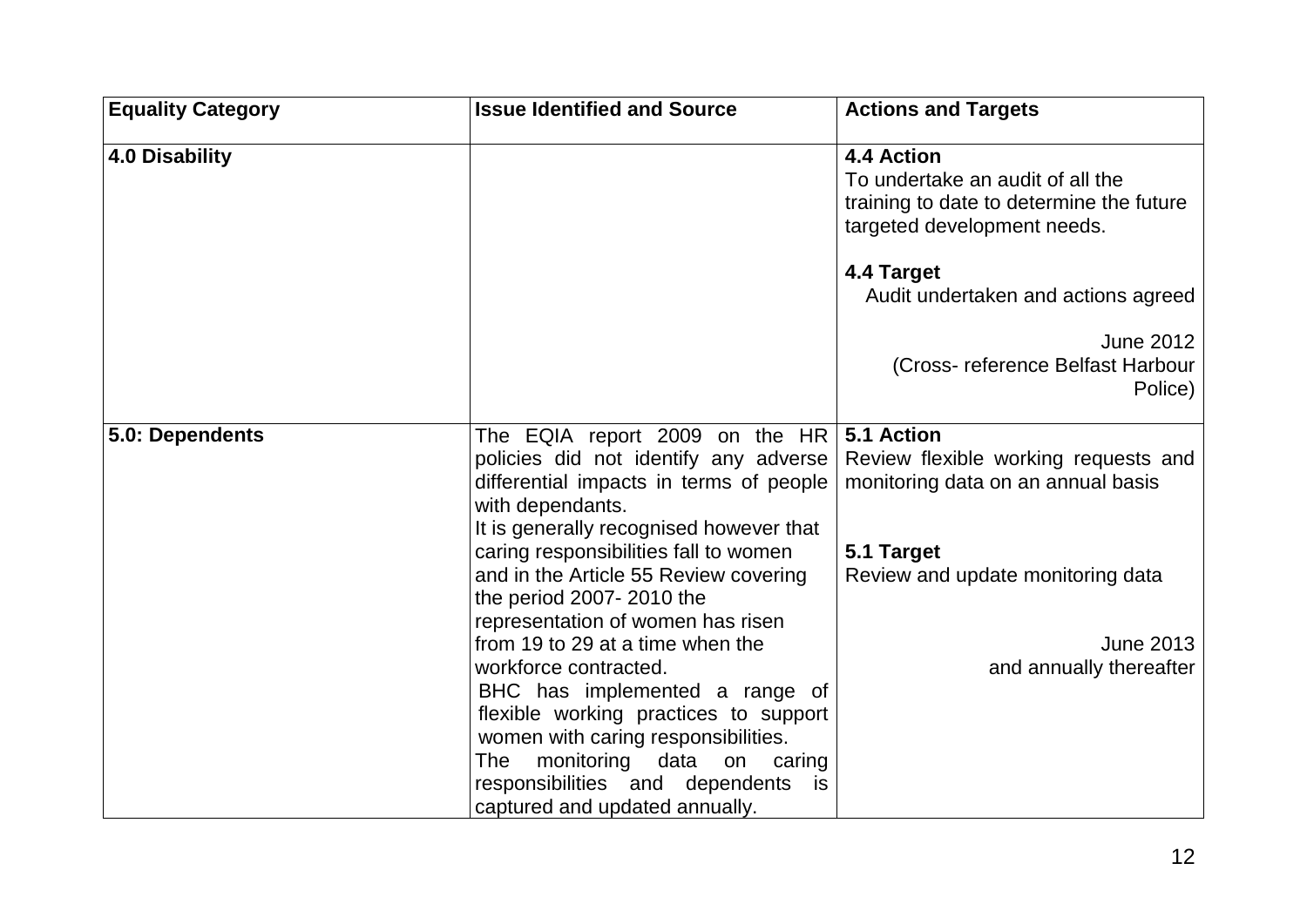| <b>Equality Category</b> | <b>Issue Identified and Source</b>                                                                                                                                                                                                                                                                                                    | <b>Actions and Targets</b>                                                                                                                                                                                                                                                                                                                                                                              |
|--------------------------|---------------------------------------------------------------------------------------------------------------------------------------------------------------------------------------------------------------------------------------------------------------------------------------------------------------------------------------|---------------------------------------------------------------------------------------------------------------------------------------------------------------------------------------------------------------------------------------------------------------------------------------------------------------------------------------------------------------------------------------------------------|
| 6.0: Sexual Orientation  | In the 2009 EQIA's on HR policies the $\vert$ 6.1 Action<br>need was identified to monitor the To review the monitoring information<br>workforce and to provide training.<br>Diversity and Dignity at work training<br>has been provided to the Harbour<br>Police.                                                                    | and to keep HR policies and practices<br>under review to assess if further action<br>is required.<br>6.1 Target<br>Review of policy and practices if and<br>when the Sexual Orientation Strategy<br>for Northern Ireland is published.<br>6.2 Action<br>To undertake an audit of all Equality<br>Training (see 1.1 above)<br>6.2 Target<br>To have a targeted Equality Training<br>Plan (see 1.1 above) |
| 7.0: Age                 | In the HR EQIA's undertaken in 2009<br>no differentials were identified in<br>relation to the application of the policies<br>in terms of the age of applicants or the<br>workforce composition.<br>The HR policies in terms of retirement<br>age and recruitment have been<br>reviewed in terms of the changes to<br>the legislation. |                                                                                                                                                                                                                                                                                                                                                                                                         |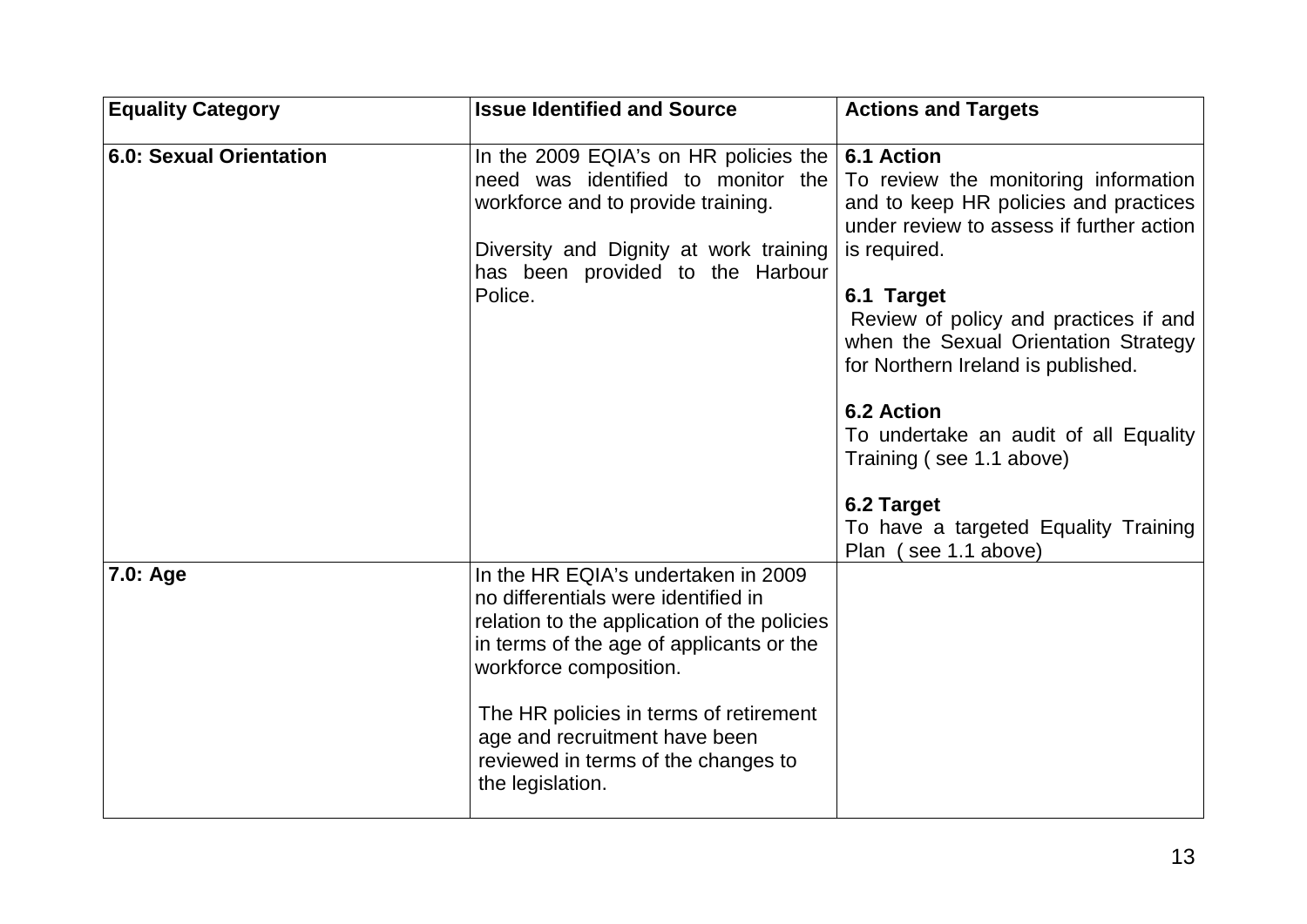| <b>Equality Category</b>   | <b>Issues Identified and Source</b>                                                                                                                                                                                                                                                                                                                                                                                                                                                                                                                                                                                                              | <b>Actions and Targets</b>                                                                                                                                                                                                                                                                                                          |
|----------------------------|--------------------------------------------------------------------------------------------------------------------------------------------------------------------------------------------------------------------------------------------------------------------------------------------------------------------------------------------------------------------------------------------------------------------------------------------------------------------------------------------------------------------------------------------------------------------------------------------------------------------------------------------------|-------------------------------------------------------------------------------------------------------------------------------------------------------------------------------------------------------------------------------------------------------------------------------------------------------------------------------------|
| 8.0: Gender                | In the Population Estimates (NISRA $\vert$ 8.1 Action<br>Belfast are male and 52.25% are<br>female. The representation of males<br>and females in the BHC workforce are<br>male 77% and female 23% (Source:<br>Article 55 Review 2007-2010)<br>In the BHC Article 55 Review it was<br>while<br>the<br>that<br>overall<br>noted<br>of women<br>representation<br>the<br>in.<br>workforce is low there has been a<br>marked increase over the last number<br>of years and women are now starting to<br>apply for positions which would have<br>historically<br>been<br>regarded<br>as<br>predominantly male roles.<br>(cross-reference Operations) | 2009) 47.75% of the population of $\overline{1}$ To continue to promote BHC as an<br>equal opportunities employer.<br>8.1 Target<br>To monitor fair participation in the work<br>force in terms of gender on an annual<br>basis and to evaluate the impact of the<br>HR policies and procedures annually.<br>May<br><b>Annually</b> |
| <b>9.0: Marital Status</b> | The marital status of the workforce will   9.1 Action<br>be reviewed as part of the newly $\overline{I}$ To review the composition of the<br><b>of</b><br>implemented<br>monitoring<br>the  <br>workforce.<br>No issues were identified in terms of $\vert$ 9.1 Target<br>the consultations undertaken on the Review completed<br>EQIA's of the HR polices 2009.                                                                                                                                                                                                                                                                                 | workforce in light of the updated<br>monitoring of the workforce.<br>June 2013.                                                                                                                                                                                                                                                     |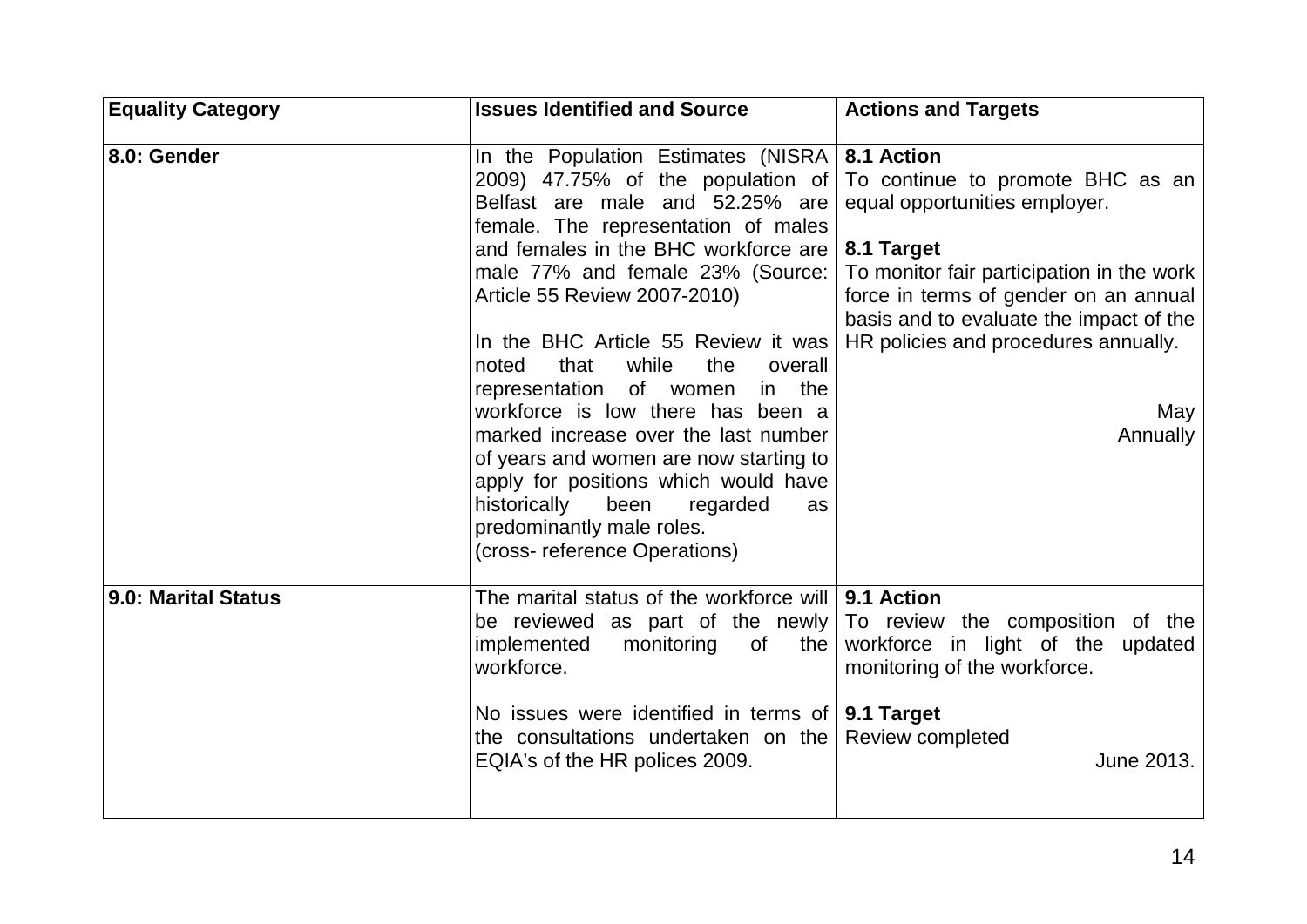| <b>Equality Category</b> | <b>Issues Identified and Source</b>                                                                                | <b>Actions and Targets</b>                                                                                                                                                                                                            |
|--------------------------|--------------------------------------------------------------------------------------------------------------------|---------------------------------------------------------------------------------------------------------------------------------------------------------------------------------------------------------------------------------------|
| 10.0: All Categories     | To<br>implement the recommendations<br>and mitigating actions arising from the<br>EQIA of the recruitment policies | 10.1 Action<br>Refresher<br>potential<br>training<br>for<br>recruitment panel members from a<br>legislative perspective.<br>10.1 Target<br>Training implemented<br>October 2013<br>10.2. Action<br>Review the Dignity at Work Policy. |
|                          |                                                                                                                    | 10.2 Target<br>Policy reviewed                                                                                                                                                                                                        |
|                          |                                                                                                                    | June 2013<br>(Cross-reference to Operations).                                                                                                                                                                                         |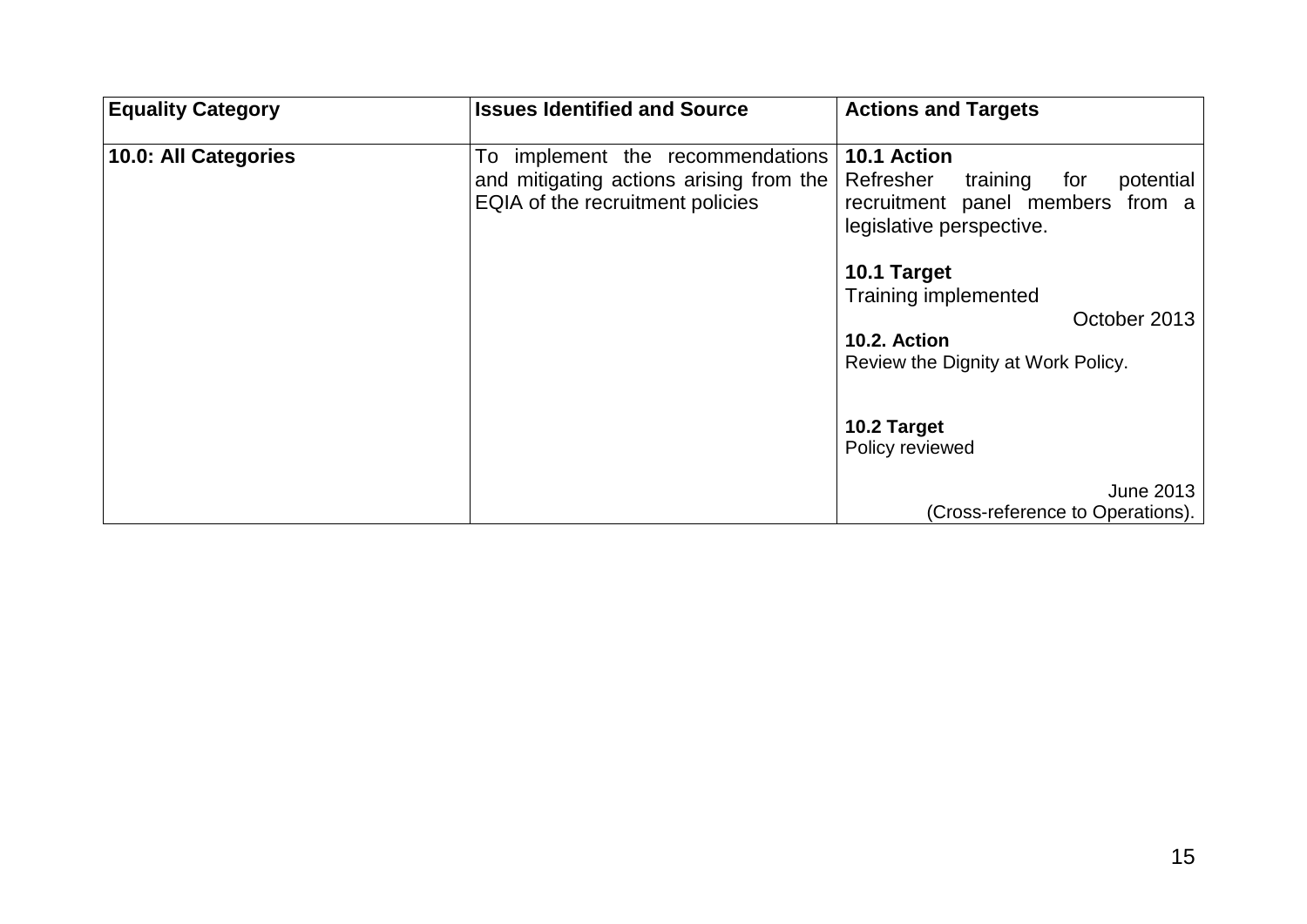## **KEY FUNCTION: Corporate Social Responsibility, Communications and Marketing**

| <b>Equality Category</b> | <b>Issues Identified and Source</b>                                                                                                                                                                                                                                                                                                                                                                                                                                               | <b>Actions and Targets</b>                                                                                                 |
|--------------------------|-----------------------------------------------------------------------------------------------------------------------------------------------------------------------------------------------------------------------------------------------------------------------------------------------------------------------------------------------------------------------------------------------------------------------------------------------------------------------------------|----------------------------------------------------------------------------------------------------------------------------|
| <b>Religion</b><br>1.0   | Through the implementation of the<br>Marketing Strategy BHC supports a<br>wide range of cross-community<br>projects in Belfast.                                                                                                                                                                                                                                                                                                                                                   | 1.1 Action<br>To include screening the Corporate<br>Communications and CSR strategy<br>in the screening timetable.         |
|                          | Some examples of the cross-<br>community initiatives Belfast<br>Harbour supported include: the "Aim"<br>High" initiative to be delivered where<br>ten Students from Catholic and<br>Protestant areas in North Belfast are<br>given bursaries to allow them to<br>pursue their acting, dancing and<br>performing ambitions.<br>In a separate Lyric Theatre Summer<br>Scheme, students were given<br>workshops by leading<br>artists/performers in the field of<br>dance and drama. | 1.1 Target<br>To screen the Corporate<br><b>Communication and CSR Strategy</b><br>following the approval of the<br>Scheme. |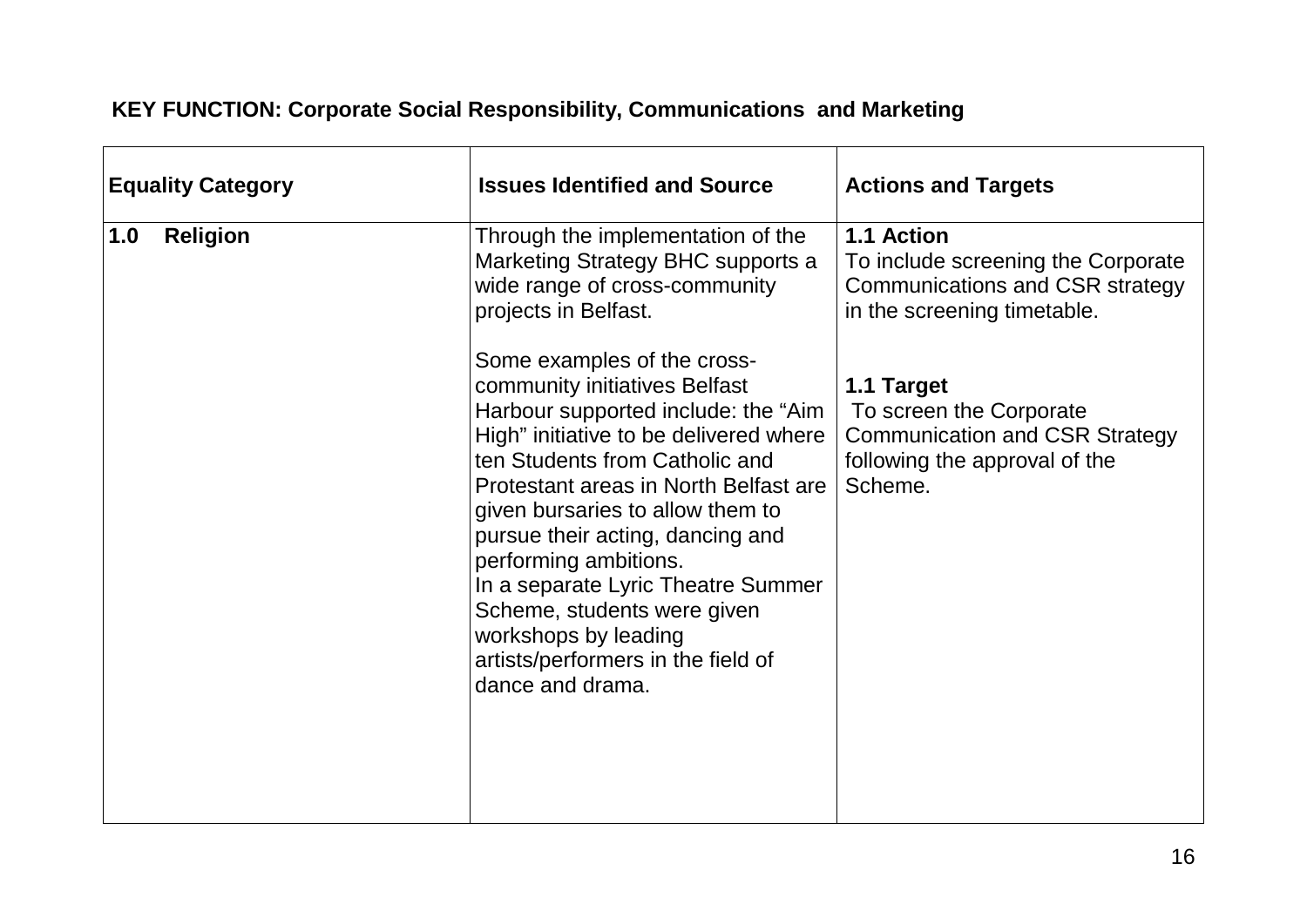|     | <b>Equality Category</b> | <b>Issues Identified and Source</b>                                                                                                                                                                                                                                                                                                                                                                                                                                                                                                                                                                                                                                                                                                                                                                                        | <b>Actions and Targets</b> |
|-----|--------------------------|----------------------------------------------------------------------------------------------------------------------------------------------------------------------------------------------------------------------------------------------------------------------------------------------------------------------------------------------------------------------------------------------------------------------------------------------------------------------------------------------------------------------------------------------------------------------------------------------------------------------------------------------------------------------------------------------------------------------------------------------------------------------------------------------------------------------------|----------------------------|
| 1.0 | <b>Religion</b>          | Harbour Support provided bursaries<br>for participants from disadvantaged<br>areas to take part in the Lyric<br>Theatre's summer programme. The<br>scheme runs 5 weeks and involves<br><b>Catholic and Protestant school</b><br>children aged 7-10, 11-13 and 14-<br>17 from across Belfast.<br>Webster's WaterWorks - Webster<br>the Port's Mascot for the<br>Environment participated with the<br>Ulster Orchestra in a water themed<br>musical concert staged in the Ulster<br>Hall. Aimed at primary school<br>children, musicians with the<br>orchestra held workshops with<br>pupils to make instruments to use at<br>the concert.<br>Webster's Green Teacher of the<br>Year 2010 – The second year of the<br>project witnessed a total of 73<br>schools and 583 individual from<br>across Northern Ireland entries. |                            |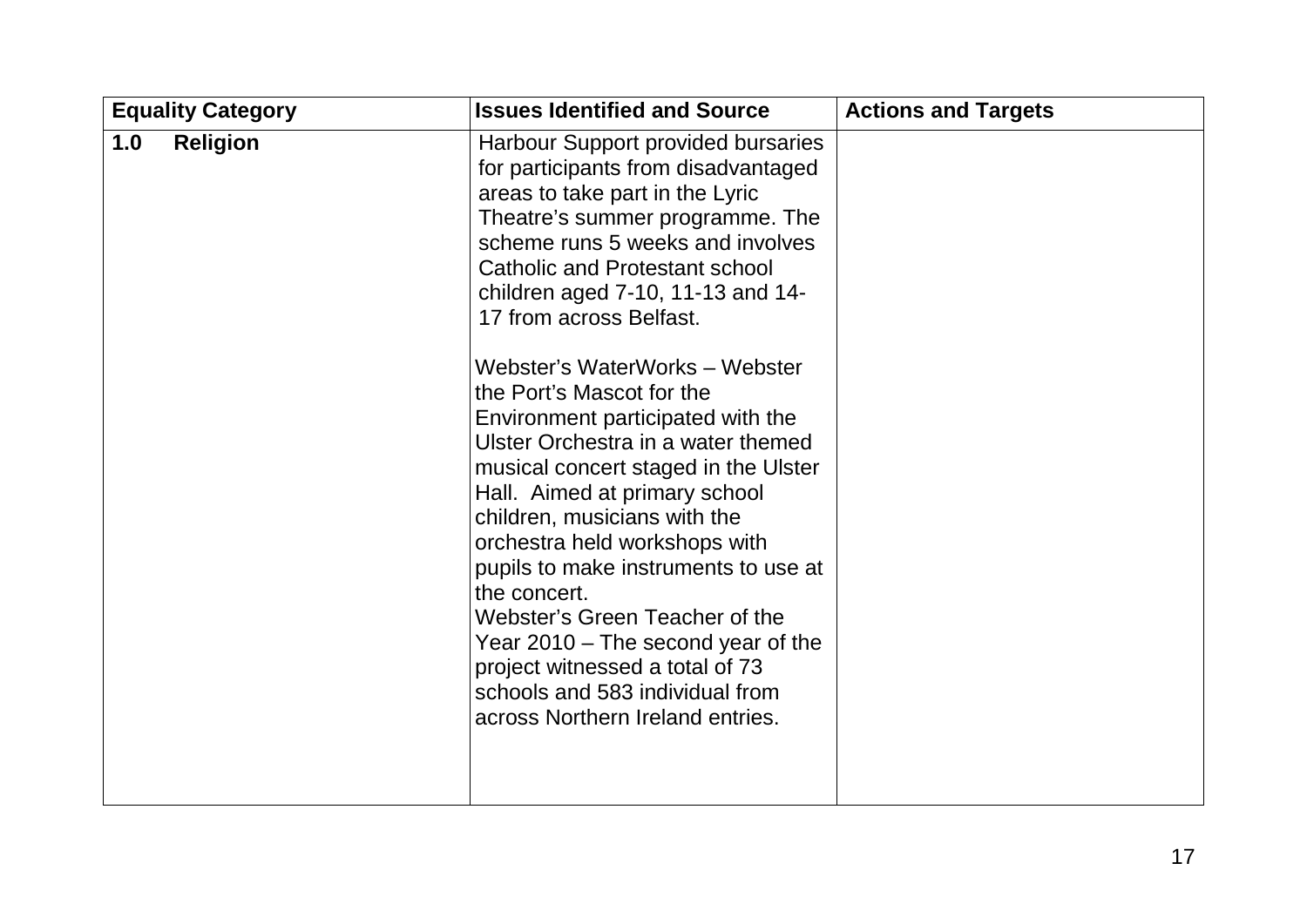|                                                       | <b>Issues Identified and Source</b>                                                                                                                                                                                                                                                                                                                                                                                                                 | <b>Actions and Targets</b> |
|-------------------------------------------------------|-----------------------------------------------------------------------------------------------------------------------------------------------------------------------------------------------------------------------------------------------------------------------------------------------------------------------------------------------------------------------------------------------------------------------------------------------------|----------------------------|
| <b>Equality Category</b><br><b>Religion continued</b> | BHC's annual contribution to the<br>Sailortown's Community & Religious<br>Festival - outreach programme<br>Through the Corporate Social<br><b>Responsibility Strategy and</b><br>Sponsorship Strategy BHC makes<br>annual grants directly available to a<br>number of projects that are cross-<br>community and aimed at promoting<br>diversity in terms of religion, race<br>and age. The funding allocations are<br>monitored on an annual basis. |                            |
|                                                       |                                                                                                                                                                                                                                                                                                                                                                                                                                                     |                            |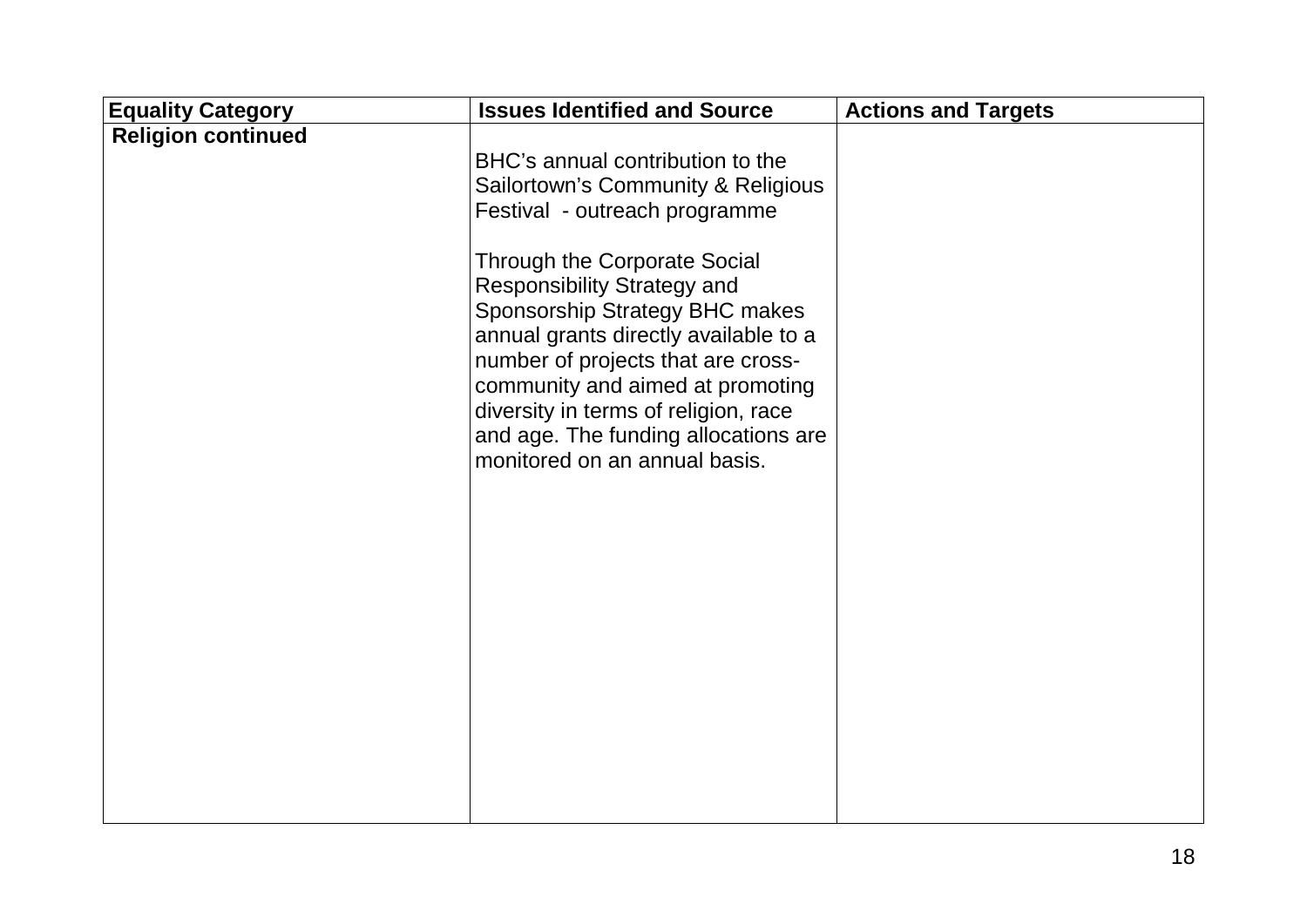| <b>Equality Category</b>        | <b>Issues Identified and Source</b> | <b>Actions and Targets</b>                                                                                                                   |
|---------------------------------|-------------------------------------|----------------------------------------------------------------------------------------------------------------------------------------------|
| <b>Political Opinion</b><br>2.0 | No issues identified                | 2.1 Action<br>To include screening the Corporate<br><b>Communications and CSR strategy</b><br>in the screening timetable.<br>(as 1.1 above)  |
|                                 |                                     | 2.1 Target<br>To screen the Corporate<br><b>Communication and CSR Strategy</b><br>following the approval of the<br>Scheme.<br>(as 1.1 above) |
|                                 |                                     |                                                                                                                                              |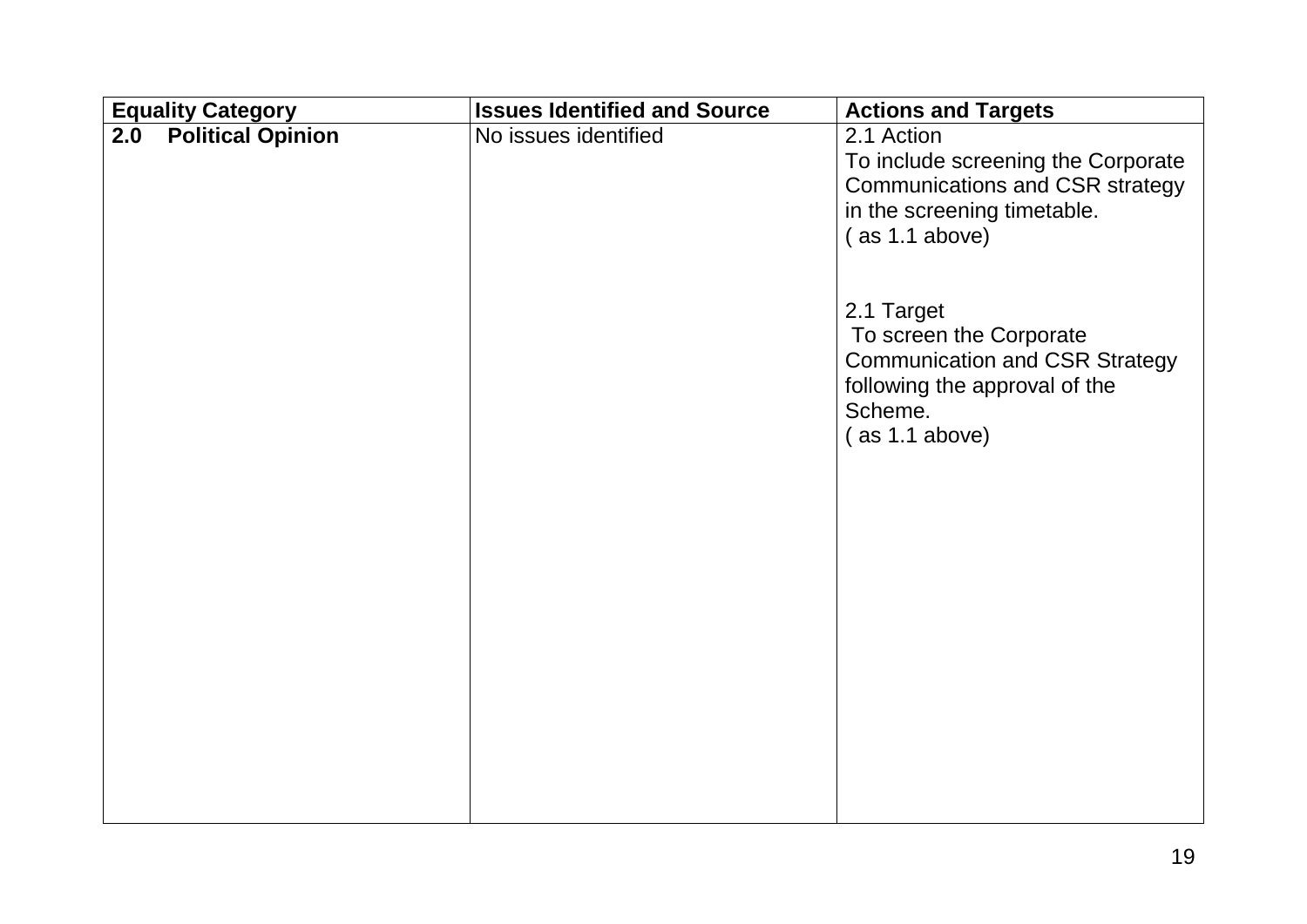| <b>Equality Category</b> | <b>Issues Identified and Source</b>    | <b>Actions and Targets</b>            |
|--------------------------|----------------------------------------|---------------------------------------|
| <b>3.0 Race</b>          | <b>Through the Corporate Marketing</b> | 3.1 Action                            |
|                          | Strategy and the Strategy on           | To include screening the Corporate    |
|                          | <b>Corporate Social Responsibility</b> | Communications and CSR strategy       |
|                          | events are supported such as the       | in the screening timetable.           |
|                          | Mela Festival in Belfast.              | (as 1.1 above)                        |
|                          | The policy on the usage of the         |                                       |
|                          | building was screened in 2007 and      | 3.1 Target                            |
|                          | the usage of the building is           | To screen the Corporate               |
|                          | monitored on an annual basis.          | <b>Communication and CSR Strategy</b> |
|                          |                                        | following the approval of the         |
|                          | (Source List of events 2009-2011).     | Scheme.                               |
|                          |                                        | $($ as 1.1 above)                     |
|                          | The BHC has hosted events to           |                                       |
|                          | promote awareness in relation to       |                                       |
|                          | <b>Hate Crime Attacks.</b>             |                                       |
|                          | No complaints have been recorded       |                                       |
|                          | relating to the application of the     |                                       |
|                          | policy on usage of the building and    |                                       |
|                          | the policy was screened in 2007.       |                                       |
|                          |                                        |                                       |
|                          | Bursaries were provided to Children    |                                       |
|                          | from Ethnic Minority Communities       |                                       |
|                          | through the Lyric Theatre Outreach     |                                       |
|                          | Programme supported by BHC.            |                                       |
|                          | Source CSR Sponsorship                 |                                       |
|                          | programmes 2010 and 2011.              |                                       |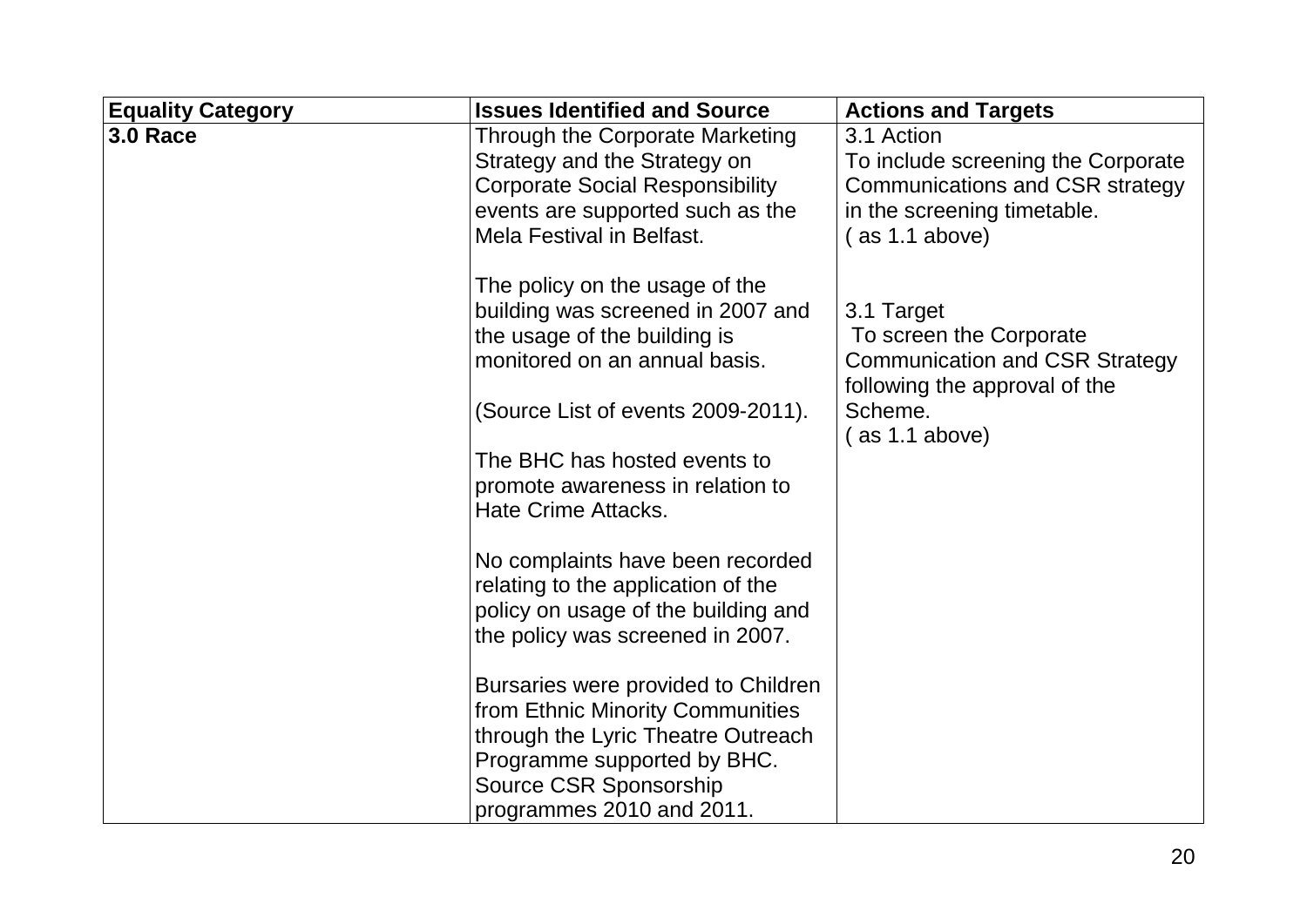| <b>Equality Category</b> | <b>Issues identified and Source</b>     | <b>Actions and Targets</b>             |
|--------------------------|-----------------------------------------|----------------------------------------|
| <b>4.0 Disability</b>    | Through the records maintained in       | 4.1 Action                             |
|                          | relation to the sponsorship             | To include screening the Corporate     |
|                          | programme and the policy on the         | Communications and CSR strategy        |
|                          | usage of the Building it is evident     | in the screening timetable.            |
|                          | that the activities supported are       | (as 1.1 above)                         |
|                          | targeted at people with disabilities. A |                                        |
|                          | number of the events for young          |                                        |
|                          | people are directed specifically at     | 4.1 Target                             |
|                          | children with special needs and the     | To screen the Corporate                |
|                          | building has been used by groups        | <b>Communication and CSR Strategy</b>  |
|                          | representing people with disabilities   | following the approval of the          |
|                          | including the visually impaired         | Scheme.                                |
|                          | Source List of events 2009-2011;        | $($ as 1.1 above)                      |
|                          | Source CSR Sponsorship                  |                                        |
|                          | programmes 2010 and 2011                |                                        |
| 5.0 Dependents           | No Issues Identified                    | 5.1 Action                             |
|                          |                                         | To include screening the Corporate     |
|                          |                                         | <b>Communications and CSR strategy</b> |
|                          |                                         | in the screening timetable.            |
|                          |                                         | (as 1.1 above)                         |
|                          |                                         |                                        |
|                          |                                         | 5.1 Target                             |
|                          |                                         | To screen the Corporate                |
|                          |                                         | <b>Communication and CSR Strategy</b>  |
|                          |                                         | following the approval of the          |
|                          |                                         | Scheme.                                |
|                          |                                         | $($ as 1.1 above)                      |
|                          |                                         |                                        |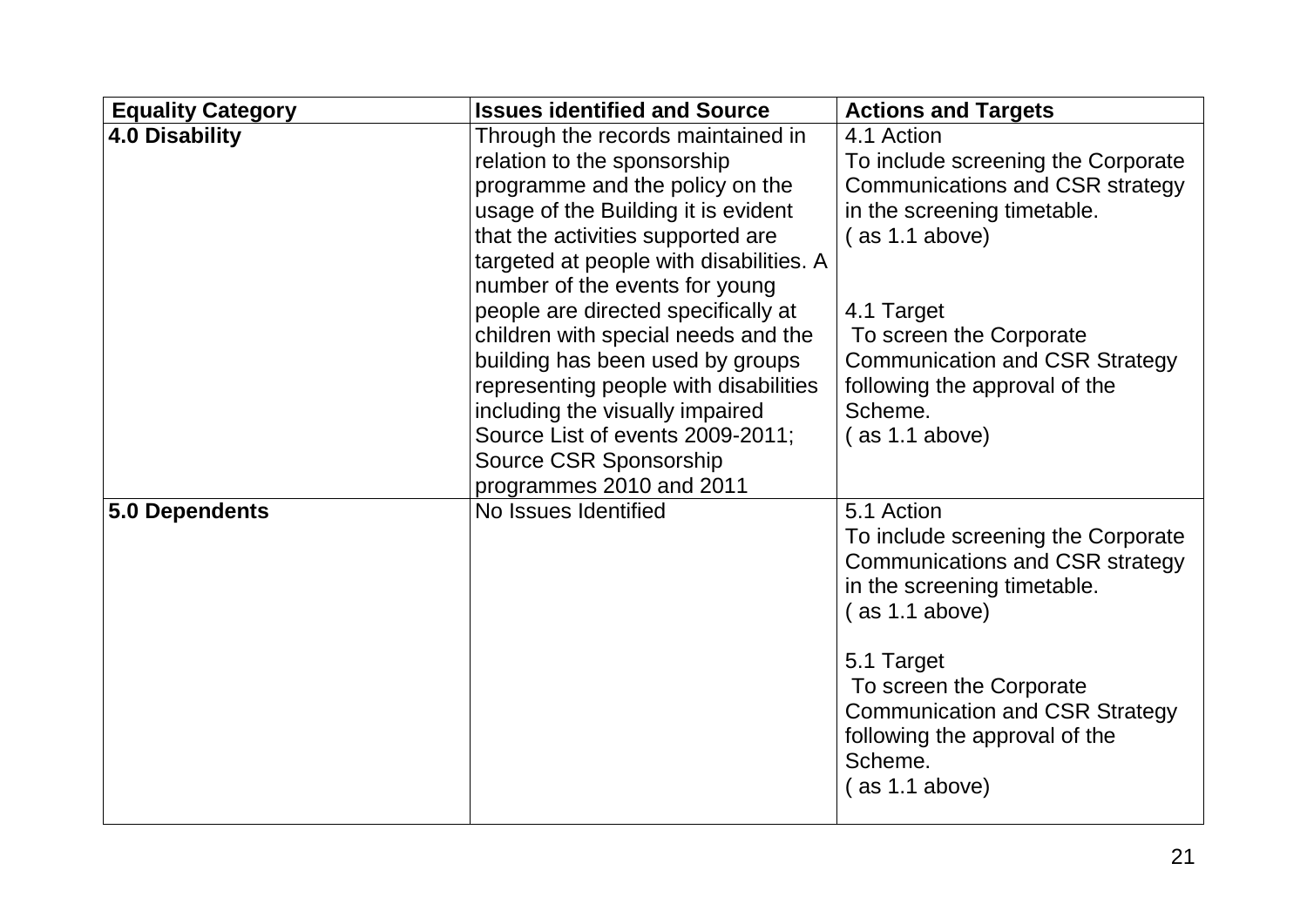| <b>Equality Category</b>      | <b>Issues identified and Source</b>                                                                                                                                                                                                                                       | <b>Actions and Targets</b>                                                                                                                                                                                                                                                              |
|-------------------------------|---------------------------------------------------------------------------------------------------------------------------------------------------------------------------------------------------------------------------------------------------------------------------|-----------------------------------------------------------------------------------------------------------------------------------------------------------------------------------------------------------------------------------------------------------------------------------------|
| <b>6.0 Sexual Orientation</b> | No Issues Identified                                                                                                                                                                                                                                                      | 6.1 Action<br>To include screening the Corporate<br>Communications and CSR strategy<br>in the screening timetable.<br>$($ as 1.1 above)                                                                                                                                                 |
|                               |                                                                                                                                                                                                                                                                           | 6.1 Target<br>To screen the Corporate<br><b>Communication and CSR Strategy</b><br>following the approval of the<br>Scheme.<br>$($ as 1.1 above)                                                                                                                                         |
| <b>7.0 Age</b>                | The records on the activities<br>supported through the sponsorship<br>programme and on the usage of the<br>building demonstrate that there is<br>clear evidence of supporting events<br>and providing access to the building<br>for young people and for older<br>people. | 7.1 Action<br>To include screening the Corporate<br>Communications and CSR strategy<br>in the screening timetable.<br>(as 1.1 above)<br>7.1 Target<br>To screen the Corporate<br><b>Communication and CSR Strategy</b><br>following the approval of the<br>Scheme.<br>$($ as 1.1 above) |